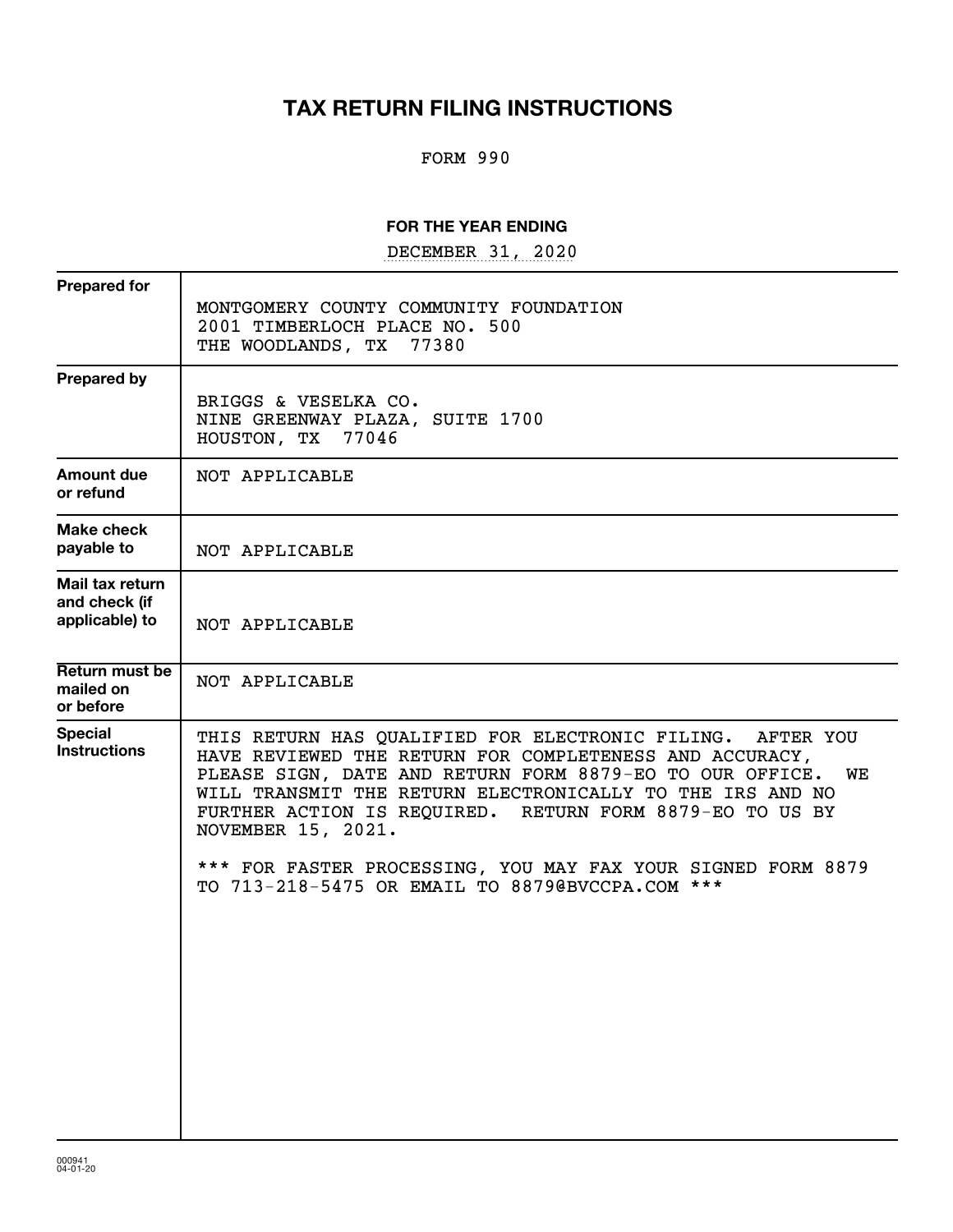|                                                        | <b>IRS e-file Signature Authorization</b>                                                                                                                                                                                                                                                                                                                                                                                                                                                                                                                                                                                                                                                                                                                 | OMB No. 1545-0047          |                                                   |  |  |
|--------------------------------------------------------|-----------------------------------------------------------------------------------------------------------------------------------------------------------------------------------------------------------------------------------------------------------------------------------------------------------------------------------------------------------------------------------------------------------------------------------------------------------------------------------------------------------------------------------------------------------------------------------------------------------------------------------------------------------------------------------------------------------------------------------------------------------|----------------------------|---------------------------------------------------|--|--|
| Form 8879-EO                                           | for an Exempt Organization                                                                                                                                                                                                                                                                                                                                                                                                                                                                                                                                                                                                                                                                                                                                |                            |                                                   |  |  |
| Department of the Treasury                             | Do not send to the IRS. Keep for your records.                                                                                                                                                                                                                                                                                                                                                                                                                                                                                                                                                                                                                                                                                                            |                            | 2020                                              |  |  |
| Internal Revenue Service                               | Go to www.irs.gov/Form8879EO for the latest information.                                                                                                                                                                                                                                                                                                                                                                                                                                                                                                                                                                                                                                                                                                  |                            |                                                   |  |  |
| Name of exempt organization or person subject to tax   |                                                                                                                                                                                                                                                                                                                                                                                                                                                                                                                                                                                                                                                                                                                                                           |                            | Taxpayer identification number                    |  |  |
|                                                        | MONTGOMERY COUNTY COMMUNITY FOUNDATION                                                                                                                                                                                                                                                                                                                                                                                                                                                                                                                                                                                                                                                                                                                    |                            | 76-0082098                                        |  |  |
| Name and title of officer or person subject to tax     |                                                                                                                                                                                                                                                                                                                                                                                                                                                                                                                                                                                                                                                                                                                                                           |                            |                                                   |  |  |
| <b>JASON MANN</b>                                      |                                                                                                                                                                                                                                                                                                                                                                                                                                                                                                                                                                                                                                                                                                                                                           |                            |                                                   |  |  |
| CHAIRMAN OF THE BOARD                                  |                                                                                                                                                                                                                                                                                                                                                                                                                                                                                                                                                                                                                                                                                                                                                           |                            |                                                   |  |  |
| Part I                                                 | Type of Return and Return Information (Whole Dollars Only)                                                                                                                                                                                                                                                                                                                                                                                                                                                                                                                                                                                                                                                                                                |                            |                                                   |  |  |
|                                                        | Check the box for the return for which you are using this Form 8879-EO and enter the applicable amount, if any, from the return. If you<br>check the box on line 1a, 2a, 3a, 4a, 5a, 6a, or 7a below, and the amount on that line for the return being filed with this form was<br>blank, then leave line 1b, 2b, 3b, 4b, 5b, 6b, or 7b, whichever is applicable, blank (do not enter -0-). But, if you entered -0- on the<br>return, then enter -0- on the applicable line below. Do not complete more than one line in Part I.                                                                                                                                                                                                                          |                            |                                                   |  |  |
| 1a Form 990 check here $\blacktriangleright \boxed{X}$ |                                                                                                                                                                                                                                                                                                                                                                                                                                                                                                                                                                                                                                                                                                                                                           |                            |                                                   |  |  |
| 2a Form 990-EZ check here $\blacktriangleright$        |                                                                                                                                                                                                                                                                                                                                                                                                                                                                                                                                                                                                                                                                                                                                                           |                            |                                                   |  |  |
| 3a Form 1120-POL check here                            |                                                                                                                                                                                                                                                                                                                                                                                                                                                                                                                                                                                                                                                                                                                                                           |                            |                                                   |  |  |
| 4a Form 990-PF check here                              | b Tax based on investment income (Form 990-PF, Part VI, line 5)  4b                                                                                                                                                                                                                                                                                                                                                                                                                                                                                                                                                                                                                                                                                       |                            |                                                   |  |  |
| 5a Form 8868 check here<br>6a Form 990-T check here    |                                                                                                                                                                                                                                                                                                                                                                                                                                                                                                                                                                                                                                                                                                                                                           |                            |                                                   |  |  |
| 7a Form 4720 check here                                | ▶                                                                                                                                                                                                                                                                                                                                                                                                                                                                                                                                                                                                                                                                                                                                                         |                            |                                                   |  |  |
| Part II                                                | Declaration and Signature Authorization of Officer or Person Subject to Tax                                                                                                                                                                                                                                                                                                                                                                                                                                                                                                                                                                                                                                                                               |                            |                                                   |  |  |
|                                                        | Under penalties of perjury, I declare that $\boxed{\mathbf{X}}$ I am an officer of the above organization or $\boxed{\phantom{\mathbf{X}}\phantom{\mathbf{X}}}$ I am a person subject to tax with respect to                                                                                                                                                                                                                                                                                                                                                                                                                                                                                                                                              |                            |                                                   |  |  |
| (name of organization)                                 | of the 2020 electronic return and accompanying schedules and statements, and, to the best of my knowledge and belief, they are                                                                                                                                                                                                                                                                                                                                                                                                                                                                                                                                                                                                                            |                            |                                                   |  |  |
| PIN: check one box only                                | (settlement) date. I also authorize the financial institutions involved in the processing of the electronic payment of taxes to receive<br>confidential information necessary to answer inquiries and resolve issues related to the payment. I have selected a personal<br>identification number (PIN) as my signature for the electronic return and, if applicable, the consent to electronic funds withdrawal.                                                                                                                                                                                                                                                                                                                                          |                            |                                                   |  |  |
|                                                        | $\boxed{\text{X}}$   authorize BRIGGS & VESELKA CO.                                                                                                                                                                                                                                                                                                                                                                                                                                                                                                                                                                                                                                                                                                       | to enter my PIN            | 77046                                             |  |  |
|                                                        | <b>ERO</b> firm name                                                                                                                                                                                                                                                                                                                                                                                                                                                                                                                                                                                                                                                                                                                                      |                            | Enter five numbers, but<br>do not enter all zeros |  |  |
|                                                        | as my signature on the tax year 2020 electronically filed return. If I have indicated within this return that a copy of the return is being filed with<br>a state agency(ies) regulating charities as part of the IRS Fed/State program, I also authorize the aforementioned ERO to enter my<br>PIN on the return's disclosure consent screen.<br>As an officer or person subject to tax with respect to the organization, I will enter my PIN as my signature on the tax year 2020<br>electronically filed return. If I have indicated within this return that a copy of the return is being filed with a state agency(ies)<br>regulating charities as part of the IRS Fed/State program, I will enter my PIN on the return's disclosure consent screen. |                            |                                                   |  |  |
| Signature of officer or person subject to tax          |                                                                                                                                                                                                                                                                                                                                                                                                                                                                                                                                                                                                                                                                                                                                                           | Date $\blacktriangleright$ |                                                   |  |  |
| Part III                                               | <b>Certification and Authentication</b>                                                                                                                                                                                                                                                                                                                                                                                                                                                                                                                                                                                                                                                                                                                   |                            |                                                   |  |  |
|                                                        | <b>ERO's EFIN/PIN.</b> Enter your six-digit electronic filing identification<br>76448477046<br>number (EFIN) followed by your five-digit self-selected PIN.<br>Do not enter all zeros                                                                                                                                                                                                                                                                                                                                                                                                                                                                                                                                                                     |                            |                                                   |  |  |
| IRS e-file Providers for Business Returns.             | I certify that the above numeric entry is my PIN, which is my signature on the 2020 electronically filed return indicated above. I confirm<br>that I am submitting this return in accordance with the requirements of Pub. 4163, Modernized e-File (MeF) Information for Authorized                                                                                                                                                                                                                                                                                                                                                                                                                                                                       |                            |                                                   |  |  |
|                                                        | Date $\blacktriangleright$ 10/27/21<br>ERO's signature > BRIGGS & VESELKA CO.                                                                                                                                                                                                                                                                                                                                                                                                                                                                                                                                                                                                                                                                             |                            |                                                   |  |  |
|                                                        | <b>ERO Must Retain This Form - See Instructions</b><br>Do Not Submit This Form to the IRS Unless Requested To Do So                                                                                                                                                                                                                                                                                                                                                                                                                                                                                                                                                                                                                                       |                            |                                                   |  |  |
|                                                        | LHA For Paperwork Reduction Act Notice, see instructions.                                                                                                                                                                                                                                                                                                                                                                                                                                                                                                                                                                                                                                                                                                 |                            | Form 8879-EO (2020)                               |  |  |
|                                                        |                                                                                                                                                                                                                                                                                                                                                                                                                                                                                                                                                                                                                                                                                                                                                           |                            |                                                   |  |  |
| 023051 11-03-20                                        |                                                                                                                                                                                                                                                                                                                                                                                                                                                                                                                                                                                                                                                                                                                                                           |                            |                                                   |  |  |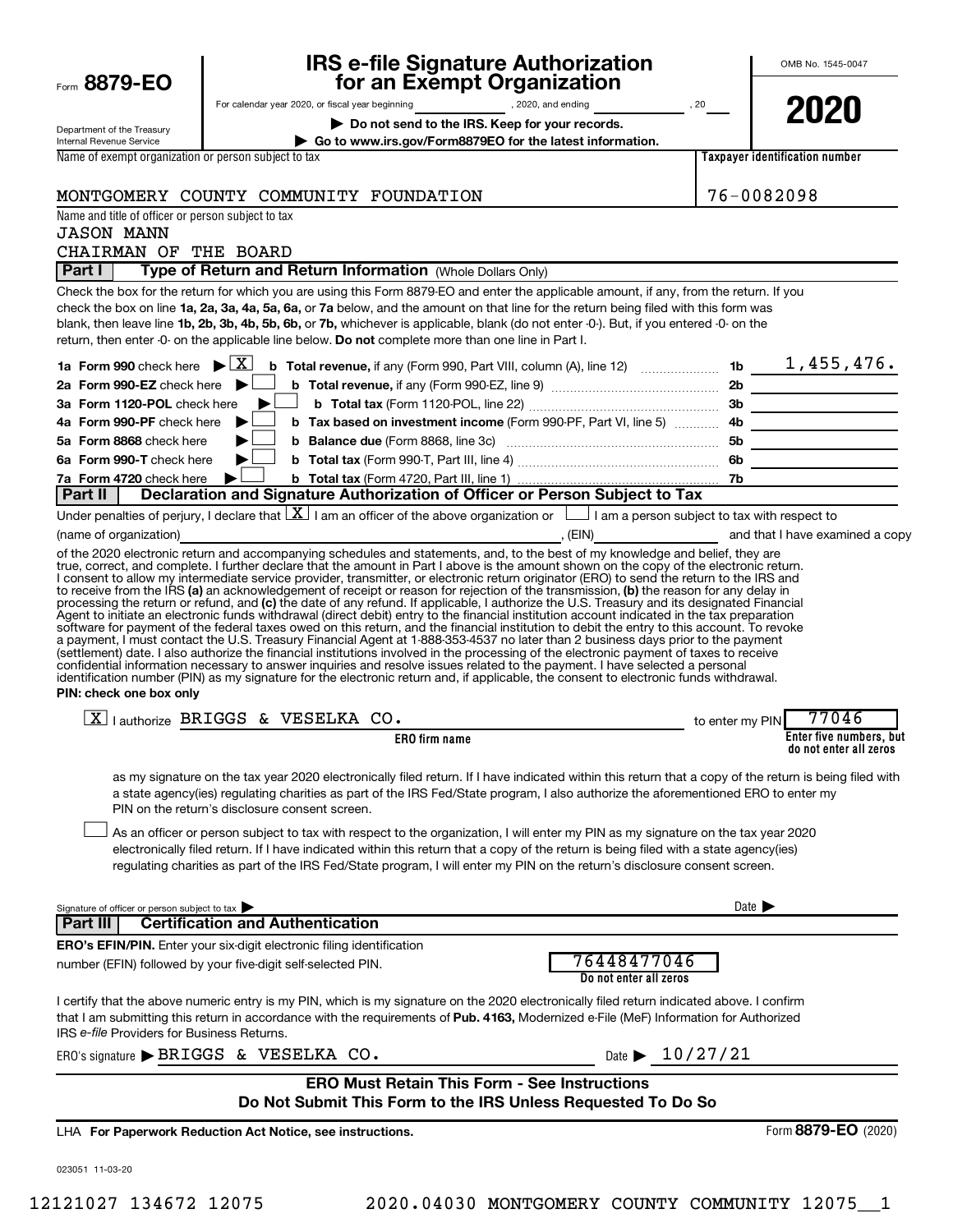## EXTENDED TO NOVEMBER 15, 2021

**990** Return of Organization Exempt From Income Tax <br>
Under section 501(c), 527, or 4947(a)(1) of the Internal Revenue Code (except private foundations)<br> **PO20** 

▶ Do not enter social security numbers on this form as it may be made public.<br>
▶ Go to www.irs.gov/Form990 for instructions and the latest information. **Department in the latest** information. **| Go to www.irs.gov/Form990 for instructions and the latest information. Inspection**



Department of the Treasury Internal Revenue Service

|                         |                               | A For the 2020 calendar year, or tax year beginning                                                                                                                        | and ending |                                                                                                                  |                                          |
|-------------------------|-------------------------------|----------------------------------------------------------------------------------------------------------------------------------------------------------------------------|------------|------------------------------------------------------------------------------------------------------------------|------------------------------------------|
|                         | <b>B</b> Check if applicable: | C Name of organization                                                                                                                                                     |            | D Employer identification number                                                                                 |                                          |
|                         | Address<br>change             | MONTGOMERY COUNTY COMMUNITY FOUNDATION                                                                                                                                     |            |                                                                                                                  |                                          |
|                         | Name<br>change                | Doing business as                                                                                                                                                          |            | 76-0082098                                                                                                       |                                          |
|                         | Initial<br>return             | Number and street (or P.O. box if mail is not delivered to street address)                                                                                                 | Room/suite | E Telephone number                                                                                               |                                          |
|                         | Final<br>return/              | 2001 TIMBERLOCH PLACE                                                                                                                                                      | 500        | $281 - 363 - 8158$                                                                                               |                                          |
|                         | termin-<br>ated               | City or town, state or province, country, and ZIP or foreign postal code                                                                                                   |            | G Gross receipts \$                                                                                              | 1,570,848.                               |
|                         | Amended<br>Ireturn            | THE WOODLANDS, TX<br>77380                                                                                                                                                 |            | H(a) Is this a group return                                                                                      |                                          |
|                         | Applica-<br>tion<br>pending   | F Name and address of principal officer: JASON MANN                                                                                                                        |            |                                                                                                                  | for subordinates? $\Box$ Yes $X$ No      |
|                         |                               | SAME AS C ABOVE                                                                                                                                                            |            | $H(b)$ Are all subordinates included? $\Box$ Yes                                                                 | No                                       |
|                         |                               | Tax-exempt status: $X \overline{3}$ 501(c)(3)<br>$501(c)$ (<br>$\sqrt{\frac{1}{1}}$ (insert no.)<br>$4947(a)(1)$ or<br>Website: WWW.MCCFOUNDATION.ORG                      | 527        |                                                                                                                  | If "No," attach a list. See instructions |
|                         |                               | K Form of organization: X Corporation<br>Trust<br>Association<br>Other $\blacktriangleright$                                                                               |            | $H(c)$ Group exemption number $\blacktriangleright$<br>L Year of formation: $1983$ M State of legal domicile: TX |                                          |
|                         | Part I                        | <b>Summary</b>                                                                                                                                                             |            |                                                                                                                  |                                          |
|                         | 1                             | Briefly describe the organization's mission or most significant activities: CREATING LEGACIES TO FULFILL                                                                   |            |                                                                                                                  |                                          |
|                         |                               | PHILANTHROPIC DREAMS THROUGH GRANTS TO NONPROFITS AND SCHOLARSHIPS.                                                                                                        |            |                                                                                                                  |                                          |
| Governance              | 2                             | Check this box $\blacktriangleright \Box$ if the organization discontinued its operations or disposed of more than 25% of its net assets.                                  |            |                                                                                                                  |                                          |
|                         | 3                             |                                                                                                                                                                            |            |                                                                                                                  | 16                                       |
|                         | 4                             |                                                                                                                                                                            |            |                                                                                                                  | $\overline{16}$                          |
| <b>Activities &amp;</b> | 5                             |                                                                                                                                                                            |            | 5                                                                                                                | 2                                        |
|                         | 6                             |                                                                                                                                                                            |            | 6                                                                                                                | 74                                       |
|                         |                               |                                                                                                                                                                            |            | 7a                                                                                                               | $\overline{0}$ .                         |
|                         |                               |                                                                                                                                                                            |            | 7 <sub>b</sub>                                                                                                   | $\overline{0}$ .                         |
|                         |                               |                                                                                                                                                                            |            | <b>Prior Year</b>                                                                                                | <b>Current Year</b>                      |
|                         | 8                             |                                                                                                                                                                            |            | 236,380.                                                                                                         | 915,921.                                 |
| Revenue                 | 9                             | Program service revenue (Part VIII, line 2g)                                                                                                                               |            | 0.                                                                                                               | $\mathbf 0$ .                            |
|                         | 10                            |                                                                                                                                                                            |            | 407, 454.                                                                                                        | 502, 715.                                |
|                         | 11                            | Other revenue (Part VIII, column (A), lines 5, 6d, 8c, 9c, 10c, and 11e)                                                                                                   |            | 67,521.<br>711, 355.                                                                                             | 36,840.                                  |
|                         | 12                            | Total revenue - add lines 8 through 11 (must equal Part VIII, column (A), line 12)                                                                                         |            | 325,718.                                                                                                         | 1,455,476.<br>272,776.                   |
|                         | 13                            | Grants and similar amounts paid (Part IX, column (A), lines 1-3) <i></i>                                                                                                   |            | 0.                                                                                                               | $\mathbf 0$ ,                            |
|                         | 14                            |                                                                                                                                                                            |            | 138,434.                                                                                                         | 133, 339.                                |
| Expenses                | 15                            | Salaries, other compensation, employee benefits (Part IX, column (A), lines 5-10)                                                                                          |            | 0.                                                                                                               | 0.                                       |
|                         |                               | <b>b</b> Total fundraising expenses (Part IX, column (D), line 25) $\triangleright$                                                                                        | $0$ .      |                                                                                                                  |                                          |
|                         | 17                            |                                                                                                                                                                            |            | 60, 214.                                                                                                         | 72,208.                                  |
|                         |                               | 18 Total expenses. Add lines 13-17 (must equal Part IX, column (A), line 25)                                                                                               |            | 524, 366.                                                                                                        | 478, 323.                                |
|                         | 19                            |                                                                                                                                                                            |            | 186,989.                                                                                                         | 977, 153.                                |
|                         |                               |                                                                                                                                                                            |            | <b>Beginning of Current Year</b>                                                                                 | <b>End of Year</b>                       |
|                         | 20                            | Total assets (Part X, line 16)                                                                                                                                             |            | 7,988,314.                                                                                                       | 8,968,074.                               |
|                         | 21                            | Total liabilities (Part X, line 26)                                                                                                                                        |            | 137,915 <b>.</b>                                                                                                 | 140,522.                                 |
| Net Assets or           | 22                            |                                                                                                                                                                            |            | 7,850,399.                                                                                                       | 8,827,552.                               |
|                         | <b>Part II</b>                | <b>Signature Block</b>                                                                                                                                                     |            |                                                                                                                  |                                          |
|                         |                               | Under penalties of perjury, I declare that I have examined this return, including accompanying schedules and statements, and to the best of my knowledge and belief, it is |            |                                                                                                                  |                                          |
|                         |                               | true, correct, and complete. Declaration of preparer (other than officer) is based on all information of which preparer has any knowledge.                                 |            |                                                                                                                  |                                          |
|                         |                               | Signature of officer                                                                                                                                                       |            | Date                                                                                                             |                                          |
| Sign                    |                               |                                                                                                                                                                            |            |                                                                                                                  |                                          |

| Sign            | <b>UNING OF UNION</b> |                              |    |                   |                                                                                 |                                                                        |             | <b>Daw</b>                   |                                |
|-----------------|-----------------------|------------------------------|----|-------------------|---------------------------------------------------------------------------------|------------------------------------------------------------------------|-------------|------------------------------|--------------------------------|
| Here            |                       |                              |    |                   | <b>JASON MANN, CHAIRMAN OF THE BOARD</b>                                        |                                                                        |             |                              |                                |
|                 |                       | Type or print name and title |    |                   |                                                                                 |                                                                        |             |                              |                                |
|                 |                       | Print/Type preparer's name   |    |                   | Preparer's signature                                                            |                                                                        | <b>Date</b> | Check                        | PTIN                           |
| Paid            |                       | ANGELA K ARMSTRONG           |    |                   |                                                                                 | ANGELA K ARMSTRONG                                                     |             | $10/27/21$ self-employed     | P00847658                      |
| Preparer        | Firm's name           | BRIGGS                       | &. | VESELKA CO.       |                                                                                 |                                                                        |             |                              | Firm's EIN $\sqrt{74-1769118}$ |
| Use Only        |                       |                              |    |                   |                                                                                 | Firm's address NINE GREENWAY PLAZA, SUITE 1700                         |             |                              |                                |
|                 |                       |                              |    | HOUSTON, TX 77046 |                                                                                 |                                                                        |             | Phone no. $713 - 667 - 9147$ |                                |
|                 |                       |                              |    |                   | May the IRS discuss this return with the preparer shown above? See instructions |                                                                        |             |                              | ΧI<br>Yes<br><b>No</b>         |
| 032001 12-23-20 |                       |                              |    |                   |                                                                                 | LHA For Paperwork Reduction Act Notice, see the separate instructions. |             |                              | Form 990 (2020)                |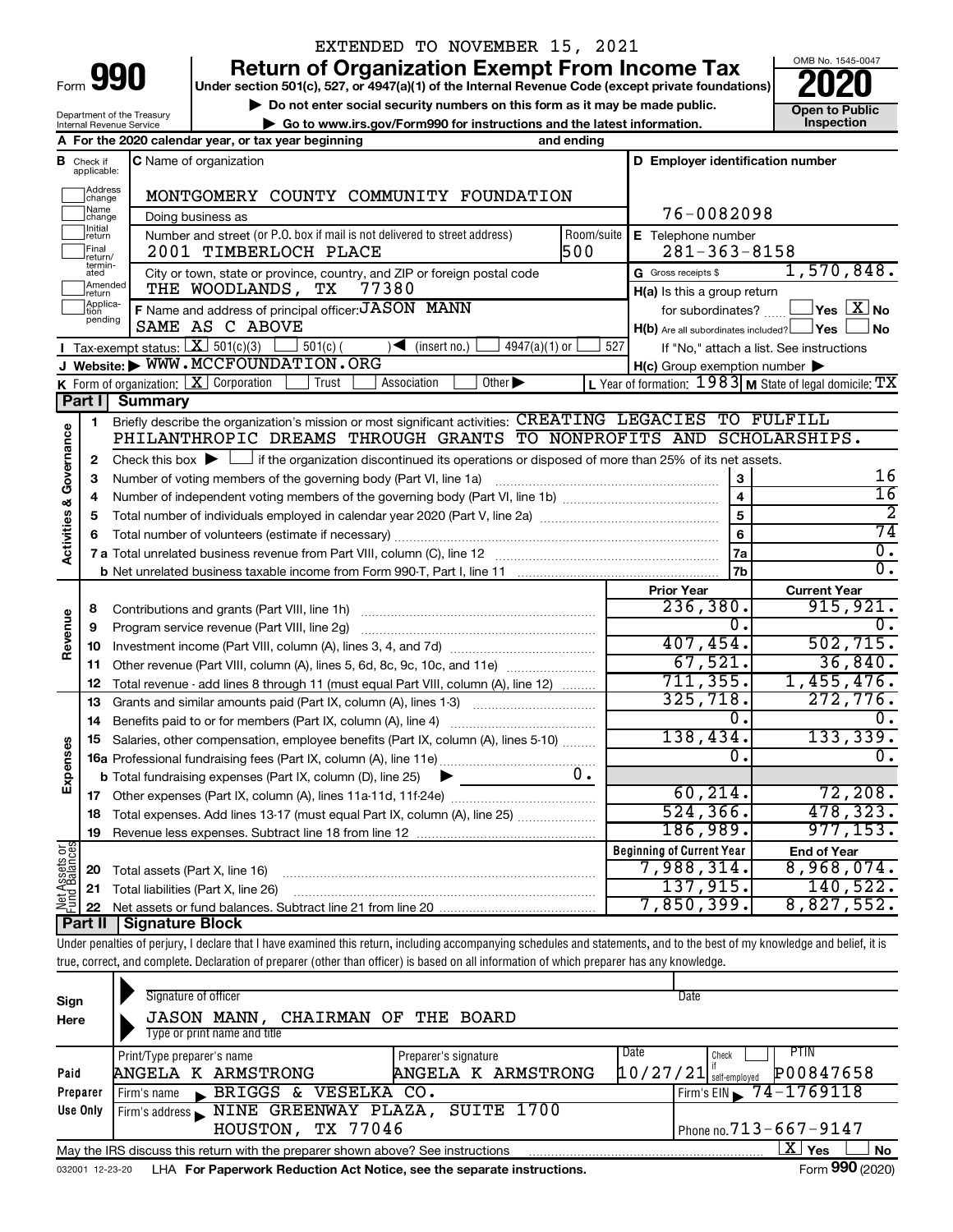|              | Part III   Statement of Program Service Accomplishments                                                                                        |
|--------------|------------------------------------------------------------------------------------------------------------------------------------------------|
|              | $\vert$ X $\vert$                                                                                                                              |
| 1            | Briefly describe the organization's mission:                                                                                                   |
|              | THE MISSION OF MONTGOMERY COUNTY COMMUNITY FOUNDATION (MCCF)<br>TО<br>IS.                                                                      |
|              | PROVIDE LEADERSHIP IN MONTGOMERY COUNTY BY DIRECTING SUSTAINABLE                                                                               |
|              | FINANCIAL RESOURCES THAT STRENGTHEN OUR COMMUNITY AND<br>IMPROVE<br>THE                                                                        |
|              | QUALITY OF LIFE FOR CURRENT AND FUTURE GENERATIONS.<br>MCCF STRIVES<br>TО                                                                      |
| $\mathbf{2}$ | Did the organization undertake any significant program services during the year which were not listed on the                                   |
|              | $\overline{\mathsf{Yes} \mathbb{X}}$ No<br>prior Form 990 or 990-EZ?                                                                           |
|              | If "Yes," describe these new services on Schedule O.                                                                                           |
| 3            | $\Box$ Yes $~\Box$ X $\Box$ No<br>Did the organization cease conducting, or make significant changes in how it conducts, any program services? |
|              | If "Yes," describe these changes on Schedule O.                                                                                                |
| 4            | Describe the organization's program service accomplishments for each of its three largest program services, as measured by expenses.           |
|              | Section 501(c)(3) and 501(c)(4) organizations are required to report the amount of grants and allocations to others, the total expenses, and   |
|              | revenue, if any, for each program service reported.<br>183,160.<br>$183, 160.$ (Revenue \$                                                     |
| 4a           | including grants of \$<br>(Code:<br>(Expenses \$<br>GRANTS:<br>CREATING LEGACY GRANTS MATCHES DONOR PASSIONS WITH NONPROFITS                   |
|              | IMPROVING THE QUALITY OF LIFE IN MONTGOMERY COUNTY.<br>ENABLING DOCUMENTS                                                                      |
|              | FOR DONOR ADVISED FUNDS, FIELD OF INTEREST FUNDS, DESIGNATED AGENCY                                                                            |
|              | FUNDS, AND UNRESTRICTED FUNDS GUIDE A TEAM OF 15 DISTRIBUTION COMMITTEE                                                                        |
|              | VOLUNTEERS WHO REVIEW AND VET GRANT REQUESTS.<br><b>DURING 2020,</b><br>39 GRANTS                                                              |
|              | TO FEED THE HUNGRY, HELP WITH RENT AND UTILITIES, CARE FOR<br><b>WERE GIVEN</b>                                                                |
|              | ABUSED AND NEGLECTED CHILDREN, HELP CHILDREN START SCHOOL WITH NEW                                                                             |
|              | CLOTHES AND SCHOOL SUPPLIES, OFFER EQUINE THERAPY TO VETERANS AND                                                                              |
|              | CHILDREN, PROVIDE HEALTH CARE SERVICES AND PRESCRIPTIONS, SUPPORT                                                                              |
|              | CONCERTS,<br>CULTURAL AND HERITAGE PROGRAMS, SUPPORT ANIMAL WELFARE AND                                                                        |
|              | MORE.                                                                                                                                          |
|              |                                                                                                                                                |
| 4b           | 18, 200.<br>$18, 200.$ (Revenue \$<br>including grants of \$<br>(Expenses \$<br>(Code:                                                         |
|              | HIGH SCHOOL AND COMMUNITY COLLEGE STUDENTS ARE AWARDED<br>SCHOLARSHIPS:                                                                        |
|              | GRANTS TO FURTHER THEIR POST HIGH SCHOOL EDUCATIONAL PURSUITS.<br><b>DURING</b>                                                                |
|              | 15 STUDENTS RECEIVED SCHOLARSHIPS FROM LEGACY FUNDS TO EXPAND<br>2020,                                                                         |
|              | EACH FUND TARGETS SOMETHING DIFFERENT, SUCH<br>THEIR CHANCE FOR SUCCESS.                                                                       |
|              | SPECIFIC ATTRIBUTES LIKE SERVICE ABOVE SELF,<br>AS A LOCAL HIGH SCHOOL,                                                                        |
|              | ACADEMIC PERFORMANCE, FINANCIAL NEEDS, AND SPORTS.EACH FUND HAS A                                                                              |
|              | SELECTION COMMITTEE APPROVED BY THE BOARD WHO USES FAIR AND OBJECTIVE                                                                          |
|              | CRITERIA TO SELECT THIER NOMINEE(S). ALL CRITERIA,<br>COMMITTEES AND FINAL                                                                     |
|              | SCHOLARSHIP RECIPIENTS ARE APPROVED BY THE DISTRIBUTION COMMITTEE AND                                                                          |
|              | BOARD OF DIRECTORS.                                                                                                                            |
|              |                                                                                                                                                |
|              |                                                                                                                                                |
|              | $71, 416.$ ) (Revenue \$<br>$\overline{71}$ , $\overline{416}$ $\cdot$ including grants of \$<br>4c (Code:<br>(Expenses \$                     |
|              | LONG TERM DISASTER RECOVERY FUND: IN RESPONSE TO HURRICANE HARVEY AND                                                                          |
|              | THE CONTINUOUS NATURAL DISASTERS EXPERIENCED BY THE RESIDENTS OF                                                                               |
|              | MONTGOMERY COUNTY, THE BOARD OF MCCF CREATED THE LONG TERM DISASTER                                                                            |
|              | RECOVERY FUND. THE FLEXIBILITY OF THE FUND HELPS HOUSEHOLDS BECOME                                                                             |
|              | LIVABLE BY GIVING THE FINAL FUNDS NEEDED FOR REPAIRS OR APPLIANCES OR                                                                          |
|              | TO PAY FOR SOMETHING FOR WHICH NO OTHER FUND WILL PAY. WHILE THE<br>MAXIMUM GRANT IS \$10,000, THE AVERAGE GRANT IS ABOUT \$4,600. MCCF WORKS  |
|              | THROUGH LOCAL DISASTER CASE MANAGERS WHO COLLECT NEEDED PAPERWORK,                                                                             |
|              | ENSURE REPAIRS ARE MADE AND WORKS WITH AND ON BEHALF OF THE SURVIVOR TO                                                                        |
|              | HELP THEM BACK INTO A SAFE AND HEALTHY HOME. DURING 2020, 5 HOUSEHOLDS                                                                         |
|              | OF 22 INDIVIDUALS HAD THEIR HOMES LEVELED, REPAIRED, ELEVATED AND                                                                              |
|              | REBUILT THANKS TO THIS FUND.                                                                                                                   |
|              |                                                                                                                                                |
|              | 4d Other program services (Describe on Schedule O.)                                                                                            |
| 4e           | (Expenses \$<br>including grants of \$<br>(Revenue \$<br>272,776.<br>Total program service expenses                                            |
|              | Form 990 (2020)                                                                                                                                |
|              | 032002 12-23-20                                                                                                                                |
|              | 2                                                                                                                                              |

Form 990 (2020) MONTGOMERY COUNTY COMMUNITY FOUNDATION 76-0082098 Page

76-0082098 Page 2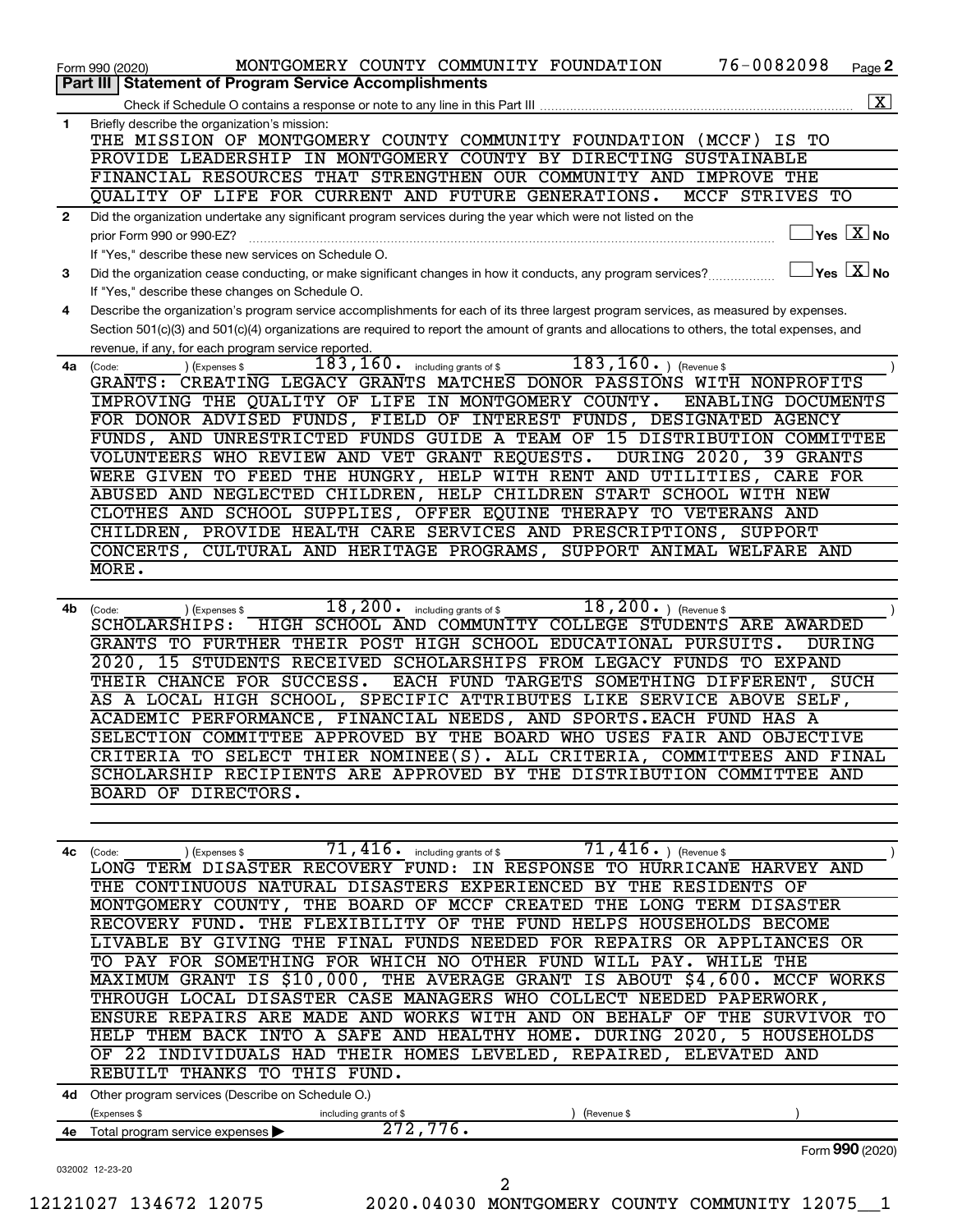**Part IV Checklist of Required Schedules**

### Form 990 (2020) MONTGOMERY COUNTY COMMUNITY FOUNDATION 76-0082098 Page

|     |                                                                                                                                                                                                                                                                |                 | Yes                     | No                      |
|-----|----------------------------------------------------------------------------------------------------------------------------------------------------------------------------------------------------------------------------------------------------------------|-----------------|-------------------------|-------------------------|
| 1.  | Is the organization described in section $501(c)(3)$ or $4947(a)(1)$ (other than a private foundation)?                                                                                                                                                        |                 |                         |                         |
|     | If "Yes," complete Schedule A                                                                                                                                                                                                                                  | 1               | X                       |                         |
| 2   |                                                                                                                                                                                                                                                                | $\mathbf{2}$    | $\overline{\textbf{x}}$ |                         |
| 3   | Did the organization engage in direct or indirect political campaign activities on behalf of or in opposition to candidates for                                                                                                                                |                 |                         |                         |
|     |                                                                                                                                                                                                                                                                | 3               |                         | x                       |
| 4   | Section 501(c)(3) organizations. Did the organization engage in lobbying activities, or have a section 501(h) election in effect                                                                                                                               |                 |                         |                         |
|     |                                                                                                                                                                                                                                                                | 4               |                         | х                       |
| 5   | Is the organization a section 501(c)(4), 501(c)(5), or 501(c)(6) organization that receives membership dues, assessments, or                                                                                                                                   |                 |                         |                         |
|     |                                                                                                                                                                                                                                                                | 5               |                         | x                       |
| 6   | Did the organization maintain any donor advised funds or any similar funds or accounts for which donors have the right to                                                                                                                                      |                 |                         |                         |
|     | provide advice on the distribution or investment of amounts in such funds or accounts? If "Yes," complete Schedule D, Part I                                                                                                                                   | 6               | X                       |                         |
| 7   | Did the organization receive or hold a conservation easement, including easements to preserve open space,                                                                                                                                                      |                 |                         |                         |
|     | the environment, historic land areas, or historic structures? If "Yes," complete Schedule D, Part II                                                                                                                                                           | $\overline{7}$  |                         | х                       |
| 8   | Did the organization maintain collections of works of art, historical treasures, or other similar assets? If "Yes," complete                                                                                                                                   |                 |                         |                         |
|     |                                                                                                                                                                                                                                                                | 8               |                         | x                       |
| 9   | Did the organization report an amount in Part X, line 21, for escrow or custodial account liability, serve as a custodian for                                                                                                                                  |                 |                         |                         |
|     | amounts not listed in Part X; or provide credit counseling, debt management, credit repair, or debt negotiation services?                                                                                                                                      |                 |                         |                         |
|     |                                                                                                                                                                                                                                                                | 9               |                         | x                       |
| 10  | Did the organization, directly or through a related organization, hold assets in donor-restricted endowments                                                                                                                                                   |                 |                         |                         |
|     |                                                                                                                                                                                                                                                                | 10              | х                       |                         |
| 11  | If the organization's answer to any of the following questions is "Yes," then complete Schedule D, Parts VI, VII, VIII, IX, or X                                                                                                                               |                 |                         |                         |
|     | as applicable.                                                                                                                                                                                                                                                 |                 |                         |                         |
| а   | Did the organization report an amount for land, buildings, and equipment in Part X, line 10? If "Yes," complete Schedule D,                                                                                                                                    |                 |                         |                         |
|     | Part VI                                                                                                                                                                                                                                                        | 11a             | X                       |                         |
| b   | Did the organization report an amount for investments - other securities in Part X, line 12, that is 5% or more of its total                                                                                                                                   |                 |                         |                         |
|     |                                                                                                                                                                                                                                                                | 11b             |                         | x                       |
| с   | Did the organization report an amount for investments - program related in Part X, line 13, that is 5% or more of its total                                                                                                                                    |                 |                         |                         |
|     |                                                                                                                                                                                                                                                                | 11с             | х                       |                         |
|     | d Did the organization report an amount for other assets in Part X, line 15, that is 5% or more of its total assets reported in                                                                                                                                |                 |                         |                         |
|     |                                                                                                                                                                                                                                                                | 11d             |                         | x                       |
|     | Did the organization report an amount for other liabilities in Part X, line 25? If "Yes," complete Schedule D, Part X                                                                                                                                          | 11e             | $\overline{\textbf{x}}$ |                         |
| f.  | Did the organization's separate or consolidated financial statements for the tax year include a footnote that addresses                                                                                                                                        |                 |                         |                         |
|     | the organization's liability for uncertain tax positions under FIN 48 (ASC 740)? If "Yes," complete Schedule D, Part X                                                                                                                                         | 11f             |                         | x                       |
|     | 12a Did the organization obtain separate, independent audited financial statements for the tax year? If "Yes," complete                                                                                                                                        |                 |                         |                         |
|     |                                                                                                                                                                                                                                                                | 12a             |                         | х                       |
|     | Was the organization included in consolidated, independent audited financial statements for the tax year?                                                                                                                                                      |                 |                         | Χ                       |
|     | If "Yes," and if the organization answered "No" to line 12a, then completing Schedule D, Parts XI and XII is optional                                                                                                                                          | 12b             |                         | $\overline{\mathbf{X}}$ |
| 13  |                                                                                                                                                                                                                                                                | 13              |                         | x                       |
| 14a | Did the organization maintain an office, employees, or agents outside of the United States?                                                                                                                                                                    | 14a             |                         |                         |
|     | <b>b</b> Did the organization have aggregate revenues or expenses of more than \$10,000 from grantmaking, fundraising, business,<br>investment, and program service activities outside the United States, or aggregate foreign investments valued at \$100,000 |                 |                         |                         |
|     |                                                                                                                                                                                                                                                                |                 |                         | х                       |
| 15  | Did the organization report on Part IX, column (A), line 3, more than \$5,000 of grants or other assistance to or for any                                                                                                                                      | 14b             |                         |                         |
|     |                                                                                                                                                                                                                                                                | 15              |                         | х                       |
| 16  | Did the organization report on Part IX, column (A), line 3, more than \$5,000 of aggregate grants or other assistance to                                                                                                                                       |                 |                         |                         |
|     |                                                                                                                                                                                                                                                                | 16              |                         | х                       |
| 17  | Did the organization report a total of more than \$15,000 of expenses for professional fundraising services on Part IX,                                                                                                                                        |                 |                         |                         |
|     |                                                                                                                                                                                                                                                                | 17              |                         | х                       |
| 18  | Did the organization report more than \$15,000 total of fundraising event gross income and contributions on Part VIII, lines                                                                                                                                   |                 |                         |                         |
|     |                                                                                                                                                                                                                                                                | 18              | X                       |                         |
| 19  | Did the organization report more than \$15,000 of gross income from gaming activities on Part VIII, line 9a? If "Yes,"                                                                                                                                         |                 |                         |                         |
|     |                                                                                                                                                                                                                                                                | 19              |                         | x                       |
| 20a |                                                                                                                                                                                                                                                                | <b>20a</b>      |                         | X                       |
| b   |                                                                                                                                                                                                                                                                | 20 <sub>b</sub> |                         |                         |
| 21  | Did the organization report more than \$5,000 of grants or other assistance to any domestic organization or                                                                                                                                                    |                 |                         |                         |
|     | domestic government on Part IX, column (A), line 1? If "Yes," complete Schedule I, Parts I and II                                                                                                                                                              | 21              | х                       |                         |
|     |                                                                                                                                                                                                                                                                |                 |                         |                         |

032003 12-23-20

12121027 134672 12075 2020.04030 MONTGOMERY COUNTY COMMUNITY 12075\_\_1

3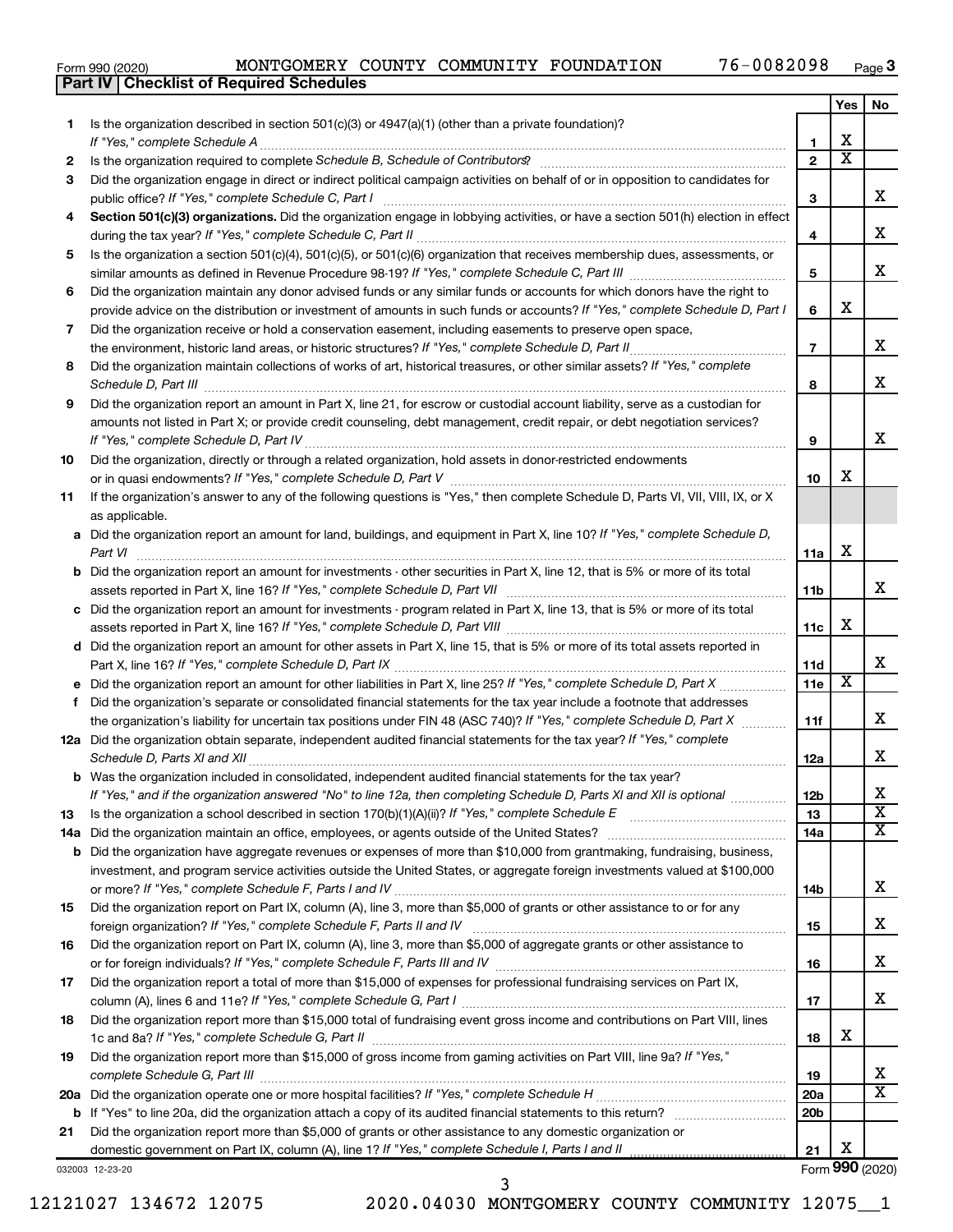Form 990 (2020) MONTGOMERY COUNTY COMMUNITY FOUNDATION 76-0082098 Page

*(continued)* **Part IV Checklist of Required Schedules**

|        |                                                                                                                                                                 |                 | Yes             | No                           |
|--------|-----------------------------------------------------------------------------------------------------------------------------------------------------------------|-----------------|-----------------|------------------------------|
| 22     | Did the organization report more than \$5,000 of grants or other assistance to or for domestic individuals on                                                   |                 |                 |                              |
|        |                                                                                                                                                                 | 22              | х               |                              |
| 23     | Did the organization answer "Yes" to Part VII, Section A, line 3, 4, or 5 about compensation of the organization's current                                      |                 |                 |                              |
|        | and former officers, directors, trustees, key employees, and highest compensated employees? If "Yes," complete                                                  |                 |                 |                              |
|        | Schedule J <b>Martin Communication Communication</b> Contract of Technical Communication Communication Communication                                            | 23              |                 | x                            |
|        | 24a Did the organization have a tax-exempt bond issue with an outstanding principal amount of more than \$100,000 as of the                                     |                 |                 |                              |
|        | last day of the year, that was issued after December 31, 2002? If "Yes," answer lines 24b through 24d and complete                                              |                 |                 |                              |
|        | Schedule K. If "No," go to line 25a                                                                                                                             | 24a             |                 | x                            |
|        |                                                                                                                                                                 | 24b             |                 |                              |
|        | <b>b</b> Did the organization invest any proceeds of tax-exempt bonds beyond a temporary period exception?                                                      |                 |                 |                              |
|        | c Did the organization maintain an escrow account other than a refunding escrow at any time during the year to defease                                          |                 |                 |                              |
|        |                                                                                                                                                                 | 24c             |                 |                              |
|        | d Did the organization act as an "on behalf of" issuer for bonds outstanding at any time during the year?                                                       | 24d             |                 |                              |
|        | 25a Section 501(c)(3), 501(c)(4), and 501(c)(29) organizations. Did the organization engage in an excess benefit                                                |                 |                 |                              |
|        |                                                                                                                                                                 | 25a             |                 | x                            |
|        | <b>b</b> Is the organization aware that it engaged in an excess benefit transaction with a disqualified person in a prior year, and                             |                 |                 |                              |
|        | that the transaction has not been reported on any of the organization's prior Forms 990 or 990-EZ? If "Yes," complete                                           |                 |                 |                              |
|        | Schedule L, Part I                                                                                                                                              | 25b             |                 | x                            |
| 26     | Did the organization report any amount on Part X, line 5 or 22, for receivables from or payables to any current                                                 |                 |                 |                              |
|        | or former officer, director, trustee, key employee, creator or founder, substantial contributor, or 35%                                                         |                 |                 |                              |
|        | controlled entity or family member of any of these persons? If "Yes," complete Schedule L, Part II                                                              | 26              |                 | x                            |
| 27     | Did the organization provide a grant or other assistance to any current or former officer, director, trustee, key employee,                                     |                 |                 |                              |
|        | creator or founder, substantial contributor or employee thereof, a grant selection committee member, or to a 35% controlled                                     |                 |                 |                              |
|        | entity (including an employee thereof) or family member of any of these persons? If "Yes," complete Schedule L, Part III                                        | 27              |                 | х                            |
| 28     | Was the organization a party to a business transaction with one of the following parties (see Schedule L, Part IV                                               |                 |                 |                              |
|        | instructions, for applicable filing thresholds, conditions, and exceptions):                                                                                    |                 |                 |                              |
|        | a A current or former officer, director, trustee, key employee, creator or founder, or substantial contributor? If                                              |                 |                 |                              |
|        |                                                                                                                                                                 | 28a             |                 | х                            |
|        |                                                                                                                                                                 | 28 <sub>b</sub> |                 | $\overline{\textbf{x}}$      |
|        | c A 35% controlled entity of one or more individuals and/or organizations described in lines 28a or 28b?/f                                                      |                 |                 |                              |
|        |                                                                                                                                                                 | 28c             |                 | х                            |
| 29     |                                                                                                                                                                 | 29              |                 | $\overline{\texttt{x}}$      |
| 30     | Did the organization receive contributions of art, historical treasures, or other similar assets, or qualified conservation                                     |                 |                 |                              |
|        |                                                                                                                                                                 | 30              |                 | х                            |
| 31     |                                                                                                                                                                 | 31              |                 | $\overline{\textbf{x}}$      |
| 32     | Did the organization sell, exchange, dispose of, or transfer more than 25% of its net assets? If "Yes," complete                                                |                 |                 |                              |
|        |                                                                                                                                                                 | 32              |                 | х                            |
| 33     | Did the organization own 100% of an entity disregarded as separate from the organization under Regulations                                                      |                 |                 |                              |
|        | sections 301.7701-2 and 301.7701-3? If "Yes," complete Schedule R, Part I                                                                                       |                 |                 | х                            |
|        |                                                                                                                                                                 | 33              |                 |                              |
| 34     | Was the organization related to any tax-exempt or taxable entity? If "Yes," complete Schedule R, Part II, III, or IV, and                                       |                 |                 |                              |
|        | Part V, line 1                                                                                                                                                  | 34              |                 | x<br>$\overline{\texttt{x}}$ |
|        | 35a Did the organization have a controlled entity within the meaning of section 512(b)(13)?                                                                     | 35a             |                 |                              |
|        | b If "Yes" to line 35a, did the organization receive any payment from or engage in any transaction with a controlled entity                                     |                 |                 |                              |
|        |                                                                                                                                                                 | 35b             |                 |                              |
| 36     | Section 501(c)(3) organizations. Did the organization make any transfers to an exempt non-charitable related organization?                                      |                 |                 |                              |
|        |                                                                                                                                                                 | 36              |                 | x                            |
| 37     | Did the organization conduct more than 5% of its activities through an entity that is not a related organization                                                |                 |                 |                              |
|        | and that is treated as a partnership for federal income tax purposes? If "Yes," complete Schedule R, Part VI                                                    | 37              |                 | х                            |
| 38     | Did the organization complete Schedule O and provide explanations in Schedule O for Part VI, lines 11b and 19?                                                  |                 |                 |                              |
|        |                                                                                                                                                                 | 38              | х               |                              |
| Part V | <b>Statements Regarding Other IRS Filings and Tax Compliance</b>                                                                                                |                 |                 |                              |
|        | Check if Schedule O contains a response or note to any line in this Part V [11] [12] Check if Schedule O contains a response or note to any line in this Part V |                 |                 |                              |
|        |                                                                                                                                                                 |                 | Yes             | No                           |
|        | 1a                                                                                                                                                              |                 |                 |                              |
|        | 0<br>1 <sub>b</sub><br><b>b</b> Enter the number of Forms W-2G included in line 1a. Enter -0- if not applicable <i>manumumumum</i>                              |                 |                 |                              |
|        | c Did the organization comply with backup withholding rules for reportable payments to vendors and reportable gaming                                            |                 |                 |                              |
|        |                                                                                                                                                                 | 1c              | х               |                              |
|        | 032004 12-23-20                                                                                                                                                 |                 | Form 990 (2020) |                              |
|        | 4                                                                                                                                                               |                 |                 |                              |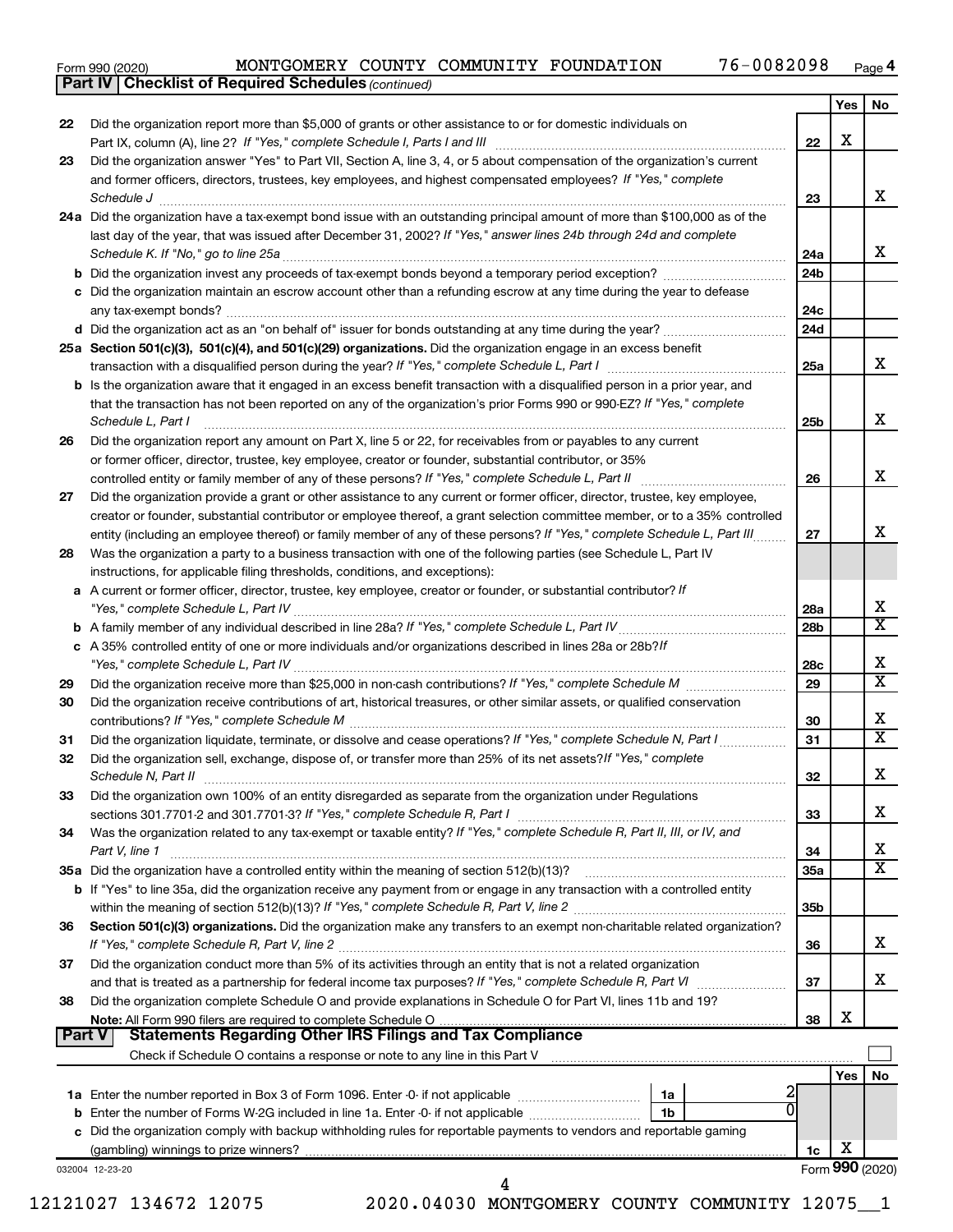| Form 990 (2020) |                                                                                     |  | MONTGOMERY COUNTY COMMUNITY FOUNDATION | 76-0082098 | Page |
|-----------------|-------------------------------------------------------------------------------------|--|----------------------------------------|------------|------|
|                 | <b>Part V</b> Statements Regarding Other IRS Filings and Tax Compliance (continued) |  |                                        |            |      |

|    |                                                                                                                                                 |                        |                                                    |                | Yes                     | No                      |  |  |
|----|-------------------------------------------------------------------------------------------------------------------------------------------------|------------------------|----------------------------------------------------|----------------|-------------------------|-------------------------|--|--|
|    | 2a Enter the number of employees reported on Form W-3, Transmittal of Wage and Tax Statements,                                                  |                        |                                                    |                |                         |                         |  |  |
|    | filed for the calendar year ending with or within the year covered by this return                                                               | 2a                     | $\overline{2}$                                     |                |                         |                         |  |  |
|    |                                                                                                                                                 |                        |                                                    | 2 <sub>b</sub> | х                       |                         |  |  |
|    |                                                                                                                                                 |                        |                                                    |                |                         |                         |  |  |
|    | 3a Did the organization have unrelated business gross income of \$1,000 or more during the year?                                                |                        |                                                    | За             |                         | x                       |  |  |
|    |                                                                                                                                                 |                        |                                                    | 3 <sub>b</sub> |                         |                         |  |  |
|    | 4a At any time during the calendar year, did the organization have an interest in, or a signature or other authority over, a                    |                        |                                                    |                |                         |                         |  |  |
|    | financial account in a foreign country (such as a bank account, securities account, or other financial account)?                                |                        |                                                    | 4a             |                         | x                       |  |  |
|    | <b>b</b> If "Yes," enter the name of the foreign country                                                                                        |                        |                                                    |                |                         |                         |  |  |
|    | See instructions for filing requirements for FinCEN Form 114, Report of Foreign Bank and Financial Accounts (FBAR).                             |                        |                                                    |                |                         | х                       |  |  |
| 5а |                                                                                                                                                 |                        |                                                    | 5a             |                         | $\overline{\texttt{x}}$ |  |  |
| b  |                                                                                                                                                 |                        |                                                    | 5b<br>5c       |                         |                         |  |  |
|    | 6a Does the organization have annual gross receipts that are normally greater than \$100,000, and did the organization solicit                  |                        |                                                    |                |                         |                         |  |  |
|    | any contributions that were not tax deductible as charitable contributions?                                                                     |                        |                                                    |                |                         |                         |  |  |
|    | b If "Yes," did the organization include with every solicitation an express statement that such contributions or gifts                          |                        |                                                    |                |                         |                         |  |  |
|    | were not tax deductible?                                                                                                                        |                        |                                                    | 6b             |                         |                         |  |  |
| 7  | Organizations that may receive deductible contributions under section 170(c).                                                                   |                        |                                                    |                |                         |                         |  |  |
|    | Did the organization receive a payment in excess of \$75 made partly as a contribution and partly for goods and services provided to the payor? |                        |                                                    | 7a             | х                       |                         |  |  |
|    |                                                                                                                                                 |                        |                                                    | 7b             | $\overline{\texttt{x}}$ |                         |  |  |
| с  | Did the organization sell, exchange, or otherwise dispose of tangible personal property for which it was required                               |                        |                                                    |                |                         |                         |  |  |
|    | to file Form 8282?                                                                                                                              |                        |                                                    | 7c             |                         | x                       |  |  |
|    | d If "Yes," indicate the number of Forms 8282 filed during the year manufacture intervent in the set of the number                              | 7d                     |                                                    |                |                         |                         |  |  |
|    | Did the organization receive any funds, directly or indirectly, to pay premiums on a personal benefit contract?                                 |                        |                                                    | 7е             |                         |                         |  |  |
|    | Did the organization, during the year, pay premiums, directly or indirectly, on a personal benefit contract?                                    |                        |                                                    |                |                         |                         |  |  |
|    | If the organization received a contribution of qualified intellectual property, did the organization file Form 8899 as required?                |                        |                                                    | 7g             |                         |                         |  |  |
| h  | If the organization received a contribution of cars, boats, airplanes, or other vehicles, did the organization file a Form 1098-C?              |                        |                                                    | 7h             |                         |                         |  |  |
| 8  | Sponsoring organizations maintaining donor advised funds. Did a donor advised fund maintained by the                                            |                        |                                                    |                |                         |                         |  |  |
|    |                                                                                                                                                 |                        |                                                    | 8              |                         |                         |  |  |
| 9  | Sponsoring organizations maintaining donor advised funds.                                                                                       |                        |                                                    |                |                         |                         |  |  |
| а  | Did the sponsoring organization make any taxable distributions under section 4966?                                                              |                        |                                                    | 9а             |                         |                         |  |  |
| b  |                                                                                                                                                 |                        |                                                    | 9b             |                         |                         |  |  |
| 10 | Section 501(c)(7) organizations. Enter:                                                                                                         |                        |                                                    |                |                         |                         |  |  |
| а  |                                                                                                                                                 | 10a<br>10 <sub>b</sub> |                                                    |                |                         |                         |  |  |
| b  | Gross receipts, included on Form 990, Part VIII, line 12, for public use of club facilities<br>Section 501(c)(12) organizations. Enter:         |                        |                                                    |                |                         |                         |  |  |
| 11 |                                                                                                                                                 | 11a                    |                                                    |                |                         |                         |  |  |
|    | b Gross income from other sources (Do not net amounts due or paid to other sources against                                                      |                        |                                                    |                |                         |                         |  |  |
|    | amounts due or received from them.)                                                                                                             | 11b                    |                                                    |                |                         |                         |  |  |
|    | 12a Section 4947(a)(1) non-exempt charitable trusts. Is the organization filing Form 990 in lieu of Form 1041?                                  |                        |                                                    | 12a            |                         |                         |  |  |
|    | <b>b</b> If "Yes," enter the amount of tax-exempt interest received or accrued during the year                                                  | 12 <sub>b</sub>        |                                                    |                |                         |                         |  |  |
| 13 | Section 501(c)(29) qualified nonprofit health insurance issuers.                                                                                |                        |                                                    |                |                         |                         |  |  |
|    |                                                                                                                                                 |                        |                                                    | 1За            |                         |                         |  |  |
|    | Note: See the instructions for additional information the organization must report on Schedule O.                                               |                        |                                                    |                |                         |                         |  |  |
|    | <b>b</b> Enter the amount of reserves the organization is required to maintain by the states in which the                                       |                        |                                                    |                |                         |                         |  |  |
|    |                                                                                                                                                 | 13 <sub>b</sub>        |                                                    |                |                         |                         |  |  |
|    |                                                                                                                                                 | 13 <sub>c</sub>        |                                                    |                |                         |                         |  |  |
|    | 14a Did the organization receive any payments for indoor tanning services during the tax year?                                                  |                        |                                                    | 14a            |                         | $\overline{\mathbf{X}}$ |  |  |
|    | <b>b</b> If "Yes," has it filed a Form 720 to report these payments? If "No," provide an explanation on Schedule O                              |                        | <u> 1986 - John Bernstein, francuski filozof (</u> | 14b            |                         |                         |  |  |
| 15 | Is the organization subject to the section 4960 tax on payment(s) of more than \$1,000,000 in remuneration or                                   |                        |                                                    |                |                         |                         |  |  |
|    |                                                                                                                                                 |                        |                                                    | 15             |                         | х                       |  |  |
|    | If "Yes," see instructions and file Form 4720, Schedule N.                                                                                      |                        |                                                    |                |                         |                         |  |  |
| 16 | Is the organization an educational institution subject to the section 4968 excise tax on net investment income?                                 |                        |                                                    | 16             |                         | х                       |  |  |
|    | If "Yes," complete Form 4720, Schedule O.                                                                                                       |                        |                                                    |                |                         |                         |  |  |

Form (2020) **990**

032005 12-23-20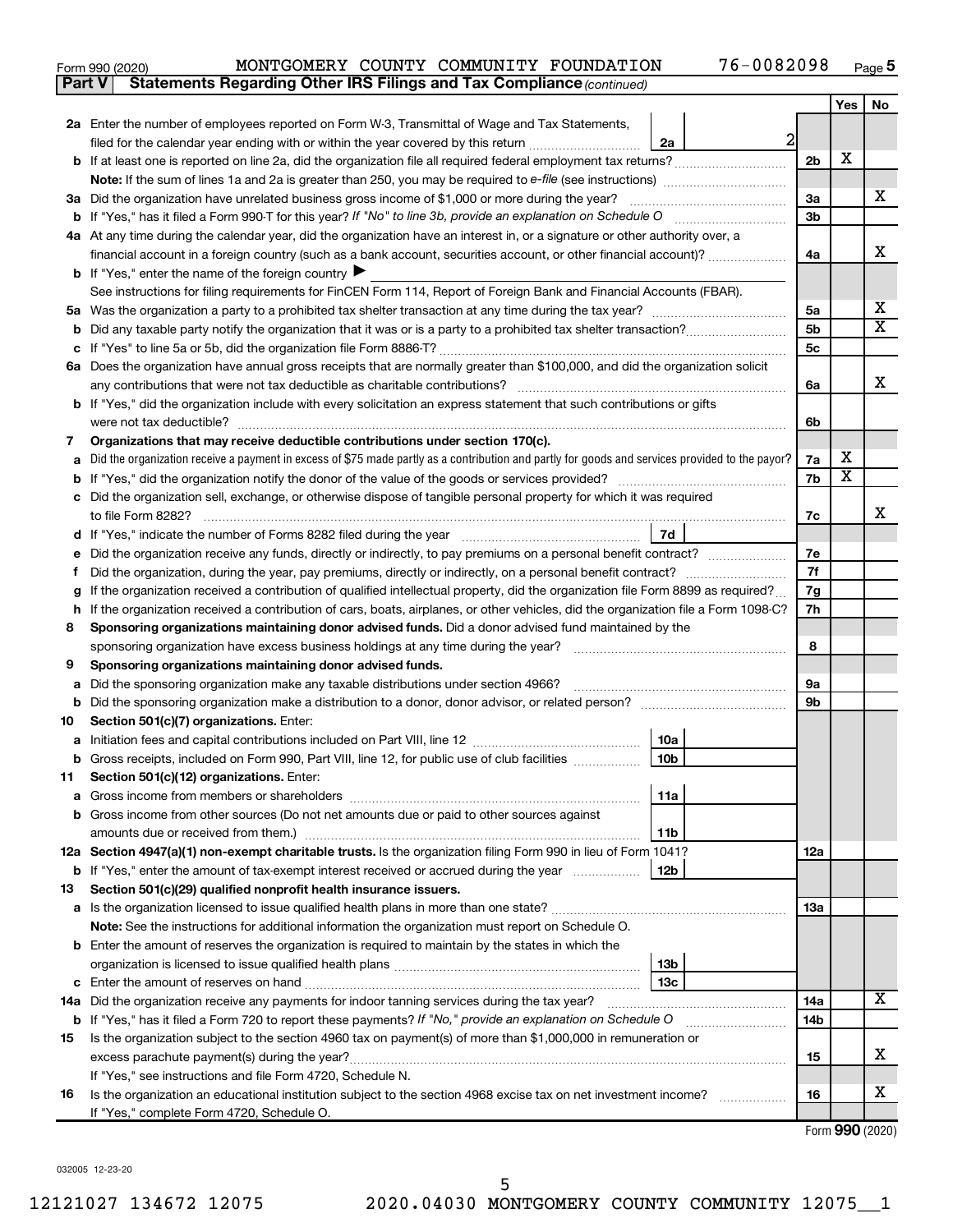Form 990 (2020) MONTGOMERY COUNTY COMMUNITY FOUNDATION 76-0082098 Page

**6**

**Part VI** Governance, Management, and Disclosure For each "Yes" response to lines 2 through 7b below, and for a "No" response *to line 8a, 8b, or 10b below, describe the circumstances, processes, or changes on Schedule O. See instructions.*

|     | Check if Schedule O contains a response or note to any line in this Part VI [1] [1] [1] [1] [1] [1] [1] [1] [1                                                                                                                |  |       |    |                 |                         | $\mathbf{X}$ |
|-----|-------------------------------------------------------------------------------------------------------------------------------------------------------------------------------------------------------------------------------|--|-------|----|-----------------|-------------------------|--------------|
|     | <b>Section A. Governing Body and Management</b>                                                                                                                                                                               |  |       |    |                 |                         |              |
|     |                                                                                                                                                                                                                               |  |       |    |                 | Yes                     | No           |
|     | 1a Enter the number of voting members of the governing body at the end of the tax year                                                                                                                                        |  | 1a    | 16 |                 |                         |              |
|     | If there are material differences in voting rights among members of the governing body, or if the governing                                                                                                                   |  |       |    |                 |                         |              |
|     | body delegated broad authority to an executive committee or similar committee, explain on Schedule O.                                                                                                                         |  |       |    |                 |                         |              |
| b   | Enter the number of voting members included on line 1a, above, who are independent                                                                                                                                            |  | 1b    | 16 |                 |                         |              |
| 2   | Did any officer, director, trustee, or key employee have a family relationship or a business relationship with any other                                                                                                      |  |       |    |                 |                         |              |
|     | officer, director, trustee, or key employee?                                                                                                                                                                                  |  |       |    | $\mathbf{2}$    |                         | х            |
| 3   | Did the organization delegate control over management duties customarily performed by or under the direct supervision                                                                                                         |  |       |    |                 |                         |              |
|     |                                                                                                                                                                                                                               |  |       |    | 3               |                         |              |
| 4   | Did the organization make any significant changes to its governing documents since the prior Form 990 was filed?                                                                                                              |  |       |    | 4               |                         |              |
| 5   |                                                                                                                                                                                                                               |  |       |    | 5               |                         |              |
| 6   |                                                                                                                                                                                                                               |  |       |    | 6               |                         |              |
| 7a  | Did the organization have members, stockholders, or other persons who had the power to elect or appoint one or                                                                                                                |  |       |    |                 |                         |              |
|     |                                                                                                                                                                                                                               |  |       |    | 7a              |                         |              |
| b   | Are any governance decisions of the organization reserved to (or subject to approval by) members, stockholders, or                                                                                                            |  |       |    |                 |                         |              |
|     |                                                                                                                                                                                                                               |  |       |    | 7b              |                         |              |
|     | Did the organization contemporaneously document the meetings held or written actions undertaken during the year by the following:                                                                                             |  |       |    |                 |                         |              |
| 8   |                                                                                                                                                                                                                               |  |       |    |                 | х                       |              |
| а   |                                                                                                                                                                                                                               |  |       |    | 8а              | $\overline{\mathbf{x}}$ |              |
| b   |                                                                                                                                                                                                                               |  |       |    | 8b              |                         |              |
| 9   | Is there any officer, director, trustee, or key employee listed in Part VII, Section A, who cannot be reached at the                                                                                                          |  |       |    |                 |                         |              |
|     |                                                                                                                                                                                                                               |  |       |    | 9               |                         |              |
|     | <b>Section B. Policies</b> (This Section B requests information about policies not required by the Internal Revenue Code.)                                                                                                    |  |       |    |                 |                         | No           |
|     |                                                                                                                                                                                                                               |  |       |    |                 | Yes                     |              |
|     |                                                                                                                                                                                                                               |  |       |    | 10a             |                         |              |
|     | <b>b</b> If "Yes," did the organization have written policies and procedures governing the activities of such chapters, affiliates,                                                                                           |  |       |    |                 |                         |              |
|     |                                                                                                                                                                                                                               |  |       |    | 10b             |                         |              |
|     | 11a Has the organization provided a complete copy of this Form 990 to all members of its governing body before filing the form?                                                                                               |  |       |    | 11a             | X                       |              |
|     | <b>b</b> Describe in Schedule O the process, if any, used by the organization to review this Form 990.                                                                                                                        |  |       |    |                 |                         |              |
| 12a |                                                                                                                                                                                                                               |  |       |    | 12a             | х                       |              |
| b   | Were officers, directors, or trustees, and key employees required to disclose annually interests that could give rise to conflicts?                                                                                           |  |       |    | 12 <sub>b</sub> | $\overline{\mathbf{X}}$ |              |
| с   | Did the organization regularly and consistently monitor and enforce compliance with the policy? If "Yes," describe                                                                                                            |  |       |    |                 |                         |              |
|     |                                                                                                                                                                                                                               |  |       |    | 12c             | Х                       |              |
| 13  |                                                                                                                                                                                                                               |  |       |    | 13              | $\overline{\mathbf{X}}$ |              |
| 14  | Did the organization have a written document retention and destruction policy? [11] manufaction manufaction in                                                                                                                |  |       |    | 14              | $\overline{\mathbf{X}}$ |              |
| 15  | Did the process for determining compensation of the following persons include a review and approval by independent                                                                                                            |  |       |    |                 |                         |              |
|     | persons, comparability data, and contemporaneous substantiation of the deliberation and decision?                                                                                                                             |  |       |    |                 |                         |              |
| а   | The organization's CEO, Executive Director, or top management official [111] [11] manument content of the organization's CEO, Executive Director, or top management official [11] manument content of the organization of the |  |       |    | 15a             | X                       |              |
|     |                                                                                                                                                                                                                               |  |       |    | 15b             |                         |              |
|     | If "Yes" to line 15a or 15b, describe the process in Schedule O (see instructions).                                                                                                                                           |  |       |    |                 |                         |              |
|     |                                                                                                                                                                                                                               |  |       |    |                 |                         |              |
|     | 16a Did the organization invest in, contribute assets to, or participate in a joint venture or similar arrangement with a                                                                                                     |  |       |    |                 |                         |              |
|     | taxable entity during the year?                                                                                                                                                                                               |  |       |    | 16a             |                         |              |
|     | b If "Yes," did the organization follow a written policy or procedure requiring the organization to evaluate its participation                                                                                                |  |       |    |                 |                         |              |
|     | in joint venture arrangements under applicable federal tax law, and take steps to safeguard the organization's                                                                                                                |  |       |    |                 |                         |              |
|     | exempt status with respect to such arrangements?                                                                                                                                                                              |  |       |    | 16b             |                         |              |
|     | <b>Section C. Disclosure</b>                                                                                                                                                                                                  |  |       |    |                 |                         |              |
| 17  | List the states with which a copy of this Form 990 is required to be filed $\blacktriangleright TX$                                                                                                                           |  |       |    |                 |                         |              |
| 18  | Section 6104 requires an organization to make its Forms 1023 (1024 or 1024-A, if applicable), 990, and 990-T (Section 501(c)(3)s only) available                                                                              |  |       |    |                 |                         |              |
|     | for public inspection. Indicate how you made these available. Check all that apply.                                                                                                                                           |  |       |    |                 |                         |              |
|     | $\lfloor x \rfloor$ Upon request<br><b>X</b> Own website<br>Another's website<br>Other (explain on Schedule O)                                                                                                                |  |       |    |                 |                         |              |
| 19  | Describe on Schedule O whether (and if so, how) the organization made its governing documents, conflict of interest policy, and financial                                                                                     |  |       |    |                 |                         |              |
|     | statements available to the public during the tax year.                                                                                                                                                                       |  |       |    |                 |                         |              |
| 20  | State the name, address, and telephone number of the person who possesses the organization's books and records                                                                                                                |  |       |    |                 |                         |              |
|     | <b>JULIE P MARTINEAU - 281-363-8158</b>                                                                                                                                                                                       |  |       |    |                 |                         |              |
|     | 2001 TIMBERLOCH PLACE STE 500, THE WOODLANDS,<br>$\overline{\text{TX}}$                                                                                                                                                       |  | 77380 |    |                 |                         |              |
|     | 032006 12-23-20                                                                                                                                                                                                               |  |       |    |                 | Form 990 (2020)         |              |
|     | 6                                                                                                                                                                                                                             |  |       |    |                 |                         |              |
|     | 12121027 134672 12075<br>2020.04030 MONTGOMERY COUNTY COMMUNITY 12075_1                                                                                                                                                       |  |       |    |                 |                         |              |
|     |                                                                                                                                                                                                                               |  |       |    |                 |                         |              |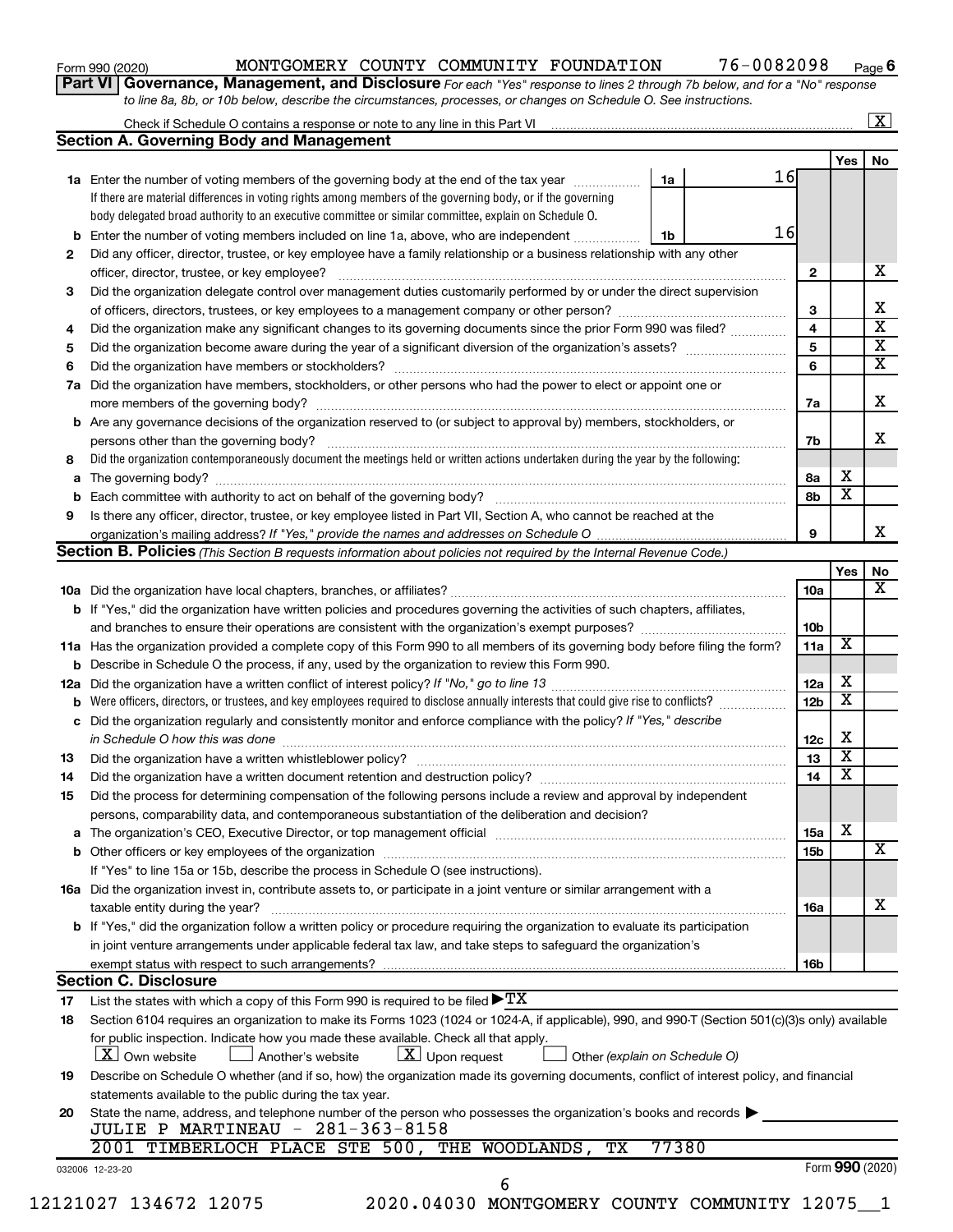$\Box$ 

| Part VII Compensation of Officers, Directors, Trustees, Key Employees, Highest Compensated |  |  |
|--------------------------------------------------------------------------------------------|--|--|
| <b>Employees, and Independent Contractors</b>                                              |  |  |

Check if Schedule O contains a response or note to any line in this Part VII

**Section A. Officers, Directors, Trustees, Key Employees, and Highest Compensated Employees**

**1a**  Complete this table for all persons required to be listed. Report compensation for the calendar year ending with or within the organization's tax year.  $\bullet$  List all of the organization's current officers, directors, trustees (whether individuals or organizations), regardless of amount of compensation.

Enter -0- in columns (D), (E), and (F) if no compensation was paid.

**•** List all of the organization's current key employees, if any. See instructions for definition of "key employee."

• List the organization's five *current* highest compensated employees (other than an officer, director, trustee, or key employee) who received reportable compensation (Box 5 of Form W-2 and/or Box 7 of Form 1099-MISC) of more than \$100,000 from the organization and any related organizations.

 $\bullet$  List all of the organization's former officers, key employees, and highest compensated employees who received more than \$100,000 of reportable compensation from the organization and any related organizations.

**•** List all of the organization's former directors or trustees that received, in the capacity as a former director or trustee of the organization, more than \$10,000 of reportable compensation from the organization and any related organizations.

See instructions for the order in which to list the persons above.

Check this box if neither the organization nor any related organization compensated any current officer, director, or trustee.  $\Box$ 

| (A)                         | (B)                    |                               |                                 | (C)         |              |                                 |        | (D)             | (E)             | (F)                          |
|-----------------------------|------------------------|-------------------------------|---------------------------------|-------------|--------------|---------------------------------|--------|-----------------|-----------------|------------------------------|
| Name and title              | Average                |                               | (do not check more than one     | Position    |              |                                 |        | Reportable      | Reportable      | Estimated                    |
|                             | hours per              |                               | box, unless person is both an   |             |              |                                 |        | compensation    | compensation    | amount of                    |
|                             | week                   |                               | officer and a director/trustee) |             |              |                                 |        | from            | from related    | other                        |
|                             | (list any              |                               |                                 |             |              |                                 |        | the             | organizations   | compensation                 |
|                             | hours for              |                               |                                 |             |              |                                 |        | organization    | (W-2/1099-MISC) | from the                     |
|                             | related                |                               | trustee                         |             |              |                                 |        | (W-2/1099-MISC) |                 | organization                 |
|                             | organizations<br>below |                               |                                 |             |              |                                 |        |                 |                 | and related<br>organizations |
|                             | line)                  | ndividual trustee or director | Institutional t                 | Officer     | Key employee | Highest compensated<br>employee | Former |                 |                 |                              |
| JULIE MARTINEAU<br>(1)      | 40.00                  |                               |                                 |             |              |                                 |        |                 |                 |                              |
| PRESIDENT & CEO             |                        |                               |                                 | $\mathbf X$ |              |                                 |        | 104,000.        | $\mathbf 0$ .   | $\mathbf 0$ .                |
| (2)<br>AMANDA TRAPP         | 2.00                   |                               |                                 |             |              |                                 |        |                 |                 |                              |
| CHAIRMAN                    |                        | $\mathbf X$                   |                                 | $\mathbf X$ |              |                                 |        | 0.              | $\mathbf 0$ .   | $\mathbf 0$ .                |
| BRENT WUNDERLICH<br>(3)     | 1.00                   |                               |                                 |             |              |                                 |        |                 |                 |                              |
| VICE CHAIRMAN               |                        | X                             |                                 | X           |              |                                 |        | $\mathbf 0$ .   | $\mathbf 0$ .   | $\mathbf 0$ .                |
| CHRIS NORTH<br>(4)          | 1.00                   |                               |                                 |             |              |                                 |        |                 |                 |                              |
| <b>TREASURER</b>            |                        | $\mathbf X$                   |                                 | $\mathbf X$ |              |                                 |        | 0.              | $\mathbf 0$ .   | $\mathbf 0$ .                |
| CRAIG DOYAL<br>(5)          | 0.50                   |                               |                                 |             |              |                                 |        |                 |                 |                              |
| <b>DIRECTOR</b>             |                        | X                             |                                 |             |              |                                 |        | 0.              | $\mathbf 0$ .   | $\mathbf 0$ .                |
| DEBBIE CAMPBELL<br>(6)      | 0.50                   |                               |                                 |             |              |                                 |        |                 |                 |                              |
| <b>DIRECTOR</b>             |                        | $\overline{\mathbf{X}}$       |                                 |             |              |                                 |        | $\mathbf 0$     | $\mathbf 0$     | $\mathbf 0$ .                |
| ERIC THIERGOOD<br>(7)       | 0.50                   |                               |                                 |             |              |                                 |        |                 |                 |                              |
| <b>DIRECTOR</b>             |                        | $\mathbf x$                   |                                 |             |              |                                 |        | 0.              | $\mathbf 0$ .   | $\mathbf 0$ .                |
| <b>GEORGE SOWERS</b><br>(8) | 0.50                   |                               |                                 |             |              |                                 |        |                 |                 |                              |
| <b>DIRECTOR</b>             |                        | $\mathbf X$                   |                                 |             |              |                                 |        | $\mathbf 0$ .   | $\mathbf 0$ .   | $\mathbf 0$ .                |
| (9)<br>GREGG HOPE           | 0.50                   |                               |                                 |             |              |                                 |        |                 |                 |                              |
| <b>DIRECTOR</b>             |                        | $\mathbf X$                   |                                 |             |              |                                 |        | $\mathbf 0$ .   | $\mathbf 0$ .   | $\mathbf 0$ .                |
| (10) JASON MANN             | 0.50                   |                               |                                 |             |              |                                 |        |                 |                 |                              |
| <b>DIRECTOR</b>             |                        | $\mathbf x$                   |                                 |             |              |                                 |        | $\mathbf 0$ .   | $\mathbf 0$     | $\mathbf 0$ .                |
| (11) KYLE ROJAS             | 0.50                   |                               |                                 |             |              |                                 |        |                 |                 |                              |
| <b>DIRECTOR</b>             |                        | $\mathbf X$                   |                                 |             |              |                                 |        | $\mathbf 0$ .   | $\mathbf 0$     | $\mathbf 0$ .                |
| (12) LELAND DUSHKIN         | 0.50                   |                               |                                 |             |              |                                 |        |                 |                 |                              |
| <b>DIRECTOR</b>             |                        | $\mathbf X$                   |                                 |             |              |                                 |        | $\mathbf 0$ .   | $\mathbf 0$ .   | $\mathbf 0$ .                |
| (13) MELINA MCGOWAN         | 1.00                   |                               |                                 |             |              |                                 |        |                 |                 |                              |
| <b>SECRETARY</b>            |                        | $\mathbf X$                   |                                 | $\mathbf X$ |              |                                 |        | 0.              | $\mathbf 0$ .   | $0$ .                        |
| (14) TIM WELBES             | 0.50                   |                               |                                 |             |              |                                 |        |                 |                 |                              |
| <b>DIRECTOR</b>             |                        | X                             |                                 |             |              |                                 |        | $\mathbf 0$ .   | $\mathbf 0$ .   | 0.                           |
| (15) WYNN DEE BAKER         | 0.50                   |                               |                                 |             |              |                                 |        |                 |                 |                              |
| <b>DIRECTOR</b>             |                        | $\mathbf x$                   |                                 |             |              |                                 |        | $\mathbf 0$ .   | $\mathbf 0$ .   | $\mathbf 0$ .                |
| (16) BILL CROWL             | 0.50                   |                               |                                 |             |              |                                 |        |                 |                 |                              |
| <b>DIRECTOR</b>             |                        | X                             |                                 |             |              |                                 |        | $\mathbf 0$     | $\mathbf 0$     | $\mathbf 0$ .                |
| (17) LAURA LEA PALMER       | 0.50                   |                               |                                 |             |              |                                 |        |                 |                 |                              |
| <b>DIRECTOR</b>             |                        | $\mathbf X$                   |                                 |             |              |                                 |        | 0.              | $\mathbf 0$ .   | $\mathbf 0$ .                |
| 032007 12-23-20             |                        |                               |                                 |             |              |                                 |        |                 |                 | Form 990 (2020)              |

7

Form (2020) **990**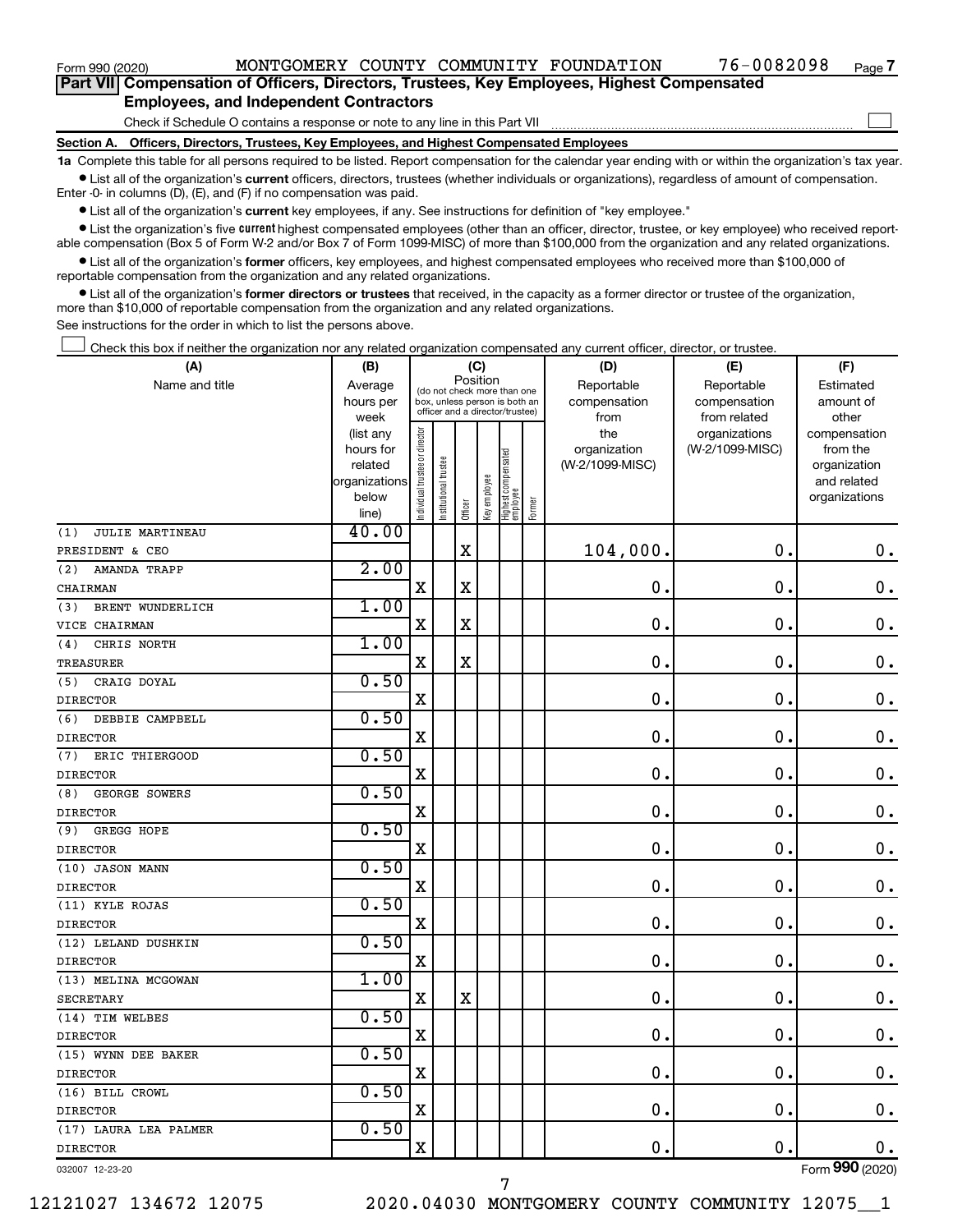|              | Form 990 (2020)                                                                                                                                                                                                                   |                                  |                                                                                                             |                                |                       |                                            |                                                                                                                                    |        | MONTGOMERY COUNTY COMMUNITY FOUNDATION                                              | 76-0082098                                                                            |                                                                                                                    |                 | Page 8                               |
|--------------|-----------------------------------------------------------------------------------------------------------------------------------------------------------------------------------------------------------------------------------|----------------------------------|-------------------------------------------------------------------------------------------------------------|--------------------------------|-----------------------|--------------------------------------------|------------------------------------------------------------------------------------------------------------------------------------|--------|-------------------------------------------------------------------------------------|---------------------------------------------------------------------------------------|--------------------------------------------------------------------------------------------------------------------|-----------------|--------------------------------------|
|              | Part VII Section A. Officers, Directors, Trustees, Key Employees, and Highest Compensated Employees (continued)                                                                                                                   |                                  |                                                                                                             |                                |                       |                                            |                                                                                                                                    |        |                                                                                     |                                                                                       |                                                                                                                    |                 |                                      |
|              | (A)<br>Name and title                                                                                                                                                                                                             |                                  | (B)<br>Average<br>hours per<br>week<br>(list any<br>hours for<br>related<br>organizations<br>below<br>line) | Individual trustee or director | Institutional trustee | (C)<br>Position<br>Key employee<br>Officer | (do not check more than one<br>box, unless person is both an<br>officer and a director/trustee)<br>Highest compensated<br>employee | Former | (D)<br>Reportable<br>compensation<br>from<br>the<br>organization<br>(W-2/1099-MISC) | (E)<br>Reportable<br>compensation<br>from related<br>organizations<br>(W-2/1099-MISC) | (F)<br>Estimated<br>amount of<br>other<br>compensation<br>from the<br>organization<br>and related<br>organizations |                 |                                      |
|              |                                                                                                                                                                                                                                   |                                  |                                                                                                             |                                |                       |                                            |                                                                                                                                    |        |                                                                                     |                                                                                       |                                                                                                                    |                 |                                      |
|              |                                                                                                                                                                                                                                   |                                  |                                                                                                             |                                |                       |                                            |                                                                                                                                    |        |                                                                                     |                                                                                       |                                                                                                                    |                 |                                      |
|              |                                                                                                                                                                                                                                   |                                  |                                                                                                             |                                |                       |                                            |                                                                                                                                    |        |                                                                                     |                                                                                       |                                                                                                                    |                 |                                      |
|              |                                                                                                                                                                                                                                   |                                  |                                                                                                             |                                |                       |                                            |                                                                                                                                    |        |                                                                                     |                                                                                       |                                                                                                                    |                 |                                      |
|              |                                                                                                                                                                                                                                   |                                  |                                                                                                             |                                |                       |                                            |                                                                                                                                    |        |                                                                                     |                                                                                       |                                                                                                                    |                 |                                      |
|              |                                                                                                                                                                                                                                   |                                  |                                                                                                             |                                |                       |                                            |                                                                                                                                    |        |                                                                                     |                                                                                       |                                                                                                                    |                 |                                      |
|              |                                                                                                                                                                                                                                   |                                  |                                                                                                             |                                |                       |                                            |                                                                                                                                    |        |                                                                                     |                                                                                       |                                                                                                                    |                 |                                      |
|              |                                                                                                                                                                                                                                   |                                  |                                                                                                             |                                |                       |                                            |                                                                                                                                    |        |                                                                                     |                                                                                       |                                                                                                                    |                 |                                      |
|              |                                                                                                                                                                                                                                   |                                  |                                                                                                             |                                |                       |                                            |                                                                                                                                    |        |                                                                                     |                                                                                       |                                                                                                                    |                 |                                      |
|              |                                                                                                                                                                                                                                   |                                  |                                                                                                             |                                |                       |                                            |                                                                                                                                    |        |                                                                                     |                                                                                       |                                                                                                                    |                 |                                      |
|              |                                                                                                                                                                                                                                   |                                  |                                                                                                             |                                |                       |                                            |                                                                                                                                    |        |                                                                                     |                                                                                       |                                                                                                                    |                 |                                      |
|              |                                                                                                                                                                                                                                   |                                  |                                                                                                             |                                |                       |                                            |                                                                                                                                    |        |                                                                                     |                                                                                       |                                                                                                                    |                 |                                      |
|              |                                                                                                                                                                                                                                   |                                  |                                                                                                             |                                |                       |                                            |                                                                                                                                    |        |                                                                                     |                                                                                       |                                                                                                                    |                 |                                      |
|              | 1b Subtotal                                                                                                                                                                                                                       |                                  |                                                                                                             |                                |                       |                                            |                                                                                                                                    |        | 104,000.                                                                            |                                                                                       | Ο.                                                                                                                 |                 | $\overline{0}$ .                     |
|              | c Total from continuation sheets to Part VII, Section A manuscreen continuum                                                                                                                                                      |                                  |                                                                                                             |                                |                       |                                            |                                                                                                                                    |        | $\overline{0}$ .<br>104,000.                                                        |                                                                                       | $\overline{0}$ .<br>о.                                                                                             |                 | $\overline{0}$ .<br>$\overline{0}$ . |
| $\mathbf{2}$ | Total number of individuals (including but not limited to those listed above) who received more than \$100,000 of reportable                                                                                                      |                                  |                                                                                                             |                                |                       |                                            |                                                                                                                                    |        |                                                                                     |                                                                                       |                                                                                                                    |                 |                                      |
|              | compensation from the organization $\blacktriangleright$                                                                                                                                                                          |                                  |                                                                                                             |                                |                       |                                            |                                                                                                                                    |        |                                                                                     |                                                                                       |                                                                                                                    |                 | 1                                    |
| 3            | Did the organization list any former officer, director, trustee, key employee, or highest compensated employee on                                                                                                                 |                                  |                                                                                                             |                                |                       |                                            |                                                                                                                                    |        |                                                                                     |                                                                                       |                                                                                                                    | Yes             | No                                   |
|              |                                                                                                                                                                                                                                   |                                  |                                                                                                             |                                |                       |                                            |                                                                                                                                    |        |                                                                                     |                                                                                       | 3                                                                                                                  |                 | X                                    |
|              | For any individual listed on line 1a, is the sum of reportable compensation and other compensation from the organization                                                                                                          |                                  |                                                                                                             |                                |                       |                                            |                                                                                                                                    |        |                                                                                     |                                                                                       |                                                                                                                    |                 | х                                    |
| 5            | and related organizations greater than \$150,000? If "Yes," complete Schedule J for such individual<br>Did any person listed on line 1a receive or accrue compensation from any unrelated organization or individual for services |                                  |                                                                                                             |                                |                       |                                            |                                                                                                                                    |        |                                                                                     |                                                                                       | 4                                                                                                                  |                 |                                      |
|              | rendered to the organization? If "Yes," complete Schedule J for such person                                                                                                                                                       |                                  |                                                                                                             |                                |                       |                                            |                                                                                                                                    |        |                                                                                     |                                                                                       | 5                                                                                                                  |                 | х                                    |
| 1            | <b>Section B. Independent Contractors</b><br>Complete this table for your five highest compensated independent contractors that received more than \$100,000 of compensation from                                                 |                                  |                                                                                                             |                                |                       |                                            |                                                                                                                                    |        |                                                                                     |                                                                                       |                                                                                                                    |                 |                                      |
|              | the organization. Report compensation for the calendar year ending with or within the organization's tax year.                                                                                                                    |                                  |                                                                                                             |                                |                       |                                            |                                                                                                                                    |        |                                                                                     |                                                                                       |                                                                                                                    |                 |                                      |
|              |                                                                                                                                                                                                                                   | (A)<br>Name and business address |                                                                                                             |                                | <b>NONE</b>           |                                            |                                                                                                                                    |        | (B)<br>Description of services                                                      |                                                                                       | Compensation                                                                                                       | (C)             |                                      |
|              |                                                                                                                                                                                                                                   |                                  |                                                                                                             |                                |                       |                                            |                                                                                                                                    |        |                                                                                     |                                                                                       |                                                                                                                    |                 |                                      |
|              |                                                                                                                                                                                                                                   |                                  |                                                                                                             |                                |                       |                                            |                                                                                                                                    |        |                                                                                     |                                                                                       |                                                                                                                    |                 |                                      |
|              |                                                                                                                                                                                                                                   |                                  |                                                                                                             |                                |                       |                                            |                                                                                                                                    |        |                                                                                     |                                                                                       |                                                                                                                    |                 |                                      |
|              |                                                                                                                                                                                                                                   |                                  |                                                                                                             |                                |                       |                                            |                                                                                                                                    |        |                                                                                     |                                                                                       |                                                                                                                    |                 |                                      |
|              |                                                                                                                                                                                                                                   |                                  |                                                                                                             |                                |                       |                                            |                                                                                                                                    |        |                                                                                     |                                                                                       |                                                                                                                    |                 |                                      |
|              |                                                                                                                                                                                                                                   |                                  |                                                                                                             |                                |                       |                                            |                                                                                                                                    |        |                                                                                     |                                                                                       |                                                                                                                    |                 |                                      |
|              |                                                                                                                                                                                                                                   |                                  |                                                                                                             |                                |                       |                                            |                                                                                                                                    |        |                                                                                     |                                                                                       |                                                                                                                    |                 |                                      |
| 2            | Total number of independent contractors (including but not limited to those listed above) who received more than                                                                                                                  |                                  |                                                                                                             |                                |                       |                                            |                                                                                                                                    |        |                                                                                     |                                                                                       |                                                                                                                    |                 |                                      |
|              | \$100,000 of compensation from the organization                                                                                                                                                                                   |                                  |                                                                                                             |                                |                       |                                            | 0                                                                                                                                  |        |                                                                                     |                                                                                       |                                                                                                                    |                 |                                      |
|              |                                                                                                                                                                                                                                   |                                  |                                                                                                             |                                |                       |                                            |                                                                                                                                    |        |                                                                                     |                                                                                       |                                                                                                                    | Form 990 (2020) |                                      |

032008 12-23-20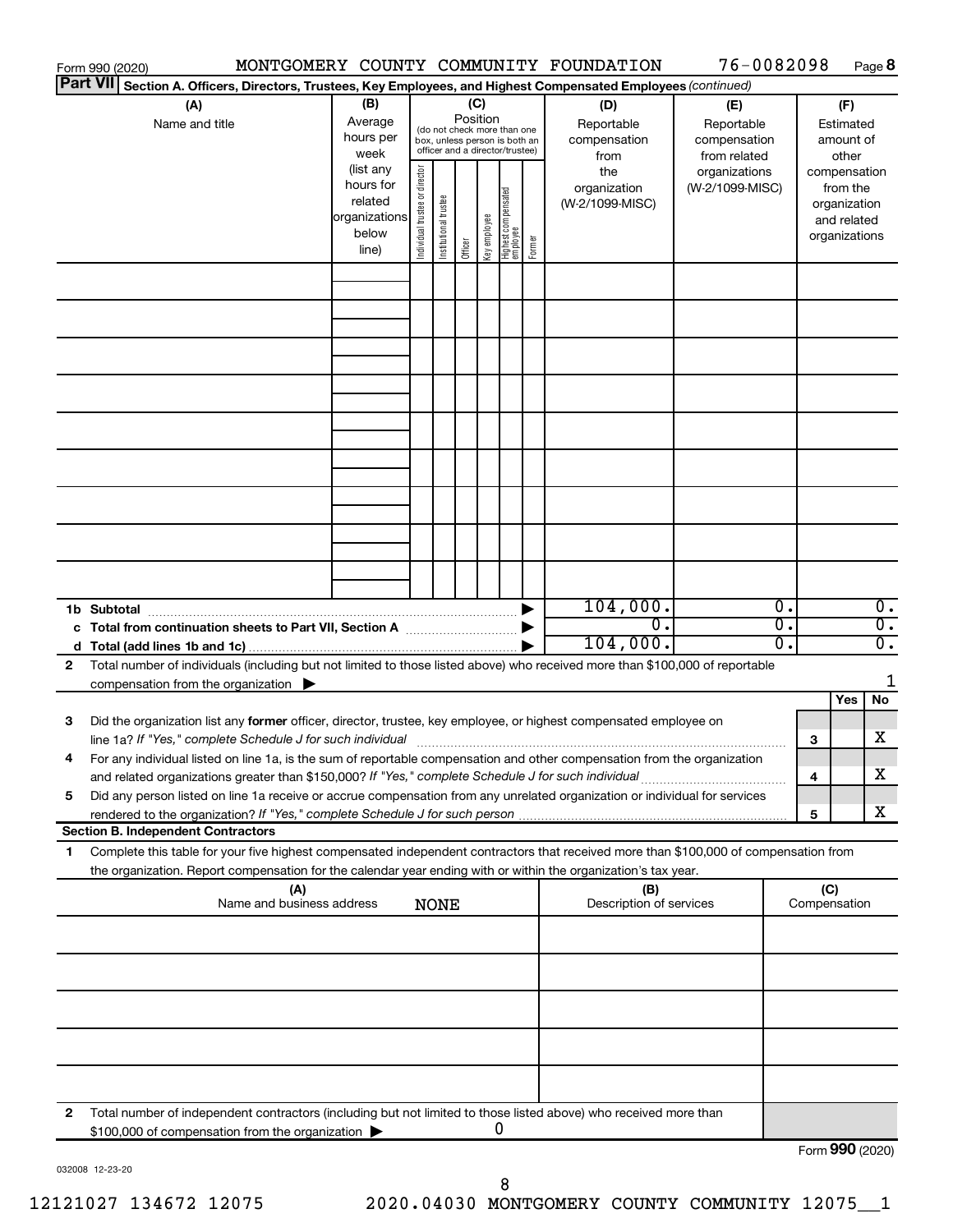| <b>Part VIII</b><br><b>Statement of Revenue</b><br>(D)<br>Related or exempt<br>Unrelated<br>Total revenue<br>from tax under<br>function revenue<br>business revenue<br>Contributions, Gifts, Grants<br>and Other Similar Amounts<br>1a<br>1 a Federated campaigns<br>1 <sub>b</sub><br><b>b</b> Membership dues<br>$\ldots \ldots \ldots \ldots \ldots$<br>80,042.<br>1 <sub>c</sub><br>c Fundraising events<br>1 <sub>d</sub><br>Related organizations<br>d<br>22,700.<br>Government grants (contributions)<br>1e<br>е<br>All other contributions, gifts, grants, and<br>f<br>813,179.<br>similar amounts not included above<br>1f<br>$1g$ \$<br>Noncash contributions included in lines 1a-1f<br>915,921.<br><b>Business Code</b><br>Program Service<br>Revenue<br>2 a<br>b<br><u> 1989 - Johann Barbara, martin da basar da basar da basar da basar da basar da basar da basar da basar da basa</u><br>c<br>d<br>the control of the control of the control of the control of<br>е<br>All other program service revenue <i>mimimini</i><br>f<br>▶<br>3<br>Investment income (including dividends, interest, and<br>389,993.<br>Income from investment of tax-exempt bond proceeds<br>4<br>5<br>(i) Real<br>(ii) Personal<br>6a<br>Gross rents<br>6а<br>.<br>6 <sub>b</sub><br>Less: rental expenses<br>b<br>6c<br>Rental income or (loss)<br>с<br>Net rental income or (loss)<br>▶<br>d<br>(i) Securities<br>(ii) Other<br>7 a Gross amount from sales of<br>$7a$ 183, 709.<br>assets other than inventory<br><b>b</b> Less: cost or other basis<br> 7b  70,987.<br>evenue<br>and sales expenses<br>$7c$ 112, 722.<br>c Gain or (loss)<br>112,722.<br>112, 722.<br>Other F<br>8 a Gross income from fundraising events (not<br>including \$ $80,042.$ of<br>contributions reported on line 1c). See<br>44,385.<br>l 8b l<br>b Less: direct expenses<br>36,840.<br>36,840.<br>$\blacktriangleright$<br>c Net income or (loss) from fundraising events<br>9 a Gross income from gaming activities. See<br>l 9b<br>c Net income or (loss) from gaming activities<br>▶<br>10 a Gross sales of inventory, less returns<br>10bl<br><b>b</b> Less: cost of goods sold<br>c Net income or (loss) from sales of inventory<br>▶<br><b>Business Code</b><br>Miscellaneous<br>Revenue<br>11 a<br><u> 1989 - Johann Stoff, deutscher Stoff, der Stoff, der Stoff, der Stoff, der Stoff, der Stoff, der Stoff, der S</u><br>b<br>c<br>$\blacktriangleright$ 1,455,476.<br>539,555.<br>$\overline{0}$ .<br>$\overline{\overline{\phantom{a}}}$<br>12<br>032009 12-23-20 |  |  | Form 990 (2020) | MONTGOMERY COUNTY COMMUNITY FOUNDATION |  |  | 76-0082098 | Page 9                                 |
|------------------------------------------------------------------------------------------------------------------------------------------------------------------------------------------------------------------------------------------------------------------------------------------------------------------------------------------------------------------------------------------------------------------------------------------------------------------------------------------------------------------------------------------------------------------------------------------------------------------------------------------------------------------------------------------------------------------------------------------------------------------------------------------------------------------------------------------------------------------------------------------------------------------------------------------------------------------------------------------------------------------------------------------------------------------------------------------------------------------------------------------------------------------------------------------------------------------------------------------------------------------------------------------------------------------------------------------------------------------------------------------------------------------------------------------------------------------------------------------------------------------------------------------------------------------------------------------------------------------------------------------------------------------------------------------------------------------------------------------------------------------------------------------------------------------------------------------------------------------------------------------------------------------------------------------------------------------------------------------------------------------------------------------------------------------------------------------------------------------------------------------------------------------------------------------------------------------------------------------------------------------------------------------------------------------------------------------------------------------------------------------------------------------------------------------------------------------------------------------------------------------------------------------------------------|--|--|-----------------|----------------------------------------|--|--|------------|----------------------------------------|
|                                                                                                                                                                                                                                                                                                                                                                                                                                                                                                                                                                                                                                                                                                                                                                                                                                                                                                                                                                                                                                                                                                                                                                                                                                                                                                                                                                                                                                                                                                                                                                                                                                                                                                                                                                                                                                                                                                                                                                                                                                                                                                                                                                                                                                                                                                                                                                                                                                                                                                                                                            |  |  |                 |                                        |  |  |            |                                        |
|                                                                                                                                                                                                                                                                                                                                                                                                                                                                                                                                                                                                                                                                                                                                                                                                                                                                                                                                                                                                                                                                                                                                                                                                                                                                                                                                                                                                                                                                                                                                                                                                                                                                                                                                                                                                                                                                                                                                                                                                                                                                                                                                                                                                                                                                                                                                                                                                                                                                                                                                                            |  |  |                 |                                        |  |  |            |                                        |
|                                                                                                                                                                                                                                                                                                                                                                                                                                                                                                                                                                                                                                                                                                                                                                                                                                                                                                                                                                                                                                                                                                                                                                                                                                                                                                                                                                                                                                                                                                                                                                                                                                                                                                                                                                                                                                                                                                                                                                                                                                                                                                                                                                                                                                                                                                                                                                                                                                                                                                                                                            |  |  |                 |                                        |  |  |            | Revenue excluded<br>sections 512 - 514 |
|                                                                                                                                                                                                                                                                                                                                                                                                                                                                                                                                                                                                                                                                                                                                                                                                                                                                                                                                                                                                                                                                                                                                                                                                                                                                                                                                                                                                                                                                                                                                                                                                                                                                                                                                                                                                                                                                                                                                                                                                                                                                                                                                                                                                                                                                                                                                                                                                                                                                                                                                                            |  |  |                 |                                        |  |  |            |                                        |
|                                                                                                                                                                                                                                                                                                                                                                                                                                                                                                                                                                                                                                                                                                                                                                                                                                                                                                                                                                                                                                                                                                                                                                                                                                                                                                                                                                                                                                                                                                                                                                                                                                                                                                                                                                                                                                                                                                                                                                                                                                                                                                                                                                                                                                                                                                                                                                                                                                                                                                                                                            |  |  |                 |                                        |  |  |            |                                        |
|                                                                                                                                                                                                                                                                                                                                                                                                                                                                                                                                                                                                                                                                                                                                                                                                                                                                                                                                                                                                                                                                                                                                                                                                                                                                                                                                                                                                                                                                                                                                                                                                                                                                                                                                                                                                                                                                                                                                                                                                                                                                                                                                                                                                                                                                                                                                                                                                                                                                                                                                                            |  |  |                 |                                        |  |  |            |                                        |
|                                                                                                                                                                                                                                                                                                                                                                                                                                                                                                                                                                                                                                                                                                                                                                                                                                                                                                                                                                                                                                                                                                                                                                                                                                                                                                                                                                                                                                                                                                                                                                                                                                                                                                                                                                                                                                                                                                                                                                                                                                                                                                                                                                                                                                                                                                                                                                                                                                                                                                                                                            |  |  |                 |                                        |  |  |            |                                        |
|                                                                                                                                                                                                                                                                                                                                                                                                                                                                                                                                                                                                                                                                                                                                                                                                                                                                                                                                                                                                                                                                                                                                                                                                                                                                                                                                                                                                                                                                                                                                                                                                                                                                                                                                                                                                                                                                                                                                                                                                                                                                                                                                                                                                                                                                                                                                                                                                                                                                                                                                                            |  |  |                 |                                        |  |  |            |                                        |
|                                                                                                                                                                                                                                                                                                                                                                                                                                                                                                                                                                                                                                                                                                                                                                                                                                                                                                                                                                                                                                                                                                                                                                                                                                                                                                                                                                                                                                                                                                                                                                                                                                                                                                                                                                                                                                                                                                                                                                                                                                                                                                                                                                                                                                                                                                                                                                                                                                                                                                                                                            |  |  |                 |                                        |  |  |            |                                        |
|                                                                                                                                                                                                                                                                                                                                                                                                                                                                                                                                                                                                                                                                                                                                                                                                                                                                                                                                                                                                                                                                                                                                                                                                                                                                                                                                                                                                                                                                                                                                                                                                                                                                                                                                                                                                                                                                                                                                                                                                                                                                                                                                                                                                                                                                                                                                                                                                                                                                                                                                                            |  |  |                 |                                        |  |  |            |                                        |
|                                                                                                                                                                                                                                                                                                                                                                                                                                                                                                                                                                                                                                                                                                                                                                                                                                                                                                                                                                                                                                                                                                                                                                                                                                                                                                                                                                                                                                                                                                                                                                                                                                                                                                                                                                                                                                                                                                                                                                                                                                                                                                                                                                                                                                                                                                                                                                                                                                                                                                                                                            |  |  |                 |                                        |  |  |            |                                        |
|                                                                                                                                                                                                                                                                                                                                                                                                                                                                                                                                                                                                                                                                                                                                                                                                                                                                                                                                                                                                                                                                                                                                                                                                                                                                                                                                                                                                                                                                                                                                                                                                                                                                                                                                                                                                                                                                                                                                                                                                                                                                                                                                                                                                                                                                                                                                                                                                                                                                                                                                                            |  |  |                 |                                        |  |  |            |                                        |
|                                                                                                                                                                                                                                                                                                                                                                                                                                                                                                                                                                                                                                                                                                                                                                                                                                                                                                                                                                                                                                                                                                                                                                                                                                                                                                                                                                                                                                                                                                                                                                                                                                                                                                                                                                                                                                                                                                                                                                                                                                                                                                                                                                                                                                                                                                                                                                                                                                                                                                                                                            |  |  |                 |                                        |  |  |            |                                        |
|                                                                                                                                                                                                                                                                                                                                                                                                                                                                                                                                                                                                                                                                                                                                                                                                                                                                                                                                                                                                                                                                                                                                                                                                                                                                                                                                                                                                                                                                                                                                                                                                                                                                                                                                                                                                                                                                                                                                                                                                                                                                                                                                                                                                                                                                                                                                                                                                                                                                                                                                                            |  |  |                 |                                        |  |  |            |                                        |
|                                                                                                                                                                                                                                                                                                                                                                                                                                                                                                                                                                                                                                                                                                                                                                                                                                                                                                                                                                                                                                                                                                                                                                                                                                                                                                                                                                                                                                                                                                                                                                                                                                                                                                                                                                                                                                                                                                                                                                                                                                                                                                                                                                                                                                                                                                                                                                                                                                                                                                                                                            |  |  |                 |                                        |  |  |            |                                        |
|                                                                                                                                                                                                                                                                                                                                                                                                                                                                                                                                                                                                                                                                                                                                                                                                                                                                                                                                                                                                                                                                                                                                                                                                                                                                                                                                                                                                                                                                                                                                                                                                                                                                                                                                                                                                                                                                                                                                                                                                                                                                                                                                                                                                                                                                                                                                                                                                                                                                                                                                                            |  |  |                 |                                        |  |  |            | 389,993.                               |
|                                                                                                                                                                                                                                                                                                                                                                                                                                                                                                                                                                                                                                                                                                                                                                                                                                                                                                                                                                                                                                                                                                                                                                                                                                                                                                                                                                                                                                                                                                                                                                                                                                                                                                                                                                                                                                                                                                                                                                                                                                                                                                                                                                                                                                                                                                                                                                                                                                                                                                                                                            |  |  |                 |                                        |  |  |            |                                        |
|                                                                                                                                                                                                                                                                                                                                                                                                                                                                                                                                                                                                                                                                                                                                                                                                                                                                                                                                                                                                                                                                                                                                                                                                                                                                                                                                                                                                                                                                                                                                                                                                                                                                                                                                                                                                                                                                                                                                                                                                                                                                                                                                                                                                                                                                                                                                                                                                                                                                                                                                                            |  |  |                 |                                        |  |  |            |                                        |
|                                                                                                                                                                                                                                                                                                                                                                                                                                                                                                                                                                                                                                                                                                                                                                                                                                                                                                                                                                                                                                                                                                                                                                                                                                                                                                                                                                                                                                                                                                                                                                                                                                                                                                                                                                                                                                                                                                                                                                                                                                                                                                                                                                                                                                                                                                                                                                                                                                                                                                                                                            |  |  |                 |                                        |  |  |            |                                        |
|                                                                                                                                                                                                                                                                                                                                                                                                                                                                                                                                                                                                                                                                                                                                                                                                                                                                                                                                                                                                                                                                                                                                                                                                                                                                                                                                                                                                                                                                                                                                                                                                                                                                                                                                                                                                                                                                                                                                                                                                                                                                                                                                                                                                                                                                                                                                                                                                                                                                                                                                                            |  |  |                 |                                        |  |  |            |                                        |
|                                                                                                                                                                                                                                                                                                                                                                                                                                                                                                                                                                                                                                                                                                                                                                                                                                                                                                                                                                                                                                                                                                                                                                                                                                                                                                                                                                                                                                                                                                                                                                                                                                                                                                                                                                                                                                                                                                                                                                                                                                                                                                                                                                                                                                                                                                                                                                                                                                                                                                                                                            |  |  |                 |                                        |  |  |            |                                        |
|                                                                                                                                                                                                                                                                                                                                                                                                                                                                                                                                                                                                                                                                                                                                                                                                                                                                                                                                                                                                                                                                                                                                                                                                                                                                                                                                                                                                                                                                                                                                                                                                                                                                                                                                                                                                                                                                                                                                                                                                                                                                                                                                                                                                                                                                                                                                                                                                                                                                                                                                                            |  |  |                 |                                        |  |  |            |                                        |
|                                                                                                                                                                                                                                                                                                                                                                                                                                                                                                                                                                                                                                                                                                                                                                                                                                                                                                                                                                                                                                                                                                                                                                                                                                                                                                                                                                                                                                                                                                                                                                                                                                                                                                                                                                                                                                                                                                                                                                                                                                                                                                                                                                                                                                                                                                                                                                                                                                                                                                                                                            |  |  |                 |                                        |  |  |            |                                        |
|                                                                                                                                                                                                                                                                                                                                                                                                                                                                                                                                                                                                                                                                                                                                                                                                                                                                                                                                                                                                                                                                                                                                                                                                                                                                                                                                                                                                                                                                                                                                                                                                                                                                                                                                                                                                                                                                                                                                                                                                                                                                                                                                                                                                                                                                                                                                                                                                                                                                                                                                                            |  |  |                 |                                        |  |  |            |                                        |
|                                                                                                                                                                                                                                                                                                                                                                                                                                                                                                                                                                                                                                                                                                                                                                                                                                                                                                                                                                                                                                                                                                                                                                                                                                                                                                                                                                                                                                                                                                                                                                                                                                                                                                                                                                                                                                                                                                                                                                                                                                                                                                                                                                                                                                                                                                                                                                                                                                                                                                                                                            |  |  |                 |                                        |  |  |            |                                        |
|                                                                                                                                                                                                                                                                                                                                                                                                                                                                                                                                                                                                                                                                                                                                                                                                                                                                                                                                                                                                                                                                                                                                                                                                                                                                                                                                                                                                                                                                                                                                                                                                                                                                                                                                                                                                                                                                                                                                                                                                                                                                                                                                                                                                                                                                                                                                                                                                                                                                                                                                                            |  |  |                 |                                        |  |  |            |                                        |
|                                                                                                                                                                                                                                                                                                                                                                                                                                                                                                                                                                                                                                                                                                                                                                                                                                                                                                                                                                                                                                                                                                                                                                                                                                                                                                                                                                                                                                                                                                                                                                                                                                                                                                                                                                                                                                                                                                                                                                                                                                                                                                                                                                                                                                                                                                                                                                                                                                                                                                                                                            |  |  |                 |                                        |  |  |            |                                        |
|                                                                                                                                                                                                                                                                                                                                                                                                                                                                                                                                                                                                                                                                                                                                                                                                                                                                                                                                                                                                                                                                                                                                                                                                                                                                                                                                                                                                                                                                                                                                                                                                                                                                                                                                                                                                                                                                                                                                                                                                                                                                                                                                                                                                                                                                                                                                                                                                                                                                                                                                                            |  |  |                 |                                        |  |  |            |                                        |
|                                                                                                                                                                                                                                                                                                                                                                                                                                                                                                                                                                                                                                                                                                                                                                                                                                                                                                                                                                                                                                                                                                                                                                                                                                                                                                                                                                                                                                                                                                                                                                                                                                                                                                                                                                                                                                                                                                                                                                                                                                                                                                                                                                                                                                                                                                                                                                                                                                                                                                                                                            |  |  |                 |                                        |  |  |            |                                        |
|                                                                                                                                                                                                                                                                                                                                                                                                                                                                                                                                                                                                                                                                                                                                                                                                                                                                                                                                                                                                                                                                                                                                                                                                                                                                                                                                                                                                                                                                                                                                                                                                                                                                                                                                                                                                                                                                                                                                                                                                                                                                                                                                                                                                                                                                                                                                                                                                                                                                                                                                                            |  |  |                 |                                        |  |  |            |                                        |
|                                                                                                                                                                                                                                                                                                                                                                                                                                                                                                                                                                                                                                                                                                                                                                                                                                                                                                                                                                                                                                                                                                                                                                                                                                                                                                                                                                                                                                                                                                                                                                                                                                                                                                                                                                                                                                                                                                                                                                                                                                                                                                                                                                                                                                                                                                                                                                                                                                                                                                                                                            |  |  |                 |                                        |  |  |            |                                        |
|                                                                                                                                                                                                                                                                                                                                                                                                                                                                                                                                                                                                                                                                                                                                                                                                                                                                                                                                                                                                                                                                                                                                                                                                                                                                                                                                                                                                                                                                                                                                                                                                                                                                                                                                                                                                                                                                                                                                                                                                                                                                                                                                                                                                                                                                                                                                                                                                                                                                                                                                                            |  |  |                 |                                        |  |  |            |                                        |
|                                                                                                                                                                                                                                                                                                                                                                                                                                                                                                                                                                                                                                                                                                                                                                                                                                                                                                                                                                                                                                                                                                                                                                                                                                                                                                                                                                                                                                                                                                                                                                                                                                                                                                                                                                                                                                                                                                                                                                                                                                                                                                                                                                                                                                                                                                                                                                                                                                                                                                                                                            |  |  |                 |                                        |  |  |            |                                        |
|                                                                                                                                                                                                                                                                                                                                                                                                                                                                                                                                                                                                                                                                                                                                                                                                                                                                                                                                                                                                                                                                                                                                                                                                                                                                                                                                                                                                                                                                                                                                                                                                                                                                                                                                                                                                                                                                                                                                                                                                                                                                                                                                                                                                                                                                                                                                                                                                                                                                                                                                                            |  |  |                 |                                        |  |  |            |                                        |
|                                                                                                                                                                                                                                                                                                                                                                                                                                                                                                                                                                                                                                                                                                                                                                                                                                                                                                                                                                                                                                                                                                                                                                                                                                                                                                                                                                                                                                                                                                                                                                                                                                                                                                                                                                                                                                                                                                                                                                                                                                                                                                                                                                                                                                                                                                                                                                                                                                                                                                                                                            |  |  |                 |                                        |  |  |            |                                        |
|                                                                                                                                                                                                                                                                                                                                                                                                                                                                                                                                                                                                                                                                                                                                                                                                                                                                                                                                                                                                                                                                                                                                                                                                                                                                                                                                                                                                                                                                                                                                                                                                                                                                                                                                                                                                                                                                                                                                                                                                                                                                                                                                                                                                                                                                                                                                                                                                                                                                                                                                                            |  |  |                 |                                        |  |  |            |                                        |
|                                                                                                                                                                                                                                                                                                                                                                                                                                                                                                                                                                                                                                                                                                                                                                                                                                                                                                                                                                                                                                                                                                                                                                                                                                                                                                                                                                                                                                                                                                                                                                                                                                                                                                                                                                                                                                                                                                                                                                                                                                                                                                                                                                                                                                                                                                                                                                                                                                                                                                                                                            |  |  |                 |                                        |  |  |            |                                        |
|                                                                                                                                                                                                                                                                                                                                                                                                                                                                                                                                                                                                                                                                                                                                                                                                                                                                                                                                                                                                                                                                                                                                                                                                                                                                                                                                                                                                                                                                                                                                                                                                                                                                                                                                                                                                                                                                                                                                                                                                                                                                                                                                                                                                                                                                                                                                                                                                                                                                                                                                                            |  |  |                 |                                        |  |  |            |                                        |
|                                                                                                                                                                                                                                                                                                                                                                                                                                                                                                                                                                                                                                                                                                                                                                                                                                                                                                                                                                                                                                                                                                                                                                                                                                                                                                                                                                                                                                                                                                                                                                                                                                                                                                                                                                                                                                                                                                                                                                                                                                                                                                                                                                                                                                                                                                                                                                                                                                                                                                                                                            |  |  |                 |                                        |  |  |            |                                        |
|                                                                                                                                                                                                                                                                                                                                                                                                                                                                                                                                                                                                                                                                                                                                                                                                                                                                                                                                                                                                                                                                                                                                                                                                                                                                                                                                                                                                                                                                                                                                                                                                                                                                                                                                                                                                                                                                                                                                                                                                                                                                                                                                                                                                                                                                                                                                                                                                                                                                                                                                                            |  |  |                 |                                        |  |  |            |                                        |
|                                                                                                                                                                                                                                                                                                                                                                                                                                                                                                                                                                                                                                                                                                                                                                                                                                                                                                                                                                                                                                                                                                                                                                                                                                                                                                                                                                                                                                                                                                                                                                                                                                                                                                                                                                                                                                                                                                                                                                                                                                                                                                                                                                                                                                                                                                                                                                                                                                                                                                                                                            |  |  |                 |                                        |  |  |            |                                        |
|                                                                                                                                                                                                                                                                                                                                                                                                                                                                                                                                                                                                                                                                                                                                                                                                                                                                                                                                                                                                                                                                                                                                                                                                                                                                                                                                                                                                                                                                                                                                                                                                                                                                                                                                                                                                                                                                                                                                                                                                                                                                                                                                                                                                                                                                                                                                                                                                                                                                                                                                                            |  |  |                 |                                        |  |  |            |                                        |
|                                                                                                                                                                                                                                                                                                                                                                                                                                                                                                                                                                                                                                                                                                                                                                                                                                                                                                                                                                                                                                                                                                                                                                                                                                                                                                                                                                                                                                                                                                                                                                                                                                                                                                                                                                                                                                                                                                                                                                                                                                                                                                                                                                                                                                                                                                                                                                                                                                                                                                                                                            |  |  |                 |                                        |  |  |            |                                        |
|                                                                                                                                                                                                                                                                                                                                                                                                                                                                                                                                                                                                                                                                                                                                                                                                                                                                                                                                                                                                                                                                                                                                                                                                                                                                                                                                                                                                                                                                                                                                                                                                                                                                                                                                                                                                                                                                                                                                                                                                                                                                                                                                                                                                                                                                                                                                                                                                                                                                                                                                                            |  |  |                 |                                        |  |  |            |                                        |
|                                                                                                                                                                                                                                                                                                                                                                                                                                                                                                                                                                                                                                                                                                                                                                                                                                                                                                                                                                                                                                                                                                                                                                                                                                                                                                                                                                                                                                                                                                                                                                                                                                                                                                                                                                                                                                                                                                                                                                                                                                                                                                                                                                                                                                                                                                                                                                                                                                                                                                                                                            |  |  |                 |                                        |  |  |            |                                        |
|                                                                                                                                                                                                                                                                                                                                                                                                                                                                                                                                                                                                                                                                                                                                                                                                                                                                                                                                                                                                                                                                                                                                                                                                                                                                                                                                                                                                                                                                                                                                                                                                                                                                                                                                                                                                                                                                                                                                                                                                                                                                                                                                                                                                                                                                                                                                                                                                                                                                                                                                                            |  |  |                 |                                        |  |  |            |                                        |
|                                                                                                                                                                                                                                                                                                                                                                                                                                                                                                                                                                                                                                                                                                                                                                                                                                                                                                                                                                                                                                                                                                                                                                                                                                                                                                                                                                                                                                                                                                                                                                                                                                                                                                                                                                                                                                                                                                                                                                                                                                                                                                                                                                                                                                                                                                                                                                                                                                                                                                                                                            |  |  |                 |                                        |  |  |            |                                        |
|                                                                                                                                                                                                                                                                                                                                                                                                                                                                                                                                                                                                                                                                                                                                                                                                                                                                                                                                                                                                                                                                                                                                                                                                                                                                                                                                                                                                                                                                                                                                                                                                                                                                                                                                                                                                                                                                                                                                                                                                                                                                                                                                                                                                                                                                                                                                                                                                                                                                                                                                                            |  |  |                 |                                        |  |  |            | Form 990 (2020)                        |

9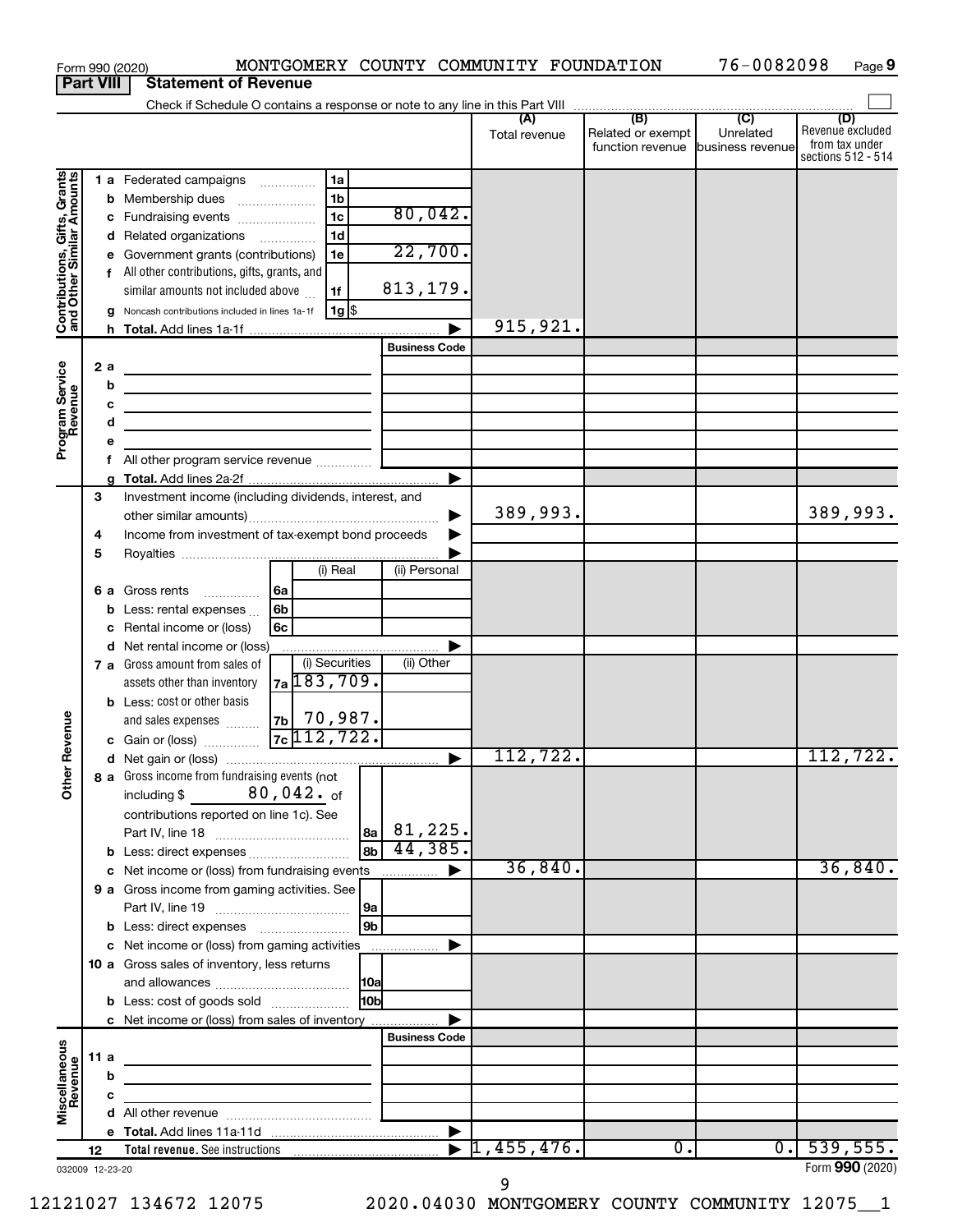#### Form 990 (2020) MONTGOMERY COUNTY COMMUNITY FOUNDATION 76-0082098 Page 76-0082098 Page 10 **Part IX Statement of Functional Expenses**

*Section 501(c)(3) and 501(c)(4) organizations must complete all columns. All other organizations must complete column (A).*

|    | Do not include amounts reported on lines 6b,                                                             | (A)            | (B)                         | (C)                                | (D)                     |
|----|----------------------------------------------------------------------------------------------------------|----------------|-----------------------------|------------------------------------|-------------------------|
|    | 7b, 8b, 9b, and 10b of Part VIII.                                                                        | Total expenses | Program service<br>expenses | Management and<br>general expenses | Fundraising<br>expenses |
| 1. | Grants and other assistance to domestic organizations                                                    |                |                             |                                    |                         |
|    | and domestic governments. See Part IV, line 21                                                           | 183, 160.      | 183,160.                    |                                    |                         |
|    |                                                                                                          |                |                             |                                    |                         |
| 2  | Grants and other assistance to domestic                                                                  |                |                             |                                    |                         |
|    | individuals. See Part IV, line 22                                                                        | 89,616.        | 89,616.                     |                                    |                         |
| 3  | Grants and other assistance to foreign                                                                   |                |                             |                                    |                         |
|    | organizations, foreign governments, and foreign                                                          |                |                             |                                    |                         |
|    | individuals. See Part IV, lines 15 and 16                                                                |                |                             |                                    |                         |
| 4  | Benefits paid to or for members                                                                          |                |                             |                                    |                         |
| 5  | Compensation of current officers, directors,                                                             |                |                             |                                    |                         |
|    | trustees, and key employees                                                                              | 104,000.       |                             | 104,000.                           |                         |
| 6  | Compensation not included above to disqualified                                                          |                |                             |                                    |                         |
|    | persons (as defined under section 4958(f)(1)) and                                                        |                |                             |                                    |                         |
|    | persons described in section 4958(c)(3)(B)                                                               |                |                             |                                    |                         |
| 7  |                                                                                                          | 22,404.        |                             | 22,404.                            |                         |
| 8  | Pension plan accruals and contributions (include                                                         |                |                             |                                    |                         |
|    | section 401(k) and 403(b) employer contributions)                                                        |                |                             |                                    |                         |
| 9  |                                                                                                          |                |                             |                                    |                         |
| 10 |                                                                                                          | 6,935.         |                             | 6,935.                             |                         |
| 11 | Fees for services (nonemployees):                                                                        |                |                             |                                    |                         |
| a  |                                                                                                          |                |                             |                                    |                         |
| b  |                                                                                                          |                |                             |                                    |                         |
| с  |                                                                                                          | 12,950.        |                             | 12,950.                            |                         |
| d  |                                                                                                          |                |                             |                                    |                         |
| e  | Professional fundraising services. See Part IV, line 17                                                  |                |                             |                                    |                         |
| f  | Investment management fees                                                                               | 15,381.        |                             | 15,381.                            |                         |
| a  | Other. (If line 11g amount exceeds 10% of line 25,                                                       |                |                             |                                    |                         |
|    | column (A) amount, list line 11g expenses on Sch O.)                                                     | 3,802.         |                             | 3,802.                             |                         |
| 12 |                                                                                                          | 1,635.         |                             | 1,635.                             |                         |
| 13 |                                                                                                          | 3,077.         |                             | 3,077.                             |                         |
| 14 |                                                                                                          | 5,932.         |                             | 5,932.                             |                         |
| 15 |                                                                                                          |                |                             |                                    |                         |
| 16 |                                                                                                          | 17,856.        |                             | 17,856.                            |                         |
| 17 |                                                                                                          | 901.           |                             | 901.                               |                         |
| 18 | Payments of travel or entertainment expenses                                                             |                |                             |                                    |                         |
|    | for any federal, state, or local public officials                                                        |                |                             |                                    |                         |
| 19 | Conferences, conventions, and meetings                                                                   | 1,398.         |                             | 1,398.                             |                         |
| 20 | Interest                                                                                                 |                |                             |                                    |                         |
| 21 |                                                                                                          |                |                             |                                    |                         |
| 22 | Depreciation, depletion, and amortization                                                                | 74.            |                             | 74.                                |                         |
| 23 | Insurance                                                                                                | 1,687.         |                             | 1,687.                             |                         |
| 24 | Other expenses. Itemize expenses not covered                                                             |                |                             |                                    |                         |
|    | above (List miscellaneous expenses on line 24e. If<br>line 24e amount exceeds 10% of line 25, column (A) |                |                             |                                    |                         |
|    | amount, list line 24e expenses on Schedule O.)                                                           |                |                             |                                    |                         |
| a  | PRINTING                                                                                                 | 3,681.         |                             | 3,681.                             |                         |
| b  | DUES & SUBSCRIPTIONS                                                                                     | 3,165.         |                             | 3,165.                             |                         |
|    | <b>BANK SERVICE CHARGES</b>                                                                              | 387.           |                             | 387.                               |                         |
| d  | CREDIT CARD BANK FEES                                                                                    | 151.           |                             | 151.                               |                         |
| е  | All other expenses                                                                                       | 131.           |                             | 131.                               |                         |
| 25 | Total functional expenses. Add lines 1 through 24e                                                       | 478,323.       | 272,776.                    | 205, 547.                          | $\overline{0}$ .        |
| 26 | Joint costs. Complete this line only if the organization                                                 |                |                             |                                    |                         |
|    | reported in column (B) joint costs from a combined                                                       |                |                             |                                    |                         |
|    | educational campaign and fundraising solicitation.                                                       |                |                             |                                    |                         |
|    | Check here<br>if following SOP 98-2 (ASC 958-720)                                                        |                |                             |                                    |                         |
|    |                                                                                                          |                |                             |                                    |                         |

032010 12-23-20

Form (2020) **990**

10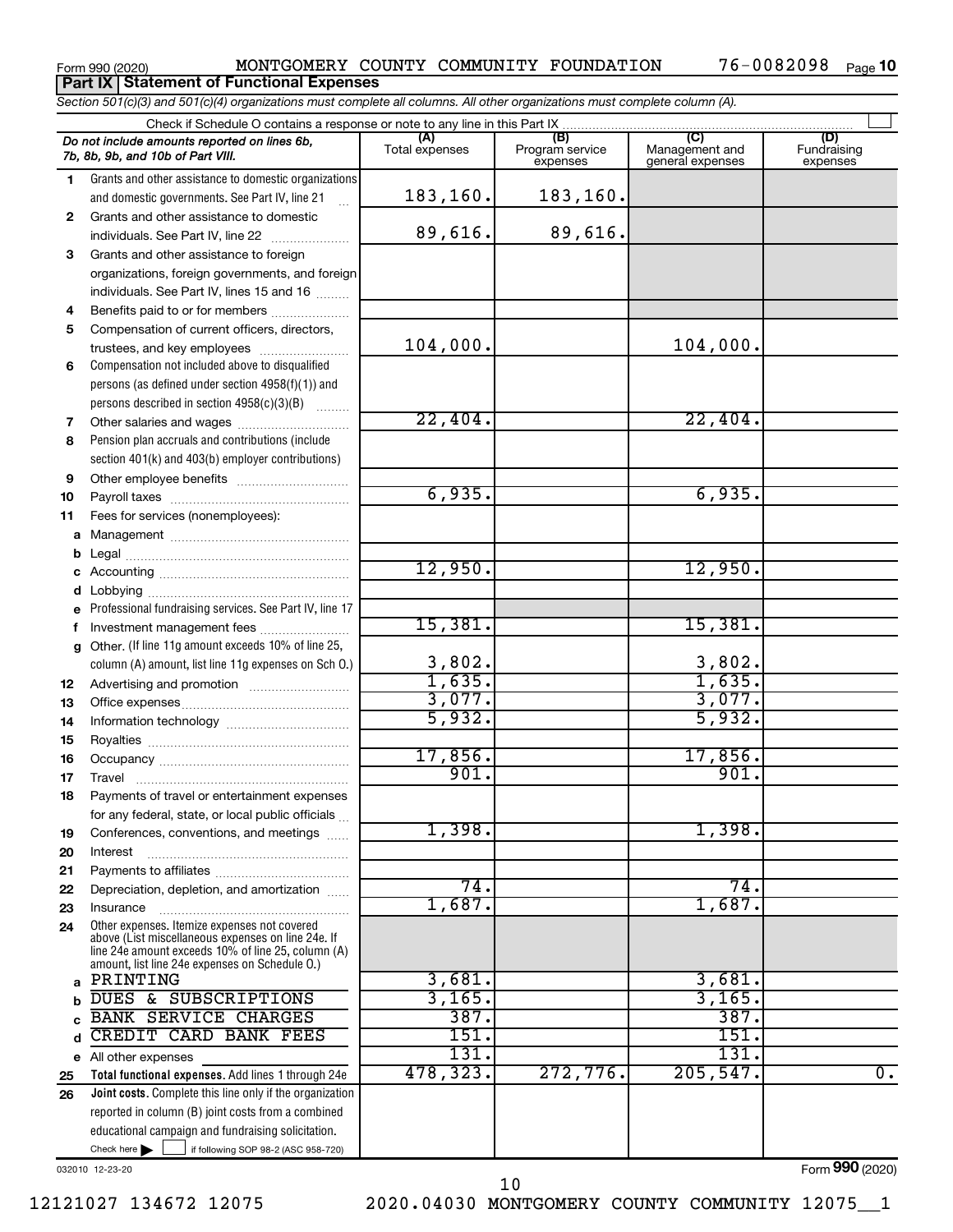Form 990 (2020) MONTGOMERY COUNTY COMMUNITY FOUNDATION 76-0082098 Page **Part X Balance Sheet**

Check if Schedule O contains a response or note to any line in this Part X

76-0082098 Page 11

 $\perp$ 

|                             |              |                                                                                                                   |  |        | (A)<br>Beginning of year |                 | (B)<br>End of year |
|-----------------------------|--------------|-------------------------------------------------------------------------------------------------------------------|--|--------|--------------------------|-----------------|--------------------|
|                             | 1            | Cash - non-interest-bearing                                                                                       |  |        | 15,514.                  | 1               |                    |
|                             | $\mathbf{2}$ |                                                                                                                   |  |        | 1,352,673.               | $\mathbf{2}$    | 822, 819.          |
|                             | з            |                                                                                                                   |  |        |                          | 3               |                    |
|                             | 4            |                                                                                                                   |  |        |                          | 4               |                    |
|                             | 5            | Loans and other receivables from any current or former officer, director,                                         |  |        |                          |                 |                    |
|                             |              | trustee, key employee, creator or founder, substantial contributor, or 35%                                        |  |        |                          |                 |                    |
|                             |              | controlled entity or family member of any of these persons                                                        |  |        |                          | 5               |                    |
|                             | 6            | Loans and other receivables from other disqualified persons (as defined                                           |  |        |                          |                 |                    |
|                             |              | under section 4958(f)(1)), and persons described in section 4958(c)(3)(B)                                         |  |        |                          | 6               |                    |
|                             | 7            |                                                                                                                   |  |        |                          | $\overline{7}$  |                    |
| Assets                      | 8            |                                                                                                                   |  |        |                          | 8               |                    |
|                             | 9            | Prepaid expenses and deferred charges [11] [11] prepaid expenses and deferred charges [11] [11] minimum and the P |  |        |                          | 9               |                    |
|                             |              | 10a Land, buildings, and equipment: cost or other                                                                 |  |        |                          |                 |                    |
|                             |              | basis. Complete Part VI of Schedule D  10a                                                                        |  | 5,173. |                          |                 |                    |
|                             |              |                                                                                                                   |  | 2,770. | 2,477.                   | 10 <sub>c</sub> | 2,403.             |
|                             | 11           |                                                                                                                   |  |        |                          | 11              |                    |
|                             | 12           |                                                                                                                   |  |        |                          | 12              |                    |
|                             | 13           |                                                                                                                   |  |        | 6,617,600.               | 13              | 8, 142, 352.       |
|                             | 14           |                                                                                                                   |  |        |                          | 14              |                    |
|                             | 15           |                                                                                                                   |  |        | 50.                      | 15              | 500.               |
|                             | 16           |                                                                                                                   |  |        | 7,988,314.               | 16              | 8,968,074.         |
|                             | 17           |                                                                                                                   |  |        |                          | 17              |                    |
|                             | 18           |                                                                                                                   |  |        |                          | 18              |                    |
| Liabilities                 | 19           |                                                                                                                   |  | 19     |                          |                 |                    |
|                             | 20           |                                                                                                                   |  | 20     |                          |                 |                    |
|                             | 21           | Escrow or custodial account liability. Complete Part IV of Schedule D                                             |  | 21     |                          |                 |                    |
|                             | 22           | Loans and other payables to any current or former officer, director,                                              |  |        |                          |                 |                    |
|                             |              | trustee, key employee, creator or founder, substantial contributor, or 35%                                        |  |        |                          |                 |                    |
|                             |              | controlled entity or family member of any of these persons [                                                      |  |        |                          | 22              |                    |
|                             | 23           | Secured mortgages and notes payable to unrelated third parties                                                    |  |        |                          | 23              |                    |
|                             | 24           | Unsecured notes and loans payable to unrelated third parties                                                      |  |        |                          | 24              |                    |
|                             | 25           | Other liabilities (including federal income tax, payables to related third                                        |  |        |                          |                 |                    |
|                             |              | parties, and other liabilities not included on lines 17-24). Complete Part X                                      |  |        |                          |                 |                    |
|                             |              | of Schedule D                                                                                                     |  |        | 137,915.                 | 25              | 140,522.           |
|                             | 26           |                                                                                                                   |  |        | 137,915.                 | 26              | 140,522.           |
|                             |              | Organizations that follow FASB ASC 958, check here $\triangleright \lfloor X \rfloor$                             |  |        |                          |                 |                    |
|                             |              | and complete lines 27, 28, 32, and 33.                                                                            |  |        |                          |                 |                    |
|                             | 27           | Net assets without donor restrictions                                                                             |  |        | 635, 357.                | 27              | 595,521.           |
|                             | 28           |                                                                                                                   |  |        | 7,215,042.               | 28              | 8, 232, 031.       |
|                             |              | Organizations that do not follow FASB ASC 958, check here $\blacktriangleright \perp$                             |  |        |                          |                 |                    |
|                             |              | and complete lines 29 through 33.                                                                                 |  |        |                          |                 |                    |
|                             | 29           |                                                                                                                   |  |        | 29                       |                 |                    |
|                             | 30           | Paid-in or capital surplus, or land, building, or equipment fund                                                  |  |        | 30                       |                 |                    |
| Net Assets or Fund Balances | 31           | Retained earnings, endowment, accumulated income, or other funds                                                  |  |        | 31                       |                 |                    |
|                             | 32           |                                                                                                                   |  |        | 7,850,399.               | 32              | 8,827,552.         |
|                             | 33           |                                                                                                                   |  |        | 7,988,314.               | 33              | 8,968,074.         |
|                             |              |                                                                                                                   |  |        |                          |                 | Form 990 (2020)    |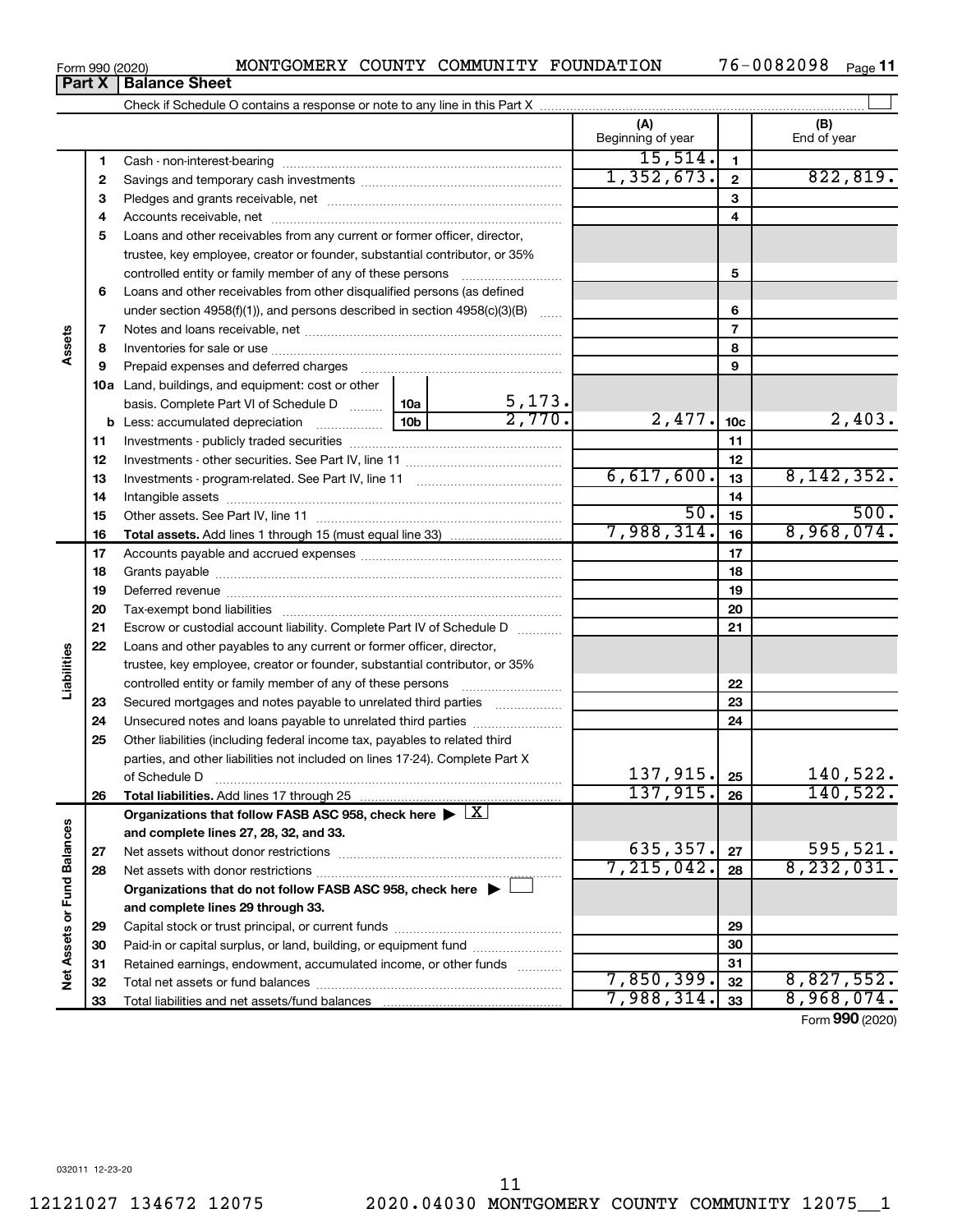|    | MONTGOMERY COUNTY COMMUNITY FOUNDATION<br>Form 990 (2020)                                                                         |                         | 76-0082098     |     | Page 12                   |
|----|-----------------------------------------------------------------------------------------------------------------------------------|-------------------------|----------------|-----|---------------------------|
|    | Part XI   Reconciliation of Net Assets                                                                                            |                         |                |     |                           |
|    |                                                                                                                                   |                         |                |     |                           |
|    |                                                                                                                                   |                         |                |     |                           |
| 1  |                                                                                                                                   | $\mathbf{1}$            | 1,455,476.     |     |                           |
| 2  |                                                                                                                                   | $\overline{2}$          |                |     | 478,323.                  |
| 3  | Revenue less expenses. Subtract line 2 from line 1                                                                                | 3                       |                |     | 977, 153.                 |
| 4  |                                                                                                                                   | $\overline{\mathbf{4}}$ | 7,850,399.     |     |                           |
| 5  |                                                                                                                                   | 5                       |                |     |                           |
| 6  |                                                                                                                                   | 6                       |                |     |                           |
| 7  | Investment expenses www.communication.com/www.communication.com/www.communication.com/www.com                                     | $\overline{7}$          |                |     |                           |
| 8  |                                                                                                                                   | 8                       |                |     |                           |
| 9  |                                                                                                                                   | 9                       |                |     | $\overline{\mathbf{0}}$ . |
| 10 | Net assets or fund balances at end of year. Combine lines 3 through 9 (must equal Part X, line 32,                                |                         |                |     |                           |
|    |                                                                                                                                   | 10                      | 8,827,552.     |     |                           |
|    | Part XII Financial Statements and Reporting                                                                                       |                         |                |     |                           |
|    |                                                                                                                                   |                         |                |     |                           |
|    |                                                                                                                                   |                         |                | Yes | <b>No</b>                 |
| 1  | Accounting method used to prepare the Form 990: $\boxed{\text{X}}$ Cash $\boxed{\phantom{1}}$ Accrual $\boxed{\phantom{1}}$ Other |                         |                |     |                           |
|    | If the organization changed its method of accounting from a prior year or checked "Other," explain in Schedule O.                 |                         |                |     |                           |
|    | 2a Were the organization's financial statements compiled or reviewed by an independent accountant?                                |                         | 2a             | X   |                           |
|    | If "Yes," check a box below to indicate whether the financial statements for the year were compiled or reviewed on a              |                         |                |     |                           |
|    | separate basis, consolidated basis, or both:                                                                                      |                         |                |     |                           |
|    | $ \mathbf{X} $ Separate basis<br>Both consolidated and separate basis<br>Consolidated basis                                       |                         |                |     |                           |
|    |                                                                                                                                   |                         | 2 <sub>b</sub> |     | x                         |
|    | If "Yes," check a box below to indicate whether the financial statements for the year were audited on a separate basis,           |                         |                |     |                           |
|    | consolidated basis, or both:                                                                                                      |                         |                |     |                           |
|    | Consolidated basis<br>Both consolidated and separate basis<br>Separate basis                                                      |                         |                |     |                           |
|    | c If "Yes" to line 2a or 2b, does the organization have a committee that assumes responsibility for oversight of the audit,       |                         |                |     |                           |
|    |                                                                                                                                   |                         | 2c             | x   |                           |
|    | If the organization changed either its oversight process or selection process during the tax year, explain on Schedule O.         |                         |                |     |                           |
|    | 3a As a result of a federal award, was the organization required to undergo an audit or audits as set forth in the Single Audit   |                         |                |     |                           |
|    |                                                                                                                                   |                         | За             |     | x                         |
|    | b If "Yes," did the organization undergo the required audit or audits? If the organization did not undergo the required audit     |                         |                |     |                           |
|    |                                                                                                                                   |                         | 3 <sub>b</sub> |     |                           |

Form (2020) **990**

032012 12-23-20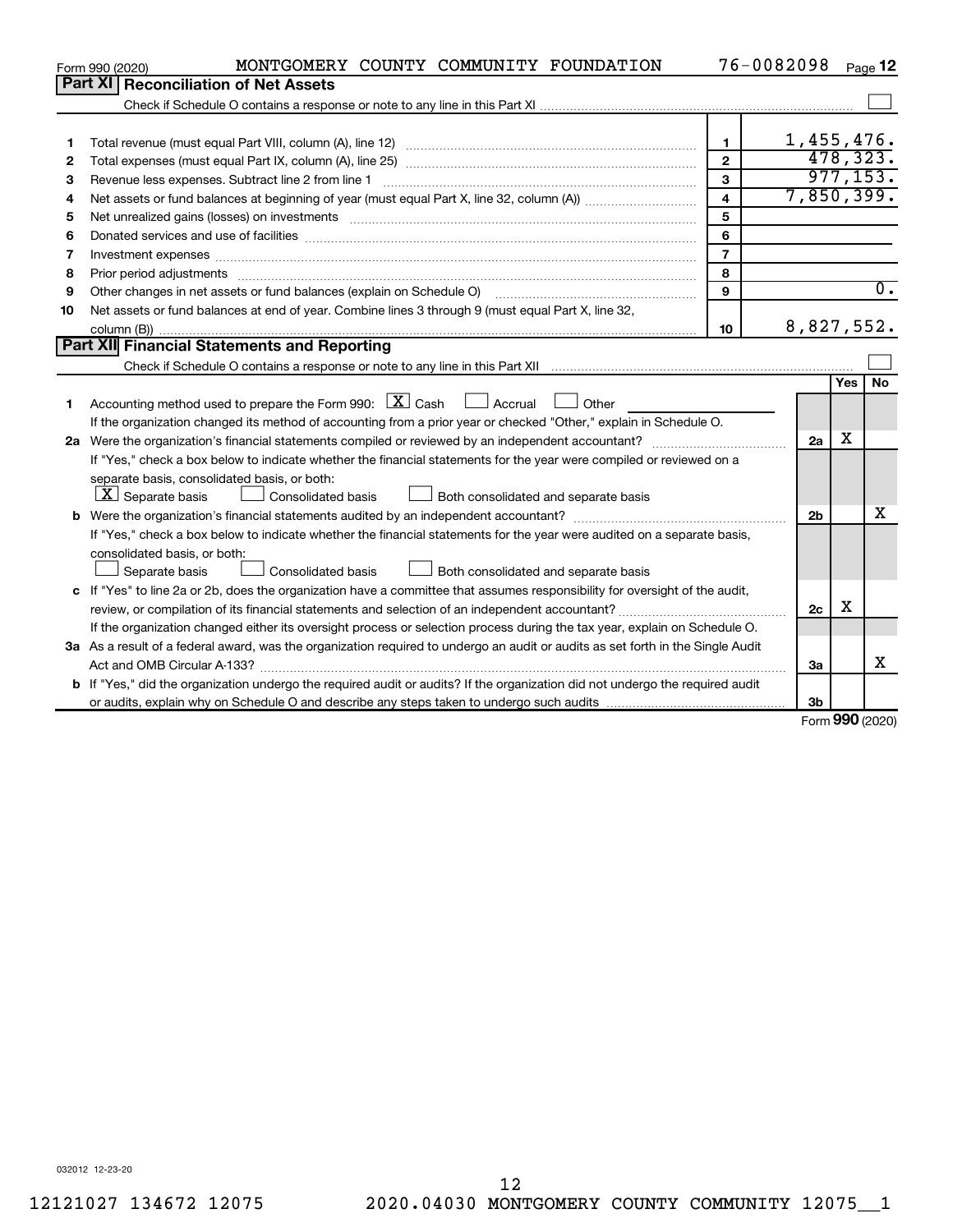| <b>SCHEDULE A</b> |  |
|-------------------|--|
|-------------------|--|

Department of the Treasury

|  |  |  |  |  | (Form 990 or 990-EZ) |  |
|--|--|--|--|--|----------------------|--|
|--|--|--|--|--|----------------------|--|

# Form 990 or 990-EZ) **Public Charity Status and Public Support**<br>
Complete if the organization is a section 501(c)(3) organization or a section<br> **2020**

**4947(a)(1) nonexempt charitable trust.**

**| Attach to Form 990 or Form 990-EZ.** 

| OMB No 1545-0047                    |  |
|-------------------------------------|--|
| UZ                                  |  |
| <b>Open to Public</b><br>Inspection |  |

|                |                     | Internal Revenue Service                      |                                                                        | Go to www.irs.gov/Form990 for instructions and the latest information.                                                                       |     |                                                                |                                                      |  | Inspection                                         |
|----------------|---------------------|-----------------------------------------------|------------------------------------------------------------------------|----------------------------------------------------------------------------------------------------------------------------------------------|-----|----------------------------------------------------------------|------------------------------------------------------|--|----------------------------------------------------|
|                |                     | Name of the organization                      |                                                                        |                                                                                                                                              |     |                                                                |                                                      |  | <b>Employer identification number</b>              |
|                |                     |                                               |                                                                        | MONTGOMERY COUNTY COMMUNITY FOUNDATION                                                                                                       |     |                                                                |                                                      |  | 76-0082098                                         |
|                | Part I              |                                               |                                                                        | Reason for Public Charity Status. (All organizations must complete this part.) See instructions.                                             |     |                                                                |                                                      |  |                                                    |
|                |                     |                                               |                                                                        | The organization is not a private foundation because it is: (For lines 1 through 12, check only one box.)                                    |     |                                                                |                                                      |  |                                                    |
| 1              |                     |                                               |                                                                        | A church, convention of churches, or association of churches described in section 170(b)(1)(A)(i).                                           |     |                                                                |                                                      |  |                                                    |
| 2              |                     |                                               |                                                                        | A school described in section 170(b)(1)(A)(ii). (Attach Schedule E (Form 990 or 990-EZ).)                                                    |     |                                                                |                                                      |  |                                                    |
| 3              |                     |                                               |                                                                        | A hospital or a cooperative hospital service organization described in section 170(b)(1)(A)(iii).                                            |     |                                                                |                                                      |  |                                                    |
| 4              |                     |                                               |                                                                        | A medical research organization operated in conjunction with a hospital described in section 170(b)(1)(A)(iii). Enter the hospital's name,   |     |                                                                |                                                      |  |                                                    |
|                |                     | city, and state:                              |                                                                        |                                                                                                                                              |     |                                                                |                                                      |  |                                                    |
| 5              |                     |                                               |                                                                        | An organization operated for the benefit of a college or university owned or operated by a governmental unit described in                    |     |                                                                |                                                      |  |                                                    |
|                |                     |                                               | section 170(b)(1)(A)(iv). (Complete Part II.)                          |                                                                                                                                              |     |                                                                |                                                      |  |                                                    |
| 6              |                     |                                               |                                                                        | A federal, state, or local government or governmental unit described in section 170(b)(1)(A)(v).                                             |     |                                                                |                                                      |  |                                                    |
| $\overline{7}$ | $\lfloor x \rfloor$ |                                               |                                                                        | An organization that normally receives a substantial part of its support from a governmental unit or from the general public described in    |     |                                                                |                                                      |  |                                                    |
|                |                     |                                               | section 170(b)(1)(A)(vi). (Complete Part II.)                          |                                                                                                                                              |     |                                                                |                                                      |  |                                                    |
| 8              |                     |                                               |                                                                        | A community trust described in section 170(b)(1)(A)(vi). (Complete Part II.)                                                                 |     |                                                                |                                                      |  |                                                    |
| 9              |                     |                                               |                                                                        | An agricultural research organization described in section 170(b)(1)(A)(ix) operated in conjunction with a land-grant college                |     |                                                                |                                                      |  |                                                    |
|                |                     |                                               |                                                                        | or university or a non-land-grant college of agriculture (see instructions). Enter the name, city, and state of the college or               |     |                                                                |                                                      |  |                                                    |
|                |                     | university:                                   |                                                                        |                                                                                                                                              |     |                                                                |                                                      |  |                                                    |
| 10             |                     |                                               |                                                                        | An organization that normally receives (1) more than 33 1/3% of its support from contributions, membership fees, and gross receipts from     |     |                                                                |                                                      |  |                                                    |
|                |                     |                                               |                                                                        | activities related to its exempt functions, subject to certain exceptions; and (2) no more than 33 1/3% of its support from gross investment |     |                                                                |                                                      |  |                                                    |
|                |                     |                                               | See section 509(a)(2). (Complete Part III.)                            | income and unrelated business taxable income (less section 511 tax) from businesses acquired by the organization after June 30, 1975.        |     |                                                                |                                                      |  |                                                    |
| 11             |                     |                                               |                                                                        | An organization organized and operated exclusively to test for public safety. See section 509(a)(4).                                         |     |                                                                |                                                      |  |                                                    |
| 12             |                     |                                               |                                                                        | An organization organized and operated exclusively for the benefit of, to perform the functions of, or to carry out the purposes of one or   |     |                                                                |                                                      |  |                                                    |
|                |                     |                                               |                                                                        | more publicly supported organizations described in section 509(a)(1) or section 509(a)(2). See section 509(a)(3). Check the box in           |     |                                                                |                                                      |  |                                                    |
|                |                     |                                               |                                                                        | lines 12a through 12d that describes the type of supporting organization and complete lines 12e, 12f, and 12g.                               |     |                                                                |                                                      |  |                                                    |
| а              |                     |                                               |                                                                        | Type I. A supporting organization operated, supervised, or controlled by its supported organization(s), typically by giving                  |     |                                                                |                                                      |  |                                                    |
|                |                     |                                               |                                                                        | the supported organization(s) the power to regularly appoint or elect a majority of the directors or trustees of the supporting              |     |                                                                |                                                      |  |                                                    |
|                |                     |                                               | organization. You must complete Part IV, Sections A and B.             |                                                                                                                                              |     |                                                                |                                                      |  |                                                    |
| b              |                     |                                               |                                                                        | Type II. A supporting organization supervised or controlled in connection with its supported organization(s), by having                      |     |                                                                |                                                      |  |                                                    |
|                |                     |                                               |                                                                        | control or management of the supporting organization vested in the same persons that control or manage the supported                         |     |                                                                |                                                      |  |                                                    |
|                |                     |                                               | organization(s). You must complete Part IV, Sections A and C.          |                                                                                                                                              |     |                                                                |                                                      |  |                                                    |
| с              |                     |                                               |                                                                        | Type III functionally integrated. A supporting organization operated in connection with, and functionally integrated with,                   |     |                                                                |                                                      |  |                                                    |
|                |                     |                                               |                                                                        | its supported organization(s) (see instructions). You must complete Part IV, Sections A, D, and E.                                           |     |                                                                |                                                      |  |                                                    |
| d              |                     |                                               |                                                                        | Type III non-functionally integrated. A supporting organization operated in connection with its supported organization(s)                    |     |                                                                |                                                      |  |                                                    |
|                |                     |                                               |                                                                        | that is not functionally integrated. The organization generally must satisfy a distribution requirement and an attentiveness                 |     |                                                                |                                                      |  |                                                    |
|                |                     |                                               |                                                                        | requirement (see instructions). You must complete Part IV, Sections A and D, and Part V.                                                     |     |                                                                |                                                      |  |                                                    |
| е              |                     |                                               |                                                                        | Check this box if the organization received a written determination from the IRS that it is a Type I, Type II, Type III                      |     |                                                                |                                                      |  |                                                    |
|                |                     |                                               |                                                                        | functionally integrated, or Type III non-functionally integrated supporting organization.                                                    |     |                                                                |                                                      |  |                                                    |
|                |                     | f Enter the number of supported organizations |                                                                        |                                                                                                                                              |     |                                                                |                                                      |  |                                                    |
|                |                     |                                               | Provide the following information about the supported organization(s). |                                                                                                                                              |     |                                                                |                                                      |  |                                                    |
|                |                     | (i) Name of supported<br>organization         | (ii) EIN                                                               | (iii) Type of organization<br>(described on lines 1-10                                                                                       |     | (iv) Is the organization listed<br>in your governing document? | (v) Amount of monetary<br>support (see instructions) |  | (vi) Amount of other<br>support (see instructions) |
|                |                     |                                               |                                                                        | above (see instructions))                                                                                                                    | Yes | No.                                                            |                                                      |  |                                                    |
|                |                     |                                               |                                                                        |                                                                                                                                              |     |                                                                |                                                      |  |                                                    |
|                |                     |                                               |                                                                        |                                                                                                                                              |     |                                                                |                                                      |  |                                                    |
|                |                     |                                               |                                                                        |                                                                                                                                              |     |                                                                |                                                      |  |                                                    |
|                |                     |                                               |                                                                        |                                                                                                                                              |     |                                                                |                                                      |  |                                                    |
|                |                     |                                               |                                                                        |                                                                                                                                              |     |                                                                |                                                      |  |                                                    |
|                |                     |                                               |                                                                        |                                                                                                                                              |     |                                                                |                                                      |  |                                                    |
|                |                     |                                               |                                                                        |                                                                                                                                              |     |                                                                |                                                      |  |                                                    |
|                |                     |                                               |                                                                        |                                                                                                                                              |     |                                                                |                                                      |  |                                                    |
|                |                     |                                               |                                                                        |                                                                                                                                              |     |                                                                |                                                      |  |                                                    |
| Total          |                     |                                               |                                                                        |                                                                                                                                              |     |                                                                |                                                      |  |                                                    |

LHA For Paperwork Reduction Act Notice, see the Instructions for Form 990 or 990-EZ. 032021 01-25-21 Schedule A (Form 990 or 990-EZ) 2020 13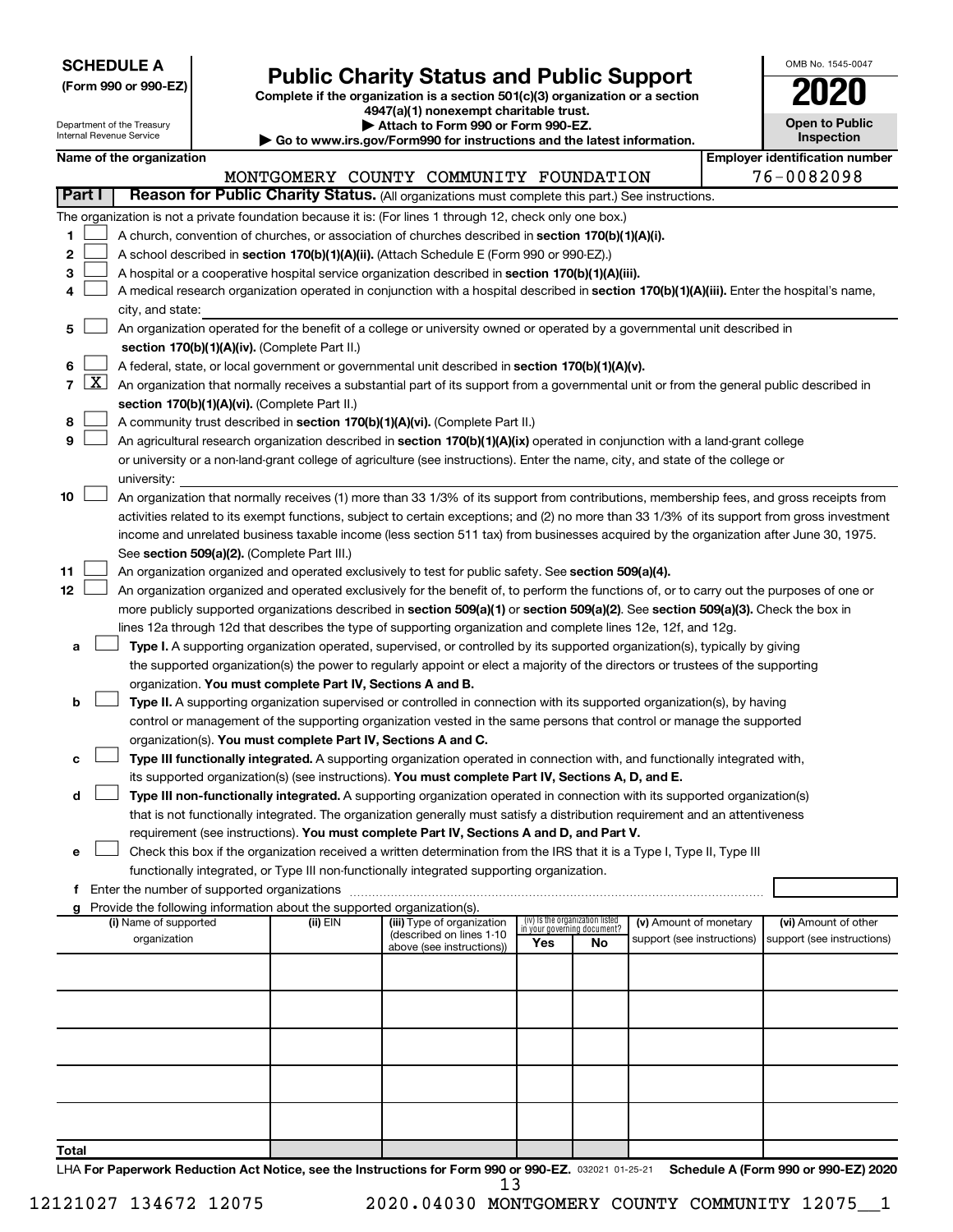#### 76-0082098 Page 2 Schedule A (Form 990 or 990-EZ) 2020 MONTGOMERY COUNTY COMMUNITY FOUNDATION 76-0082098 Page

(Complete only if you checked the box on line 5, 7, or 8 of Part I or if the organization failed to qualify under Part III. If the organization fails to qualify under the tests listed below, please complete Part III.) **Part II Support Schedule for Organizations Described in Sections 170(b)(1)(A)(iv) and 170(b)(1)(A)(vi)**

| <b>Section A. Public Support</b>                                                                                                                                                                                               |            |           |            |                      |                                      |                                    |  |  |
|--------------------------------------------------------------------------------------------------------------------------------------------------------------------------------------------------------------------------------|------------|-----------|------------|----------------------|--------------------------------------|------------------------------------|--|--|
| Calendar year (or fiscal year beginning in)                                                                                                                                                                                    | (a) 2016   | (b) 2017  | $(c)$ 2018 | $(d)$ 2019           | (e) 2020                             | (f) Total                          |  |  |
| 1 Gifts, grants, contributions, and                                                                                                                                                                                            |            |           |            |                      |                                      |                                    |  |  |
| membership fees received. (Do not                                                                                                                                                                                              |            |           |            |                      |                                      |                                    |  |  |
| include any "unusual grants.")                                                                                                                                                                                                 | 1,030,992. | 380,450.  | 528,668.   | 236,380.             | 893,221.                             | 3,069,711.                         |  |  |
| 2 Tax revenues levied for the organ-                                                                                                                                                                                           |            |           |            |                      |                                      |                                    |  |  |
| ization's benefit and either paid to                                                                                                                                                                                           |            |           |            |                      |                                      |                                    |  |  |
| or expended on its behalf                                                                                                                                                                                                      |            |           |            |                      |                                      |                                    |  |  |
| 3 The value of services or facilities                                                                                                                                                                                          |            |           |            |                      |                                      |                                    |  |  |
| furnished by a governmental unit to                                                                                                                                                                                            |            |           |            |                      |                                      |                                    |  |  |
| the organization without charge                                                                                                                                                                                                |            |           |            |                      |                                      |                                    |  |  |
| 4 Total. Add lines 1 through 3                                                                                                                                                                                                 | 1,030,992. | 380, 450. | 528,668.   | 236,380.             | 893,221.                             | 3,069,711.                         |  |  |
| 5 The portion of total contributions                                                                                                                                                                                           |            |           |            |                      |                                      |                                    |  |  |
| by each person (other than a                                                                                                                                                                                                   |            |           |            |                      |                                      |                                    |  |  |
| governmental unit or publicly                                                                                                                                                                                                  |            |           |            |                      |                                      |                                    |  |  |
| supported organization) included                                                                                                                                                                                               |            |           |            |                      |                                      |                                    |  |  |
| on line 1 that exceeds 2% of the                                                                                                                                                                                               |            |           |            |                      |                                      |                                    |  |  |
| amount shown on line 11,                                                                                                                                                                                                       |            |           |            |                      |                                      |                                    |  |  |
| column (f)                                                                                                                                                                                                                     |            |           |            |                      |                                      |                                    |  |  |
| 6 Public support. Subtract line 5 from line 4.                                                                                                                                                                                 |            |           |            |                      |                                      | 3,069,711.                         |  |  |
| <b>Section B. Total Support</b>                                                                                                                                                                                                |            |           |            |                      |                                      |                                    |  |  |
| Calendar year (or fiscal year beginning in)                                                                                                                                                                                    | (a) 2016   | (b) 2017  | $(c)$ 2018 | $(d)$ 2019           | (e) 2020                             | (f) Total                          |  |  |
| <b>7</b> Amounts from line 4                                                                                                                                                                                                   | 1,030,992. | 380,450.  | 528,668.   | $\overline{236,380}$ | 893,221.                             | 3,069,711.                         |  |  |
| 8 Gross income from interest,                                                                                                                                                                                                  |            |           |            |                      |                                      |                                    |  |  |
| dividends, payments received on                                                                                                                                                                                                |            |           |            |                      |                                      |                                    |  |  |
| securities loans, rents, royalties,                                                                                                                                                                                            |            |           |            |                      |                                      |                                    |  |  |
| and income from similar sources                                                                                                                                                                                                | 189,409.   | 215, 541. | 274,596.   | 301, 707.            | 389,993.                             | 1,371,246.                         |  |  |
| 9 Net income from unrelated business                                                                                                                                                                                           |            |           |            |                      |                                      |                                    |  |  |
| activities, whether or not the                                                                                                                                                                                                 |            |           |            |                      |                                      |                                    |  |  |
| business is regularly carried on                                                                                                                                                                                               |            |           |            |                      |                                      |                                    |  |  |
| 10 Other income. Do not include gain                                                                                                                                                                                           |            |           |            |                      |                                      |                                    |  |  |
| or loss from the sale of capital                                                                                                                                                                                               |            |           |            |                      |                                      |                                    |  |  |
| assets (Explain in Part VI.)                                                                                                                                                                                                   |            |           |            |                      |                                      |                                    |  |  |
| 11 Total support. Add lines 7 through 10                                                                                                                                                                                       |            |           |            |                      |                                      | 4,440,957.                         |  |  |
| 12 Gross receipts from related activities, etc. (see instructions)                                                                                                                                                             |            |           |            |                      | 12                                   | 28,806.                            |  |  |
| 13 First 5 years. If the Form 990 is for the organization's first, second, third, fourth, or fifth tax year as a section 501(c)(3)                                                                                             |            |           |            |                      |                                      |                                    |  |  |
| organization, check this box and stop here match and the content of the content of the content of the content of the content of the content of the content of the content of the content of the content of the content of the  |            |           |            |                      |                                      |                                    |  |  |
| <b>Section C. Computation of Public Support Percentage</b>                                                                                                                                                                     |            |           |            |                      |                                      |                                    |  |  |
|                                                                                                                                                                                                                                |            |           |            |                      | 14                                   | 69.12<br>%                         |  |  |
|                                                                                                                                                                                                                                |            |           |            |                      | 15                                   | 66.59<br>%                         |  |  |
| 16a 33 1/3% support test - 2020. If the organization did not check the box on line 13, and line 14 is 33 1/3% or more, check this box and                                                                                      |            |           |            |                      |                                      |                                    |  |  |
| stop here. The organization qualifies as a publicly supported organization manufactured content and the organization manufactured or an analyzing the stress of the stress of the stress of the stress of the stress of the st |            |           |            |                      |                                      | $\blacktriangleright$ $\mathbf{X}$ |  |  |
| b 33 1/3% support test - 2019. If the organization did not check a box on line 13 or 16a, and line 15 is 33 1/3% or more, check this box                                                                                       |            |           |            |                      |                                      |                                    |  |  |
|                                                                                                                                                                                                                                |            |           |            |                      |                                      |                                    |  |  |
| 17a 10% -facts-and-circumstances test - 2020. If the organization did not check a box on line 13, 16a, or 16b, and line 14 is 10% or more,                                                                                     |            |           |            |                      |                                      |                                    |  |  |
| and if the organization meets the facts-and-circumstances test, check this box and stop here. Explain in Part VI how the organization                                                                                          |            |           |            |                      |                                      |                                    |  |  |
| meets the facts-and-circumstances test. The organization qualifies as a publicly supported organization                                                                                                                        |            |           |            |                      |                                      |                                    |  |  |
| <b>b 10%</b> -facts-and-circumstances test - 2019. If the organization did not check a box on line 13, 16a, 16b, or 17a, and line 15 is 10% or                                                                                 |            |           |            |                      |                                      |                                    |  |  |
| more, and if the organization meets the facts-and-circumstances test, check this box and stop here. Explain in Part VI how the                                                                                                 |            |           |            |                      |                                      |                                    |  |  |
| organization meets the facts-and-circumstances test. The organization qualifies as a publicly supported organization                                                                                                           |            |           |            |                      |                                      |                                    |  |  |
| 18 Private foundation. If the organization did not check a box on line 13, 16a, 16b, 17a, or 17b, check this box and see instructions                                                                                          |            |           |            |                      |                                      |                                    |  |  |
|                                                                                                                                                                                                                                |            |           |            |                      | Schedule A (Form 990 or 990-F7) 2020 |                                    |  |  |

**Schedule A (Form 990 or 990-EZ) 2020**

032022 01-25-21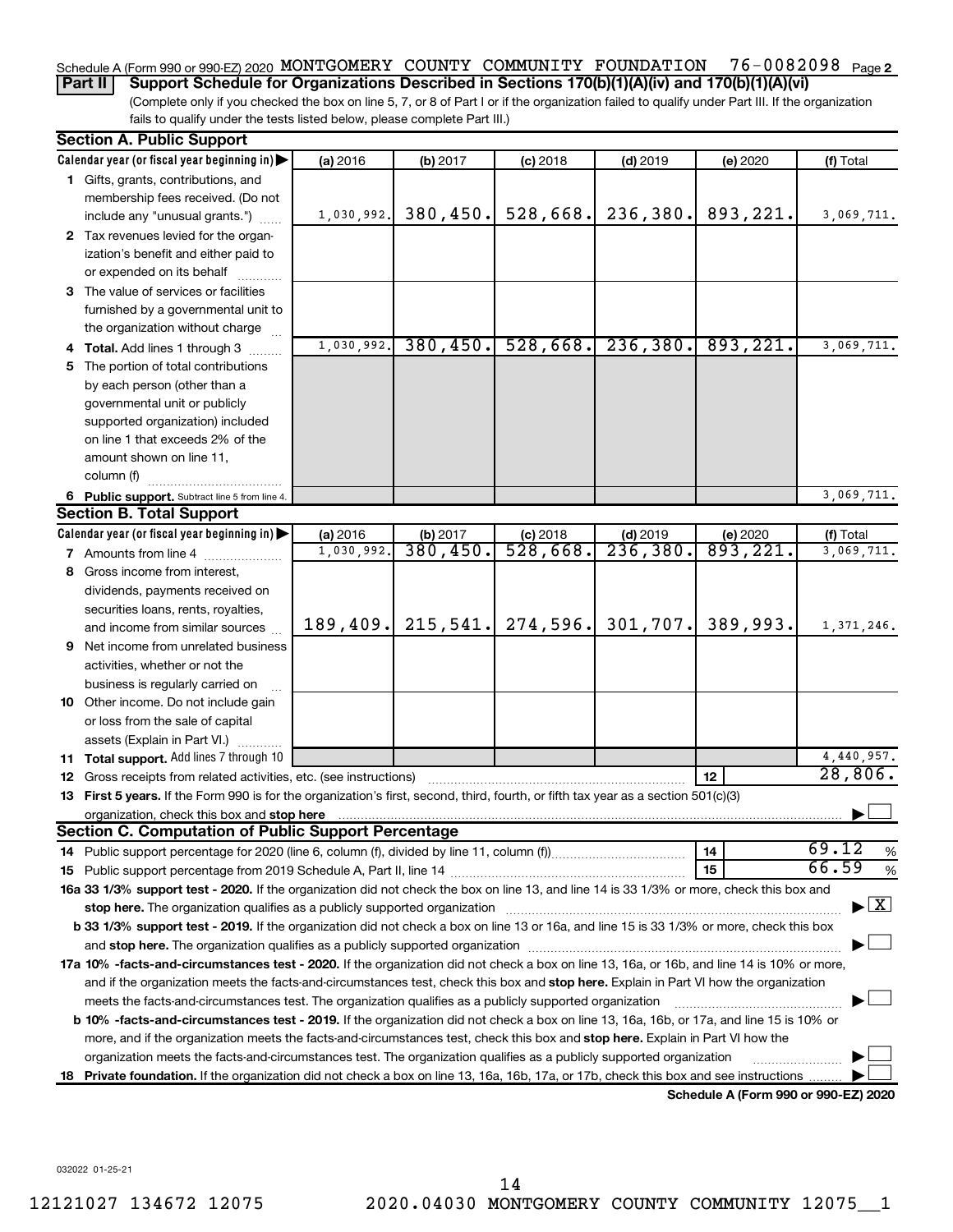#### 76-0082098 Page 3 Schedule A (Form 990 or 990-EZ) 2020 MONTGOMERY COUNTY COMMUNITY FOUNDATION 76-0082098 Page **Part III Support Schedule for Organizations Described in Section 509(a)(2)**

(Complete only if you checked the box on line 10 of Part I or if the organization failed to qualify under Part II. If the organization fails to qualify under the tests listed below, please complete Part II.)

| <b>Section A. Public Support</b>                                                                                                                                                                                                         |          |          |            |            |          |                                      |
|------------------------------------------------------------------------------------------------------------------------------------------------------------------------------------------------------------------------------------------|----------|----------|------------|------------|----------|--------------------------------------|
| Calendar year (or fiscal year beginning in)                                                                                                                                                                                              | (a) 2016 | (b) 2017 | $(c)$ 2018 | $(d)$ 2019 | (e) 2020 | (f) Total                            |
| 1 Gifts, grants, contributions, and                                                                                                                                                                                                      |          |          |            |            |          |                                      |
| membership fees received. (Do not                                                                                                                                                                                                        |          |          |            |            |          |                                      |
| include any "unusual grants.")                                                                                                                                                                                                           |          |          |            |            |          |                                      |
| 2 Gross receipts from admissions,<br>merchandise sold or services per-<br>formed, or facilities furnished in<br>any activity that is related to the                                                                                      |          |          |            |            |          |                                      |
| organization's tax-exempt purpose                                                                                                                                                                                                        |          |          |            |            |          |                                      |
| <b>3</b> Gross receipts from activities that                                                                                                                                                                                             |          |          |            |            |          |                                      |
| are not an unrelated trade or bus-                                                                                                                                                                                                       |          |          |            |            |          |                                      |
| iness under section 513                                                                                                                                                                                                                  |          |          |            |            |          |                                      |
| 4 Tax revenues levied for the organ-<br>ization's benefit and either paid to                                                                                                                                                             |          |          |            |            |          |                                      |
| or expended on its behalf                                                                                                                                                                                                                |          |          |            |            |          |                                      |
| 5 The value of services or facilities                                                                                                                                                                                                    |          |          |            |            |          |                                      |
| furnished by a governmental unit to                                                                                                                                                                                                      |          |          |            |            |          |                                      |
| the organization without charge                                                                                                                                                                                                          |          |          |            |            |          |                                      |
|                                                                                                                                                                                                                                          |          |          |            |            |          |                                      |
| <b>6 Total.</b> Add lines 1 through 5                                                                                                                                                                                                    |          |          |            |            |          |                                      |
| 7a Amounts included on lines 1, 2, and                                                                                                                                                                                                   |          |          |            |            |          |                                      |
| 3 received from disqualified persons<br><b>b</b> Amounts included on lines 2 and 3 received<br>from other than disqualified persons that<br>exceed the greater of \$5,000 or 1% of the<br>amount on line 13 for the year                 |          |          |            |            |          |                                      |
| c Add lines 7a and 7b                                                                                                                                                                                                                    |          |          |            |            |          |                                      |
| 8 Public support. (Subtract line 7c from line 6.)                                                                                                                                                                                        |          |          |            |            |          |                                      |
| <b>Section B. Total Support</b>                                                                                                                                                                                                          |          |          |            |            |          |                                      |
| Calendar year (or fiscal year beginning in) $\blacktriangleright$                                                                                                                                                                        | (a) 2016 | (b) 2017 | $(c)$ 2018 | $(d)$ 2019 | (e) 2020 | (f) Total                            |
| 9 Amounts from line 6                                                                                                                                                                                                                    |          |          |            |            |          |                                      |
| <b>10a</b> Gross income from interest,<br>dividends, payments received on<br>securities loans, rents, royalties,<br>and income from similar sources                                                                                      |          |          |            |            |          |                                      |
| <b>b</b> Unrelated business taxable income                                                                                                                                                                                               |          |          |            |            |          |                                      |
| (less section 511 taxes) from businesses<br>acquired after June 30, 1975<br>$\overline{\phantom{a}}$                                                                                                                                     |          |          |            |            |          |                                      |
| c Add lines 10a and 10b                                                                                                                                                                                                                  |          |          |            |            |          |                                      |
| <b>11</b> Net income from unrelated business<br>activities not included in line 10b.<br>whether or not the business is<br>regularly carried on                                                                                           |          |          |            |            |          |                                      |
| <b>12</b> Other income. Do not include gain<br>or loss from the sale of capital<br>assets (Explain in Part VI.)                                                                                                                          |          |          |            |            |          |                                      |
| <b>13</b> Total support. (Add lines 9, 10c, 11, and 12.)                                                                                                                                                                                 |          |          |            |            |          |                                      |
| 14 First 5 years. If the Form 990 is for the organization's first, second, third, fourth, or fifth tax year as a section 501(c)(3) organization,                                                                                         |          |          |            |            |          |                                      |
| check this box and stop here <i>manual production and antisemple to the state this</i> box and stop here <i>manual production</i> and the state of the state of the state of the state of the state of the state of the state of the sta |          |          |            |            |          |                                      |
| <b>Section C. Computation of Public Support Percentage</b>                                                                                                                                                                               |          |          |            |            |          |                                      |
| 15 Public support percentage for 2020 (line 8, column (f), divided by line 13, column (f) <i></i>                                                                                                                                        |          |          |            |            | 15       | %                                    |
| 16 Public support percentage from 2019 Schedule A, Part III, line 15                                                                                                                                                                     |          |          |            |            | 16       | %                                    |
| Section D. Computation of Investment Income Percentage                                                                                                                                                                                   |          |          |            |            |          |                                      |
|                                                                                                                                                                                                                                          |          |          |            |            | 17       | %                                    |
| 18 Investment income percentage from 2019 Schedule A, Part III, line 17                                                                                                                                                                  |          |          |            |            | 18       | %                                    |
| 19a 33 1/3% support tests - 2020. If the organization did not check the box on line 14, and line 15 is more than 33 1/3%, and line 17 is not                                                                                             |          |          |            |            |          |                                      |
| more than 33 1/3%, check this box and stop here. The organization qualifies as a publicly supported organization                                                                                                                         |          |          |            |            |          |                                      |
| b 33 1/3% support tests - 2019. If the organization did not check a box on line 14 or line 19a, and line 16 is more than 33 1/3%, and                                                                                                    |          |          |            |            |          |                                      |
| line 18 is not more than 33 1/3%, check this box and stop here. The organization qualifies as a publicly supported organization                                                                                                          |          |          |            |            |          |                                      |
|                                                                                                                                                                                                                                          |          |          |            |            |          |                                      |
| 032023 01-25-21                                                                                                                                                                                                                          |          |          |            |            |          | Schedule A (Form 990 or 990-EZ) 2020 |
|                                                                                                                                                                                                                                          |          |          | 15         |            |          |                                      |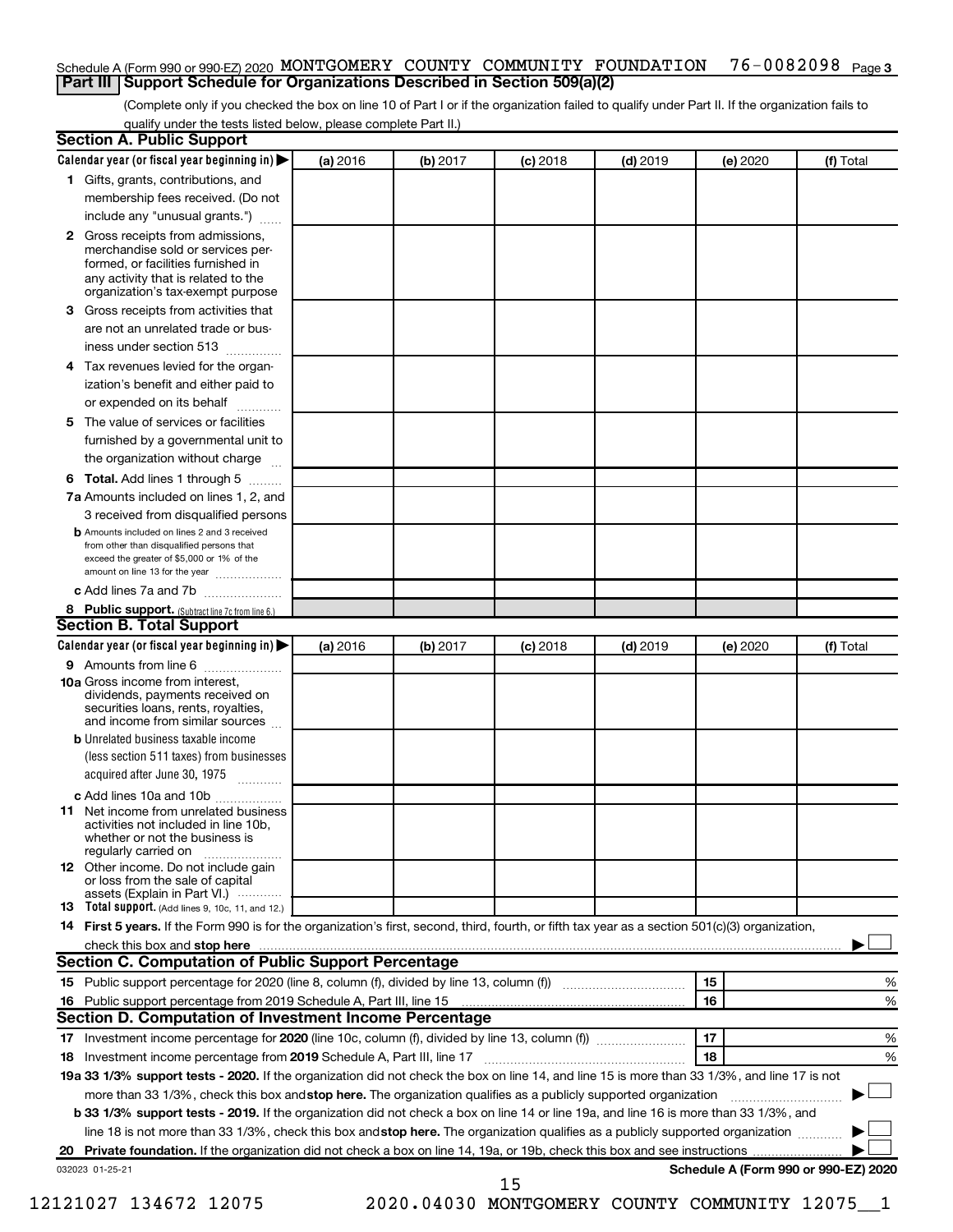#### 76-0082098 <sub>Page 4</sub> Schedule A (Form 990 or 990-EZ) 2020 MONTGOMERY COUNTY COMMUNITY FOUNDATION 76-0082098 Page

### **Part IV Supporting Organizations**

(Complete only if you checked a box in line 12 on Part I. If you checked box 12a, Part I, complete Sections A and B. If you checked box 12b, Part I, complete Sections A and C. If you checked box 12c, Part I, complete Sections A, D, and E. If you checked box 12d, Part I, complete Sections A and D, and complete Part V.)

### **Section A. All Supporting Organizations**

- **1** Are all of the organization's supported organizations listed by name in the organization's governing documents? If "No," describe in Part VI how the supported organizations are designated. If designated by *class or purpose, describe the designation. If historic and continuing relationship, explain.*
- **2** Did the organization have any supported organization that does not have an IRS determination of status under section 509(a)(1) or (2)? If "Yes," explain in Part **VI** how the organization determined that the supported *organization was described in section 509(a)(1) or (2).*
- **3a** Did the organization have a supported organization described in section 501(c)(4), (5), or (6)? If "Yes," answer *lines 3b and 3c below.*
- **b** Did the organization confirm that each supported organization qualified under section 501(c)(4), (5), or (6) and satisfied the public support tests under section 509(a)(2)? If "Yes," describe in Part VI when and how the *organization made the determination.*
- **c** Did the organization ensure that all support to such organizations was used exclusively for section 170(c)(2)(B) purposes? If "Yes," explain in Part VI what controls the organization put in place to ensure such use.
- **4 a** *If* Was any supported organization not organized in the United States ("foreign supported organization")? *"Yes," and if you checked box 12a or 12b in Part I, answer lines 4b and 4c below.*
- **b** Did the organization have ultimate control and discretion in deciding whether to make grants to the foreign supported organization? If "Yes," describe in Part VI how the organization had such control and discretion *despite being controlled or supervised by or in connection with its supported organizations.*
- **c** Did the organization support any foreign supported organization that does not have an IRS determination under sections 501(c)(3) and 509(a)(1) or (2)? If "Yes," explain in Part VI what controls the organization used *to ensure that all support to the foreign supported organization was used exclusively for section 170(c)(2)(B) purposes.*
- **5a** Did the organization add, substitute, or remove any supported organizations during the tax year? If "Yes," answer lines 5b and 5c below (if applicable). Also, provide detail in **Part VI,** including (i) the names and EIN *numbers of the supported organizations added, substituted, or removed; (ii) the reasons for each such action; (iii) the authority under the organization's organizing document authorizing such action; and (iv) how the action was accomplished (such as by amendment to the organizing document).*
- **b** Type I or Type II only. Was any added or substituted supported organization part of a class already designated in the organization's organizing document?
- **c Substitutions only.**  Was the substitution the result of an event beyond the organization's control?
- **6** Did the organization provide support (whether in the form of grants or the provision of services or facilities) to **Part VI.** support or benefit one or more of the filing organization's supported organizations? If "Yes," provide detail in anyone other than (i) its supported organizations, (ii) individuals that are part of the charitable class benefited by one or more of its supported organizations, or (iii) other supporting organizations that also
- **7** Did the organization provide a grant, loan, compensation, or other similar payment to a substantial contributor regard to a substantial contributor? If "Yes," complete Part I of Schedule L (Form 990 or 990-EZ). (as defined in section 4958(c)(3)(C)), a family member of a substantial contributor, or a 35% controlled entity with
- **8** Did the organization make a loan to a disqualified person (as defined in section 4958) not described in line 7? *If "Yes," complete Part I of Schedule L (Form 990 or 990-EZ).*
- **9 a** Was the organization controlled directly or indirectly at any time during the tax year by one or more in section 509(a)(1) or (2))? If "Yes," provide detail in **Part VI.** disqualified persons, as defined in section 4946 (other than foundation managers and organizations described
- **b** Did one or more disqualified persons (as defined in line 9a) hold a controlling interest in any entity in which the supporting organization had an interest? If "Yes," provide detail in Part VI.
- **c** Did a disqualified person (as defined in line 9a) have an ownership interest in, or derive any personal benefit from, assets in which the supporting organization also had an interest? If "Yes," provide detail in Part VI.
- **10 a** Was the organization subject to the excess business holdings rules of section 4943 because of section supporting organizations)? If "Yes," answer line 10b below. 4943(f) (regarding certain Type II supporting organizations, and all Type III non-functionally integrated
	- **b** Did the organization have any excess business holdings in the tax year? (Use Schedule C, Form 4720, to *determine whether the organization had excess business holdings.)*

032024 01-25-21

**Schedule A (Form 990 or 990-EZ) 2020**

**Yes No**

**1**

**2**

**3a**

**3b**

**3c**

**4a**

**4b**

**4c**

**5a**

**5b 5c**

**6**

**7**

**8**

**9a**

**9b**

**9c**

**10a**

**10b**

16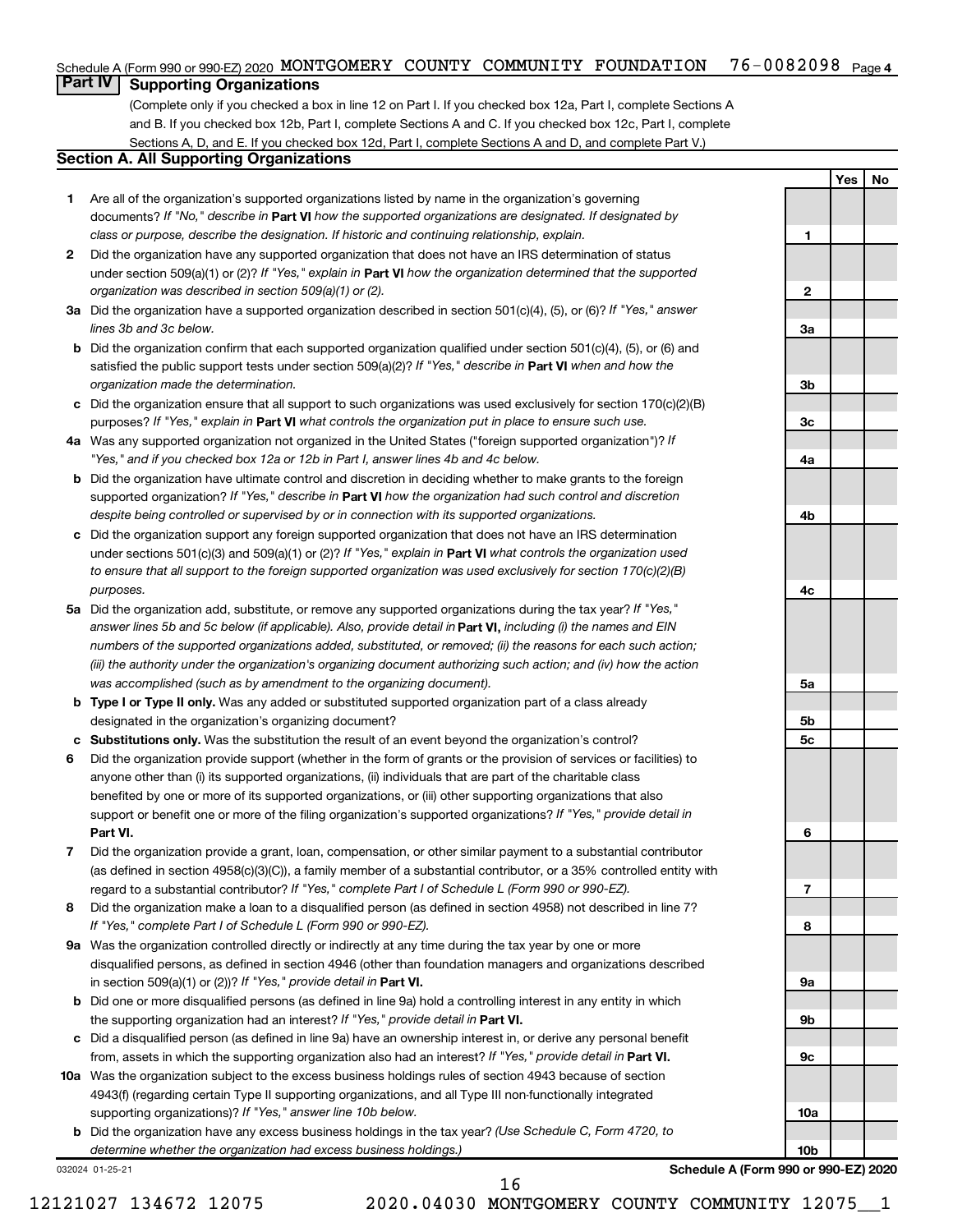### 76-0082098 <sub>Page 5</sub> Schedule A (Form 990 or 990-EZ) 2020 MONTGOMERY COUNTY COMMUNITY FOUNDATION 76-0082098 Page

|    | <b>Part IV   Supporting Organizations (continued)</b>                                                                                                                                                                                                                                                                                                                                                                                                                                                                                                                                                                                                                                                                                                                    |                 |     |    |
|----|--------------------------------------------------------------------------------------------------------------------------------------------------------------------------------------------------------------------------------------------------------------------------------------------------------------------------------------------------------------------------------------------------------------------------------------------------------------------------------------------------------------------------------------------------------------------------------------------------------------------------------------------------------------------------------------------------------------------------------------------------------------------------|-----------------|-----|----|
|    |                                                                                                                                                                                                                                                                                                                                                                                                                                                                                                                                                                                                                                                                                                                                                                          |                 | Yes | No |
| 11 | Has the organization accepted a gift or contribution from any of the following persons?                                                                                                                                                                                                                                                                                                                                                                                                                                                                                                                                                                                                                                                                                  |                 |     |    |
|    | a A person who directly or indirectly controls, either alone or together with persons described in lines 11b and                                                                                                                                                                                                                                                                                                                                                                                                                                                                                                                                                                                                                                                         |                 |     |    |
|    | 11c below, the governing body of a supported organization?                                                                                                                                                                                                                                                                                                                                                                                                                                                                                                                                                                                                                                                                                                               | 11a             |     |    |
|    | <b>b</b> A family member of a person described in line 11a above?                                                                                                                                                                                                                                                                                                                                                                                                                                                                                                                                                                                                                                                                                                        | 11 <sub>b</sub> |     |    |
|    | c A 35% controlled entity of a person described in line 11a or 11b above?If "Yes" to line 11a, 11b, or 11c, provide                                                                                                                                                                                                                                                                                                                                                                                                                                                                                                                                                                                                                                                      |                 |     |    |
|    | detail in Part VI.                                                                                                                                                                                                                                                                                                                                                                                                                                                                                                                                                                                                                                                                                                                                                       | 11c             |     |    |
|    | <b>Section B. Type I Supporting Organizations</b>                                                                                                                                                                                                                                                                                                                                                                                                                                                                                                                                                                                                                                                                                                                        |                 |     |    |
|    |                                                                                                                                                                                                                                                                                                                                                                                                                                                                                                                                                                                                                                                                                                                                                                          |                 | Yes | No |
| 1  | Did the governing body, members of the governing body, officers acting in their official capacity, or membership of one or<br>more supported organizations have the power to regularly appoint or elect at least a majority of the organization's officers,<br>directors, or trustees at all times during the tax year? If "No," describe in Part VI how the supported organization(s)<br>effectively operated, supervised, or controlled the organization's activities. If the organization had more than one supported<br>organization, describe how the powers to appoint and/or remove officers, directors, or trustees were allocated among the<br>supported organizations and what conditions or restrictions, if any, applied to such powers during the tax year. | 1               |     |    |
| 2  | Did the organization operate for the benefit of any supported organization other than the supported                                                                                                                                                                                                                                                                                                                                                                                                                                                                                                                                                                                                                                                                      |                 |     |    |
|    | organization(s) that operated, supervised, or controlled the supporting organization? If "Yes," explain in                                                                                                                                                                                                                                                                                                                                                                                                                                                                                                                                                                                                                                                               |                 |     |    |
|    | Part VI how providing such benefit carried out the purposes of the supported organization(s) that operated,                                                                                                                                                                                                                                                                                                                                                                                                                                                                                                                                                                                                                                                              |                 |     |    |
|    | supervised, or controlled the supporting organization.                                                                                                                                                                                                                                                                                                                                                                                                                                                                                                                                                                                                                                                                                                                   | 2               |     |    |
|    | <b>Section C. Type II Supporting Organizations</b>                                                                                                                                                                                                                                                                                                                                                                                                                                                                                                                                                                                                                                                                                                                       |                 |     |    |
|    |                                                                                                                                                                                                                                                                                                                                                                                                                                                                                                                                                                                                                                                                                                                                                                          |                 | Yes | No |
| 1. | Were a majority of the organization's directors or trustees during the tax year also a majority of the directors                                                                                                                                                                                                                                                                                                                                                                                                                                                                                                                                                                                                                                                         |                 |     |    |
|    | or trustees of each of the organization's supported organization(s)? If "No," describe in Part VI how control                                                                                                                                                                                                                                                                                                                                                                                                                                                                                                                                                                                                                                                            |                 |     |    |
|    | or management of the supporting organization was vested in the same persons that controlled or managed                                                                                                                                                                                                                                                                                                                                                                                                                                                                                                                                                                                                                                                                   |                 |     |    |
|    | the supported organization(s).                                                                                                                                                                                                                                                                                                                                                                                                                                                                                                                                                                                                                                                                                                                                           | 1               |     |    |
|    | Section D. All Type III Supporting Organizations                                                                                                                                                                                                                                                                                                                                                                                                                                                                                                                                                                                                                                                                                                                         |                 |     |    |
|    |                                                                                                                                                                                                                                                                                                                                                                                                                                                                                                                                                                                                                                                                                                                                                                          |                 | Yes | No |
| 1  | Did the organization provide to each of its supported organizations, by the last day of the fifth month of the                                                                                                                                                                                                                                                                                                                                                                                                                                                                                                                                                                                                                                                           |                 |     |    |
|    | organization's tax year, (i) a written notice describing the type and amount of support provided during the prior tax                                                                                                                                                                                                                                                                                                                                                                                                                                                                                                                                                                                                                                                    |                 |     |    |
|    | year, (ii) a copy of the Form 990 that was most recently filed as of the date of notification, and (iii) copies of the                                                                                                                                                                                                                                                                                                                                                                                                                                                                                                                                                                                                                                                   |                 |     |    |
|    | organization's governing documents in effect on the date of notification, to the extent not previously provided?                                                                                                                                                                                                                                                                                                                                                                                                                                                                                                                                                                                                                                                         | 1               |     |    |
| 2  | Were any of the organization's officers, directors, or trustees either (i) appointed or elected by the supported                                                                                                                                                                                                                                                                                                                                                                                                                                                                                                                                                                                                                                                         |                 |     |    |
|    | organization(s) or (ii) serving on the governing body of a supported organization? If "No," explain in Part VI how                                                                                                                                                                                                                                                                                                                                                                                                                                                                                                                                                                                                                                                       |                 |     |    |
|    | the organization maintained a close and continuous working relationship with the supported organization(s).                                                                                                                                                                                                                                                                                                                                                                                                                                                                                                                                                                                                                                                              | $\mathbf{2}$    |     |    |
| 3  | By reason of the relationship described in line 2, above, did the organization's supported organizations have a                                                                                                                                                                                                                                                                                                                                                                                                                                                                                                                                                                                                                                                          |                 |     |    |
|    | significant voice in the organization's investment policies and in directing the use of the organization's                                                                                                                                                                                                                                                                                                                                                                                                                                                                                                                                                                                                                                                               |                 |     |    |
|    | income or assets at all times during the tax year? If "Yes," describe in Part VI the role the organization's                                                                                                                                                                                                                                                                                                                                                                                                                                                                                                                                                                                                                                                             |                 |     |    |
|    | supported organizations played in this regard.                                                                                                                                                                                                                                                                                                                                                                                                                                                                                                                                                                                                                                                                                                                           | 3               |     |    |
|    | Section E. Type III Functionally Integrated Supporting Organizations                                                                                                                                                                                                                                                                                                                                                                                                                                                                                                                                                                                                                                                                                                     |                 |     |    |
| 1. | Check the box next to the method that the organization used to satisfy the Integral Part Test during the yealsee instructions).                                                                                                                                                                                                                                                                                                                                                                                                                                                                                                                                                                                                                                          |                 |     |    |
| a  | The organization satisfied the Activities Test. Complete line 2 below.                                                                                                                                                                                                                                                                                                                                                                                                                                                                                                                                                                                                                                                                                                   |                 |     |    |
| b  | The organization is the parent of each of its supported organizations. Complete line 3 below.                                                                                                                                                                                                                                                                                                                                                                                                                                                                                                                                                                                                                                                                            |                 |     |    |
| c  | The organization supported a governmental entity. Describe in Part VI how you supported a governmental entity (see instructions).                                                                                                                                                                                                                                                                                                                                                                                                                                                                                                                                                                                                                                        |                 |     |    |
| 2  | Activities Test. Answer lines 2a and 2b below.                                                                                                                                                                                                                                                                                                                                                                                                                                                                                                                                                                                                                                                                                                                           |                 | Yes | No |
| а  | Did substantially all of the organization's activities during the tax year directly further the exempt purposes of                                                                                                                                                                                                                                                                                                                                                                                                                                                                                                                                                                                                                                                       |                 |     |    |
|    | the supported organization(s) to which the organization was responsive? If "Yes," then in Part VI identify<br>those supported erganizations and evolain how these activities directly furthered their exempt purposes                                                                                                                                                                                                                                                                                                                                                                                                                                                                                                                                                    |                 |     |    |
|    |                                                                                                                                                                                                                                                                                                                                                                                                                                                                                                                                                                                                                                                                                                                                                                          |                 |     |    |

- **those supported organizations and explain**  *how these activities directly furthered their exempt purposes, how the organization was responsive to those supported organizations, and how the organization determined that these activities constituted substantially all of its activities.*
- **b** Did the activities described in line 2a, above, constitute activities that, but for the organization's involvement, **Part VI**  *the reasons for the organization's position that its supported organization(s) would have engaged in* one or more of the organization's supported organization(s) would have been engaged in? If "Yes," explain in *these activities but for the organization's involvement.*
- 3 Parent of Supported Organizations. Answer lines 3a and 3b below.
- **a** Did the organization have the power to regularly appoint or elect a majority of the officers, directors, or trustees of each of the supported organizations? If "Yes" or "No" provide details in Part VI.
- **b** Did the organization exercise a substantial degree of direction over the policies, programs, and activities of each of its supported organizations? If "Yes," describe in Part VI the role played by the organization in this regard.

17

032025 01-25-21

**Schedule A (Form 990 or 990-EZ) 2020**

**2a**

**2b**

**3a**

**3b**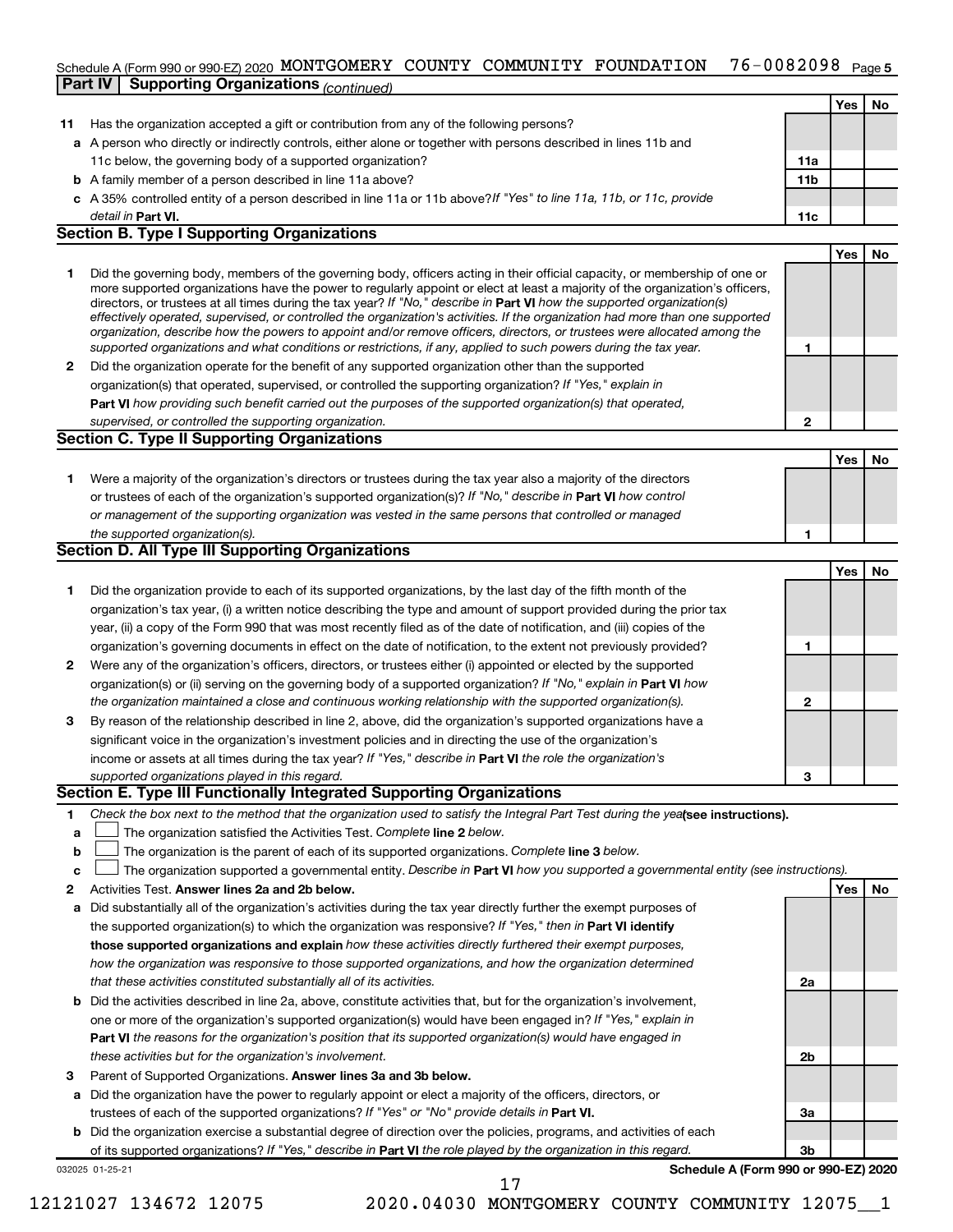| Schedule A (Form 990 or 990-EZ) 2020 MONTGOMERY COUNTY COMMUNITY FOUNDATION $76-0082098$ Page 6 |  |  |  |
|-------------------------------------------------------------------------------------------------|--|--|--|
| Part V   Type III Non-Functionally Integrated 509(a)(3) Supporting Organizations                |  |  |  |

1 **Letter See instructions.** Check here if the organization satisfied the Integral Part Test as a qualifying trust on Nov. 20, 1970 (*explain in* Part **VI**). See instructions. All other Type III non-functionally integrated supporting organizations must complete Sections A through E.

|    | Section A - Adjusted Net Income                                                                                                   |                | (A) Prior Year | (B) Current Year<br>(optional) |  |  |  |
|----|-----------------------------------------------------------------------------------------------------------------------------------|----------------|----------------|--------------------------------|--|--|--|
| 1  | Net short-term capital gain                                                                                                       | 1              |                |                                |  |  |  |
| 2  | Recoveries of prior-year distributions                                                                                            | $\mathbf{2}$   |                |                                |  |  |  |
| З  | Other gross income (see instructions)                                                                                             | 3              |                |                                |  |  |  |
| 4  | Add lines 1 through 3.                                                                                                            | 4              |                |                                |  |  |  |
| 5  | Depreciation and depletion                                                                                                        | 5              |                |                                |  |  |  |
| 6  | Portion of operating expenses paid or incurred for production or                                                                  |                |                |                                |  |  |  |
|    | collection of gross income or for management, conservation, or                                                                    |                |                |                                |  |  |  |
|    | maintenance of property held for production of income (see instructions)                                                          | 6              |                |                                |  |  |  |
| 7  | Other expenses (see instructions)                                                                                                 | $\overline{7}$ |                |                                |  |  |  |
| 8  | Adjusted Net Income (subtract lines 5, 6, and 7 from line 4)                                                                      | 8              |                |                                |  |  |  |
|    | Section B - Minimum Asset Amount                                                                                                  |                | (A) Prior Year | (B) Current Year<br>(optional) |  |  |  |
| 1. | Aggregate fair market value of all non-exempt-use assets (see                                                                     |                |                |                                |  |  |  |
|    | instructions for short tax year or assets held for part of year):                                                                 |                |                |                                |  |  |  |
|    | a Average monthly value of securities                                                                                             | 1a             |                |                                |  |  |  |
|    | <b>b</b> Average monthly cash balances                                                                                            | 1 <sub>b</sub> |                |                                |  |  |  |
|    | c Fair market value of other non-exempt-use assets                                                                                | 1c             |                |                                |  |  |  |
|    | <b>d</b> Total (add lines 1a, 1b, and 1c)                                                                                         | 1d             |                |                                |  |  |  |
|    | e Discount claimed for blockage or other factors                                                                                  |                |                |                                |  |  |  |
|    | (explain in detail in Part VI):                                                                                                   |                |                |                                |  |  |  |
| 2  | Acquisition indebtedness applicable to non-exempt-use assets                                                                      | $\mathbf{2}$   |                |                                |  |  |  |
| З  | Subtract line 2 from line 1d.                                                                                                     | 3              |                |                                |  |  |  |
| 4  | Cash deemed held for exempt use. Enter 0.015 of line 3 (for greater amount,                                                       |                |                |                                |  |  |  |
|    | see instructions).                                                                                                                | 4              |                |                                |  |  |  |
| 5  | Net value of non-exempt-use assets (subtract line 4 from line 3)                                                                  | 5              |                |                                |  |  |  |
| 6  | Multiply line 5 by 0.035.                                                                                                         | 6              |                |                                |  |  |  |
| 7  | Recoveries of prior-year distributions                                                                                            | $\overline{7}$ |                |                                |  |  |  |
| 8  | Minimum Asset Amount (add line 7 to line 6)                                                                                       | 8              |                |                                |  |  |  |
|    | <b>Section C - Distributable Amount</b>                                                                                           |                |                | <b>Current Year</b>            |  |  |  |
| 1  | Adjusted net income for prior year (from Section A, line 8, column A)                                                             | 1              |                |                                |  |  |  |
| 2  | Enter 0.85 of line 1.                                                                                                             | $\overline{2}$ |                |                                |  |  |  |
| 3  | Minimum asset amount for prior year (from Section B, line 8, column A)                                                            | 3              |                |                                |  |  |  |
| 4  | Enter greater of line 2 or line 3.                                                                                                | 4              |                |                                |  |  |  |
| 5  | Income tax imposed in prior year                                                                                                  | 5              |                |                                |  |  |  |
| 6  | <b>Distributable Amount.</b> Subtract line 5 from line 4, unless subject to                                                       |                |                |                                |  |  |  |
|    | emergency temporary reduction (see instructions).                                                                                 | 6              |                |                                |  |  |  |
| 7  | Check here if the current year is the organization's first as a non-functionally integrated Type III supporting organization (see |                |                |                                |  |  |  |

instructions).

**Schedule A (Form 990 or 990-EZ) 2020**

032026 01-25-21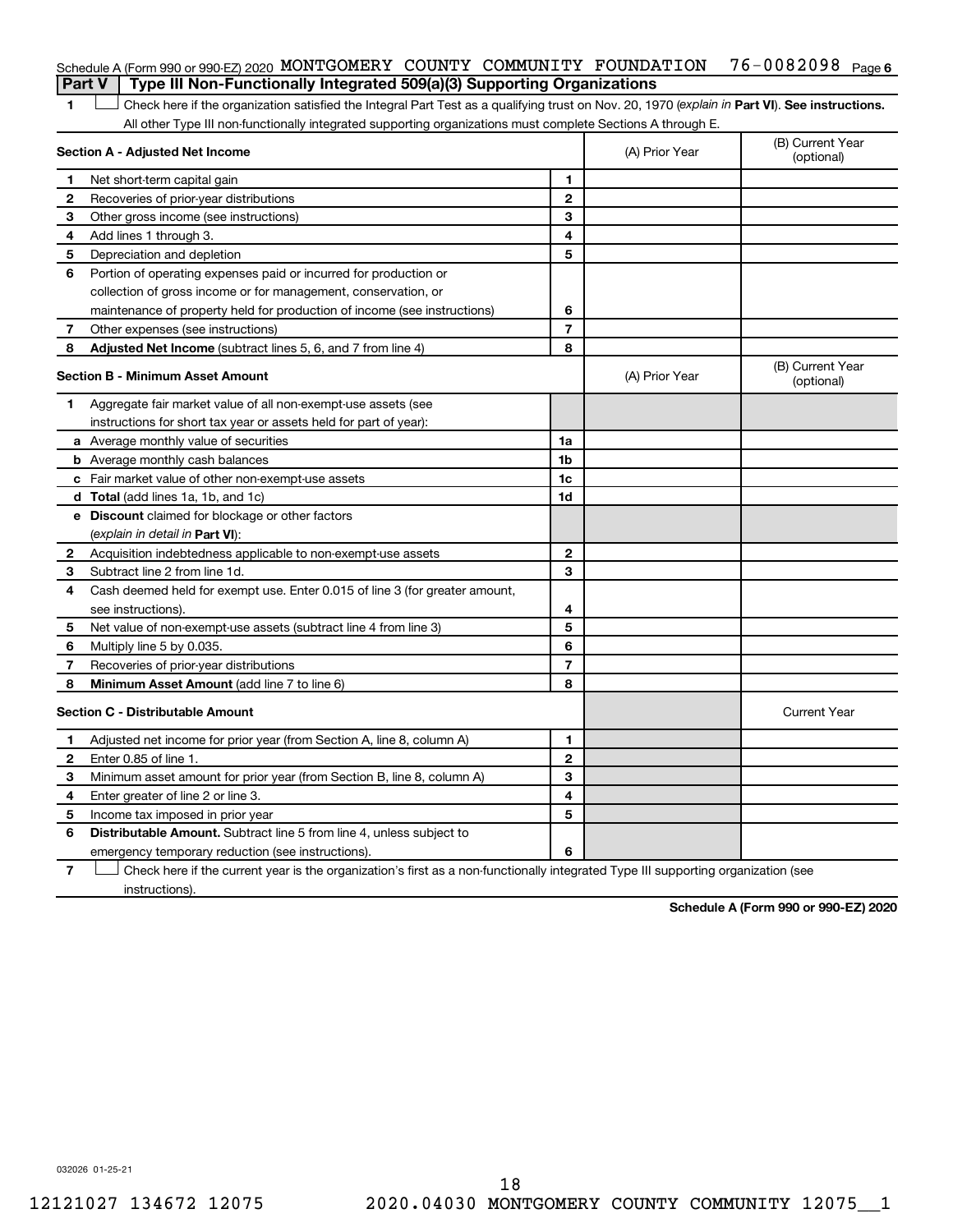#### 76-0082098 Page 7 Schedule A (Form 990 or 990-EZ) 2020 MONTGOMERY COUNTY COMMUNITY FOUNDATION 76-0082098 Page

|    | Type III Non-Functionally Integrated 509(a)(3) Supporting Organizations (continued)<br><b>Part V</b> |                                    |                                               |    |                                                  |  |  |  |  |
|----|------------------------------------------------------------------------------------------------------|------------------------------------|-----------------------------------------------|----|--------------------------------------------------|--|--|--|--|
|    | <b>Section D - Distributions</b>                                                                     |                                    |                                               |    | <b>Current Year</b>                              |  |  |  |  |
| 1  | Amounts paid to supported organizations to accomplish exempt purposes                                |                                    |                                               | 1  |                                                  |  |  |  |  |
| 2  | Amounts paid to perform activity that directly furthers exempt purposes of supported                 |                                    |                                               |    |                                                  |  |  |  |  |
|    | organizations, in excess of income from activity                                                     |                                    |                                               | 2  |                                                  |  |  |  |  |
| 3  | Administrative expenses paid to accomplish exempt purposes of supported organizations                |                                    |                                               | 3  |                                                  |  |  |  |  |
| 4  | Amounts paid to acquire exempt-use assets                                                            |                                    |                                               | 4  |                                                  |  |  |  |  |
| 5  | Qualified set-aside amounts (prior IRS approval required - provide details in Part VI)               |                                    | 5                                             |    |                                                  |  |  |  |  |
| 6  | Other distributions ( <i>describe in Part VI</i> ). See instructions.                                |                                    | 6                                             |    |                                                  |  |  |  |  |
| 7  | Total annual distributions. Add lines 1 through 6.                                                   |                                    | 7                                             |    |                                                  |  |  |  |  |
| 8  | Distributions to attentive supported organizations to which the organization is responsive           |                                    |                                               |    |                                                  |  |  |  |  |
|    | (provide details in Part VI). See instructions.                                                      |                                    |                                               | 8  |                                                  |  |  |  |  |
| 9  | Distributable amount for 2020 from Section C, line 6                                                 |                                    |                                               | 9  |                                                  |  |  |  |  |
| 10 | Line 8 amount divided by line 9 amount                                                               |                                    |                                               | 10 |                                                  |  |  |  |  |
|    | <b>Section E - Distribution Allocations (see instructions)</b>                                       | (i)<br><b>Excess Distributions</b> | (ii)<br><b>Underdistributions</b><br>Pre-2020 |    | (iii)<br><b>Distributable</b><br>Amount for 2020 |  |  |  |  |
| 1  | Distributable amount for 2020 from Section C, line 6                                                 |                                    |                                               |    |                                                  |  |  |  |  |
| 2  | Underdistributions, if any, for years prior to 2020 (reason-                                         |                                    |                                               |    |                                                  |  |  |  |  |
|    | able cause required - explain in Part VI). See instructions.                                         |                                    |                                               |    |                                                  |  |  |  |  |
| 3  | Excess distributions carryover, if any, to 2020                                                      |                                    |                                               |    |                                                  |  |  |  |  |
|    | a From 2015                                                                                          |                                    |                                               |    |                                                  |  |  |  |  |
|    | $b$ From 2016                                                                                        |                                    |                                               |    |                                                  |  |  |  |  |
|    | c From 2017                                                                                          |                                    |                                               |    |                                                  |  |  |  |  |
|    | <b>d</b> From 2018                                                                                   |                                    |                                               |    |                                                  |  |  |  |  |
|    | e From 2019                                                                                          |                                    |                                               |    |                                                  |  |  |  |  |
|    | f Total of lines 3a through 3e                                                                       |                                    |                                               |    |                                                  |  |  |  |  |
|    | g Applied to underdistributions of prior years                                                       |                                    |                                               |    |                                                  |  |  |  |  |
|    | <b>h</b> Applied to 2020 distributable amount                                                        |                                    |                                               |    |                                                  |  |  |  |  |
| Ť. | Carryover from 2015 not applied (see instructions)                                                   |                                    |                                               |    |                                                  |  |  |  |  |
|    | Remainder. Subtract lines 3g, 3h, and 3i from line 3f.                                               |                                    |                                               |    |                                                  |  |  |  |  |
| 4  | Distributions for 2020 from Section D,                                                               |                                    |                                               |    |                                                  |  |  |  |  |
|    | line 7:                                                                                              |                                    |                                               |    |                                                  |  |  |  |  |
|    | a Applied to underdistributions of prior years                                                       |                                    |                                               |    |                                                  |  |  |  |  |
|    | <b>b</b> Applied to 2020 distributable amount                                                        |                                    |                                               |    |                                                  |  |  |  |  |
|    | c Remainder. Subtract lines 4a and 4b from line 4.                                                   |                                    |                                               |    |                                                  |  |  |  |  |
| 5  | Remaining underdistributions for years prior to 2020, if                                             |                                    |                                               |    |                                                  |  |  |  |  |
|    | any. Subtract lines 3g and 4a from line 2. For result greater                                        |                                    |                                               |    |                                                  |  |  |  |  |
|    | than zero, explain in Part VI. See instructions.                                                     |                                    |                                               |    |                                                  |  |  |  |  |
| 6  | Remaining underdistributions for 2020. Subtract lines 3h                                             |                                    |                                               |    |                                                  |  |  |  |  |
|    | and 4b from line 1. For result greater than zero, explain in                                         |                                    |                                               |    |                                                  |  |  |  |  |
|    | <b>Part VI.</b> See instructions.                                                                    |                                    |                                               |    |                                                  |  |  |  |  |
| 7  | Excess distributions carryover to 2021. Add lines 3j                                                 |                                    |                                               |    |                                                  |  |  |  |  |
|    | and 4c.                                                                                              |                                    |                                               |    |                                                  |  |  |  |  |
| 8  | Breakdown of line 7:                                                                                 |                                    |                                               |    |                                                  |  |  |  |  |
|    | a Excess from 2016                                                                                   |                                    |                                               |    |                                                  |  |  |  |  |
|    | <b>b</b> Excess from 2017                                                                            |                                    |                                               |    |                                                  |  |  |  |  |
|    | c Excess from 2018                                                                                   |                                    |                                               |    |                                                  |  |  |  |  |
|    | d Excess from 2019                                                                                   |                                    |                                               |    |                                                  |  |  |  |  |
|    | e Excess from 2020                                                                                   |                                    |                                               |    |                                                  |  |  |  |  |

**Schedule A (Form 990 or 990-EZ) 2020**

032027 01-25-21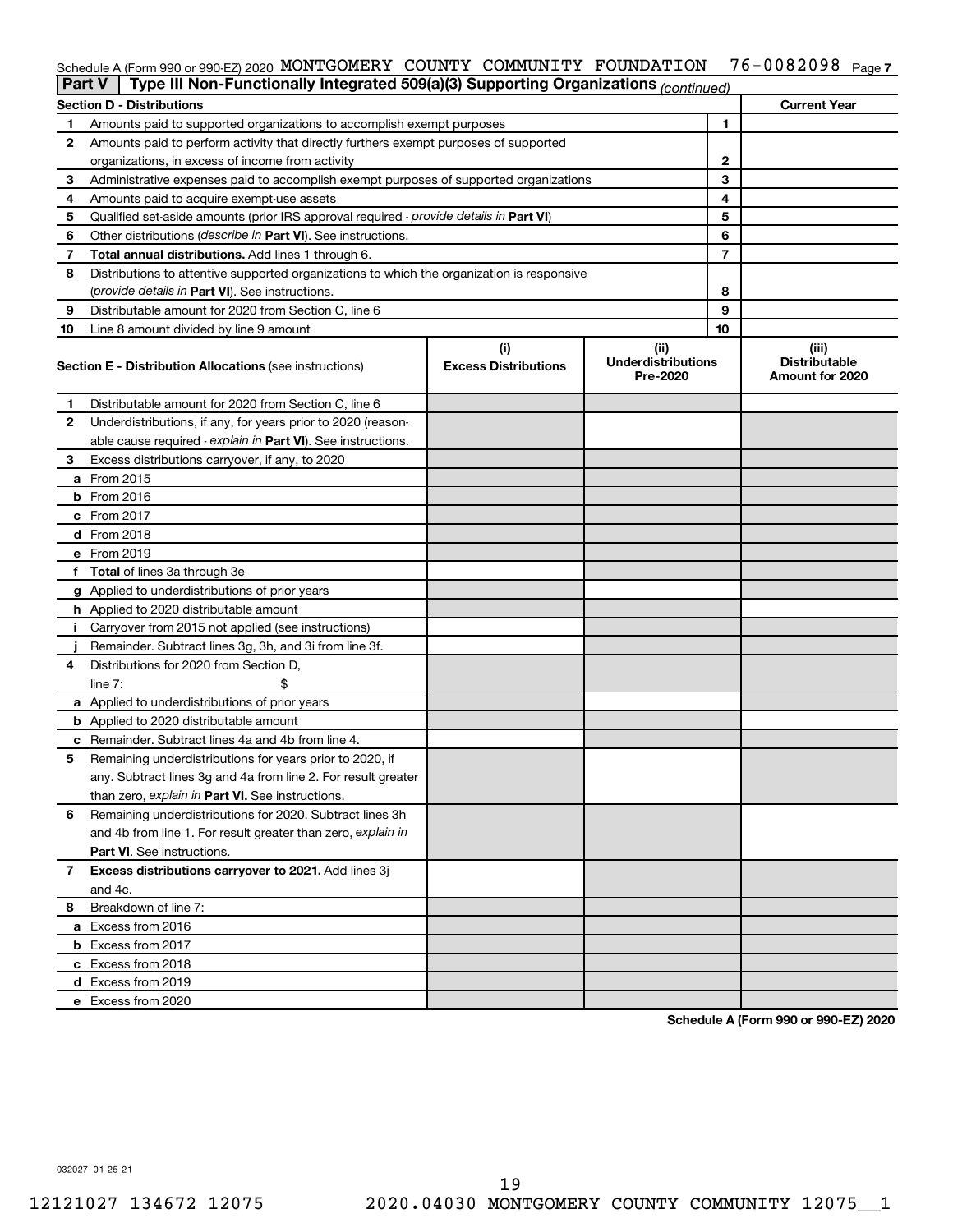|                 | Schedule A (Form 990 or 990-EZ) 2020 MONTGOMERY COUNTY COMMUNITY FOUNDATION                                                     |  |  |    |  | 76-0082098 Page 8                                                                                                                                                                                                                                                                                |  |
|-----------------|---------------------------------------------------------------------------------------------------------------------------------|--|--|----|--|--------------------------------------------------------------------------------------------------------------------------------------------------------------------------------------------------------------------------------------------------------------------------------------------------|--|
| <b>Part VI</b>  |                                                                                                                                 |  |  |    |  | Supplemental Information. Provide the explanations required by Part II, line 10; Part II, line 17a or 17b; Part III, line 12;                                                                                                                                                                    |  |
|                 |                                                                                                                                 |  |  |    |  | Part IV, Section A, lines 1, 2, 3b, 3c, 4b, 4c, 5a, 6, 9a, 9b, 9c, 11a, 11b, and 11c; Part IV, Section B, lines 1 and 2; Part IV, Section C,<br>line 1; Part IV, Section D, lines 2 and 3; Part IV, Section E, lines 1c, 2a, 2b, 3a, and 3b; Part V, line 1; Part V, Section B, line 1e; Part V, |  |
|                 | Section D, lines 5, 6, and 8; and Part V, Section E, lines 2, 5, and 6. Also complete this part for any additional information. |  |  |    |  |                                                                                                                                                                                                                                                                                                  |  |
|                 | (See instructions.)                                                                                                             |  |  |    |  |                                                                                                                                                                                                                                                                                                  |  |
|                 |                                                                                                                                 |  |  |    |  |                                                                                                                                                                                                                                                                                                  |  |
|                 |                                                                                                                                 |  |  |    |  |                                                                                                                                                                                                                                                                                                  |  |
|                 |                                                                                                                                 |  |  |    |  |                                                                                                                                                                                                                                                                                                  |  |
|                 |                                                                                                                                 |  |  |    |  |                                                                                                                                                                                                                                                                                                  |  |
|                 |                                                                                                                                 |  |  |    |  |                                                                                                                                                                                                                                                                                                  |  |
|                 |                                                                                                                                 |  |  |    |  |                                                                                                                                                                                                                                                                                                  |  |
|                 |                                                                                                                                 |  |  |    |  |                                                                                                                                                                                                                                                                                                  |  |
|                 |                                                                                                                                 |  |  |    |  |                                                                                                                                                                                                                                                                                                  |  |
|                 |                                                                                                                                 |  |  |    |  |                                                                                                                                                                                                                                                                                                  |  |
|                 |                                                                                                                                 |  |  |    |  |                                                                                                                                                                                                                                                                                                  |  |
|                 |                                                                                                                                 |  |  |    |  |                                                                                                                                                                                                                                                                                                  |  |
|                 |                                                                                                                                 |  |  |    |  |                                                                                                                                                                                                                                                                                                  |  |
|                 |                                                                                                                                 |  |  |    |  |                                                                                                                                                                                                                                                                                                  |  |
|                 |                                                                                                                                 |  |  |    |  |                                                                                                                                                                                                                                                                                                  |  |
|                 |                                                                                                                                 |  |  |    |  |                                                                                                                                                                                                                                                                                                  |  |
|                 |                                                                                                                                 |  |  |    |  |                                                                                                                                                                                                                                                                                                  |  |
|                 |                                                                                                                                 |  |  |    |  |                                                                                                                                                                                                                                                                                                  |  |
|                 |                                                                                                                                 |  |  |    |  |                                                                                                                                                                                                                                                                                                  |  |
|                 |                                                                                                                                 |  |  |    |  |                                                                                                                                                                                                                                                                                                  |  |
|                 |                                                                                                                                 |  |  |    |  |                                                                                                                                                                                                                                                                                                  |  |
|                 |                                                                                                                                 |  |  |    |  |                                                                                                                                                                                                                                                                                                  |  |
|                 |                                                                                                                                 |  |  |    |  |                                                                                                                                                                                                                                                                                                  |  |
|                 |                                                                                                                                 |  |  |    |  |                                                                                                                                                                                                                                                                                                  |  |
|                 |                                                                                                                                 |  |  |    |  |                                                                                                                                                                                                                                                                                                  |  |
|                 |                                                                                                                                 |  |  |    |  |                                                                                                                                                                                                                                                                                                  |  |
|                 |                                                                                                                                 |  |  |    |  |                                                                                                                                                                                                                                                                                                  |  |
|                 |                                                                                                                                 |  |  |    |  |                                                                                                                                                                                                                                                                                                  |  |
|                 |                                                                                                                                 |  |  |    |  |                                                                                                                                                                                                                                                                                                  |  |
|                 |                                                                                                                                 |  |  |    |  |                                                                                                                                                                                                                                                                                                  |  |
|                 |                                                                                                                                 |  |  |    |  |                                                                                                                                                                                                                                                                                                  |  |
|                 |                                                                                                                                 |  |  |    |  |                                                                                                                                                                                                                                                                                                  |  |
|                 |                                                                                                                                 |  |  |    |  |                                                                                                                                                                                                                                                                                                  |  |
|                 |                                                                                                                                 |  |  |    |  |                                                                                                                                                                                                                                                                                                  |  |
|                 |                                                                                                                                 |  |  |    |  |                                                                                                                                                                                                                                                                                                  |  |
|                 |                                                                                                                                 |  |  |    |  |                                                                                                                                                                                                                                                                                                  |  |
|                 |                                                                                                                                 |  |  |    |  |                                                                                                                                                                                                                                                                                                  |  |
|                 |                                                                                                                                 |  |  |    |  |                                                                                                                                                                                                                                                                                                  |  |
|                 |                                                                                                                                 |  |  |    |  |                                                                                                                                                                                                                                                                                                  |  |
|                 |                                                                                                                                 |  |  |    |  |                                                                                                                                                                                                                                                                                                  |  |
|                 |                                                                                                                                 |  |  |    |  |                                                                                                                                                                                                                                                                                                  |  |
|                 |                                                                                                                                 |  |  |    |  |                                                                                                                                                                                                                                                                                                  |  |
|                 |                                                                                                                                 |  |  |    |  |                                                                                                                                                                                                                                                                                                  |  |
|                 |                                                                                                                                 |  |  |    |  |                                                                                                                                                                                                                                                                                                  |  |
|                 |                                                                                                                                 |  |  |    |  |                                                                                                                                                                                                                                                                                                  |  |
|                 |                                                                                                                                 |  |  |    |  |                                                                                                                                                                                                                                                                                                  |  |
|                 |                                                                                                                                 |  |  |    |  |                                                                                                                                                                                                                                                                                                  |  |
|                 |                                                                                                                                 |  |  |    |  |                                                                                                                                                                                                                                                                                                  |  |
| 032028 01-25-21 |                                                                                                                                 |  |  | 20 |  | Schedule A (Form 990 or 990-EZ) 2020                                                                                                                                                                                                                                                             |  |
|                 |                                                                                                                                 |  |  |    |  |                                                                                                                                                                                                                                                                                                  |  |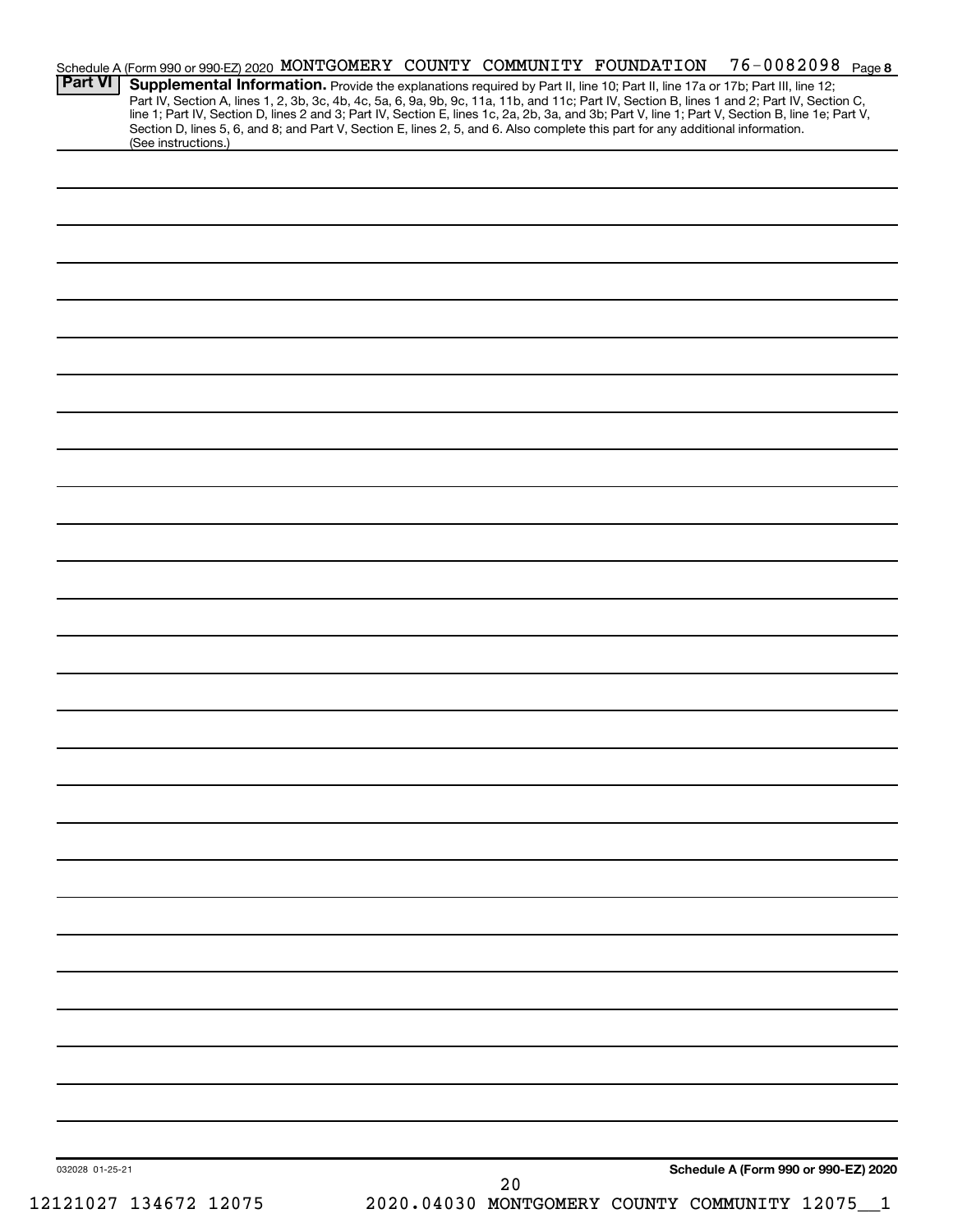Department of the Treasury Internal Revenue Service

| (Form 990) |  |
|------------|--|
|------------|--|

# **SCHEDULE D Supplemental Financial Statements**<br> **Form 990 2020**<br> **Part IV** line 6.7.8.9.10, 11a, 11b, 11d, 11d, 11d, 11d, 11d, 12a, 0r, 12b

**(Form 990) | Complete if the organization answered "Yes" on Form 990, Part IV, line 6, 7, 8, 9, 10, 11a, 11b, 11c, 11d, 11e, 11f, 12a, or 12b.**

**| Attach to Form 990. |Go to www.irs.gov/Form990 for instructions and the latest information.**

OMB No. 1545-0047 **Open to Public Inspection**

|         | Name of the organization                                                                                                                       | MONTGOMERY COUNTY COMMUNITY FOUNDATION | <b>Employer identification number</b><br>76-0082098 |
|---------|------------------------------------------------------------------------------------------------------------------------------------------------|----------------------------------------|-----------------------------------------------------|
| Part I  | Organizations Maintaining Donor Advised Funds or Other Similar Funds or Accounts. Complete if the                                              |                                        |                                                     |
|         | organization answered "Yes" on Form 990, Part IV, line 6.                                                                                      |                                        |                                                     |
|         |                                                                                                                                                | (a) Donor advised funds                | (b) Funds and other accounts                        |
|         |                                                                                                                                                | $\overline{11}$                        | 44                                                  |
| 1       | Aggregate value of contributions to (during year)                                                                                              | 26,510.                                | 780, 515.                                           |
| 2<br>З  |                                                                                                                                                | 37,050.                                | 208,415.                                            |
|         |                                                                                                                                                | 1,314,182.                             | 1,340,329.                                          |
| 4<br>5  | Did the organization inform all donors and donor advisors in writing that the assets held in donor advised funds                               |                                        |                                                     |
|         |                                                                                                                                                |                                        | $\boxed{\text{X}}$ Yes<br><b>No</b>                 |
| 6       | Did the organization inform all grantees, donors, and donor advisors in writing that grant funds can be used only                              |                                        |                                                     |
|         | for charitable purposes and not for the benefit of the donor or donor advisor, or for any other purpose conferring                             |                                        |                                                     |
|         | impermissible private benefit?                                                                                                                 |                                        | $\boxed{\text{X}}$ Yes<br>No                        |
| Part II | Conservation Easements. Complete if the organization answered "Yes" on Form 990, Part IV, line 7.                                              |                                        |                                                     |
| 1.      | Purpose(s) of conservation easements held by the organization (check all that apply).                                                          |                                        |                                                     |
|         | Preservation of land for public use (for example, recreation or education)                                                                     |                                        | Preservation of a historically important land area  |
|         | Protection of natural habitat                                                                                                                  |                                        | Preservation of a certified historic structure      |
|         | Preservation of open space                                                                                                                     |                                        |                                                     |
| 2       | Complete lines 2a through 2d if the organization held a qualified conservation contribution in the form of a conservation easement on the last |                                        |                                                     |
|         | day of the tax year.                                                                                                                           |                                        | Held at the End of the Tax Year                     |
| а       |                                                                                                                                                |                                        | 2a                                                  |
| b       |                                                                                                                                                |                                        | 2b                                                  |
| с       |                                                                                                                                                |                                        | 2c                                                  |
|         | d Number of conservation easements included in (c) acquired after 7/25/06, and not on a historic structure                                     |                                        |                                                     |
|         |                                                                                                                                                |                                        | 2d                                                  |
| З       | Number of conservation easements modified, transferred, released, extinguished, or terminated by the organization during the tax               |                                        |                                                     |
|         | year                                                                                                                                           |                                        |                                                     |
| 4       | Number of states where property subject to conservation easement is located >                                                                  |                                        |                                                     |
| 5       | Does the organization have a written policy regarding the periodic monitoring, inspection, handling of                                         |                                        |                                                     |
|         | violations, and enforcement of the conservation easements it holds?                                                                            |                                        | Yes<br><b>No</b>                                    |
| 6       | Staff and volunteer hours devoted to monitoring, inspecting, handling of violations, and enforcing conservation easements during the year      |                                        |                                                     |
|         |                                                                                                                                                |                                        |                                                     |
| 7       | Amount of expenses incurred in monitoring, inspecting, handling of violations, and enforcing conservation easements during the year            |                                        |                                                     |
|         | ► \$                                                                                                                                           |                                        |                                                     |
| 8       | Does each conservation easement reported on line 2(d) above satisfy the requirements of section 170(h)(4)(B)(i)                                |                                        |                                                     |
|         |                                                                                                                                                |                                        | Yes<br>No                                           |
|         | In Part XIII, describe how the organization reports conservation easements in its revenue and expense statement and                            |                                        |                                                     |
|         | balance sheet, and include, if applicable, the text of the footnote to the organization's financial statements that describes the              |                                        |                                                     |
|         | organization's accounting for conservation easements.                                                                                          |                                        |                                                     |
|         | Organizations Maintaining Collections of Art, Historical Treasures, or Other Similar Assets.<br>Part III                                       |                                        |                                                     |
|         | Complete if the organization answered "Yes" on Form 990, Part IV, line 8.                                                                      |                                        |                                                     |
|         | 1a If the organization elected, as permitted under FASB ASC 958, not to report in its revenue statement and balance sheet works                |                                        |                                                     |
|         | of art, historical treasures, or other similar assets held for public exhibition, education, or research in furtherance of public              |                                        |                                                     |
|         | service, provide in Part XIII the text of the footnote to its financial statements that describes these items.                                 |                                        |                                                     |
|         | <b>b</b> If the organization elected, as permitted under FASB ASC 958, to report in its revenue statement and balance sheet works of           |                                        |                                                     |
|         | art, historical treasures, or other similar assets held for public exhibition, education, or research in furtherance of public service,        |                                        |                                                     |
|         | provide the following amounts relating to these items:                                                                                         |                                        |                                                     |
|         |                                                                                                                                                |                                        | \$                                                  |
|         | (ii) Assets included in Form 990, Part X                                                                                                       |                                        | \$                                                  |
| 2       | If the organization received or held works of art, historical treasures, or other similar assets for financial gain, provide                   |                                        |                                                     |
|         | the following amounts required to be reported under FASB ASC 958 relating to these items:                                                      |                                        |                                                     |
| a       |                                                                                                                                                |                                        | \$                                                  |
|         |                                                                                                                                                |                                        | $\blacktriangleright$ s                             |
|         | LHA For Paperwork Reduction Act Notice, see the Instructions for Form 990.                                                                     |                                        | Schedule D (Form 990) 2020                          |
|         | 032051 12-01-20                                                                                                                                |                                        |                                                     |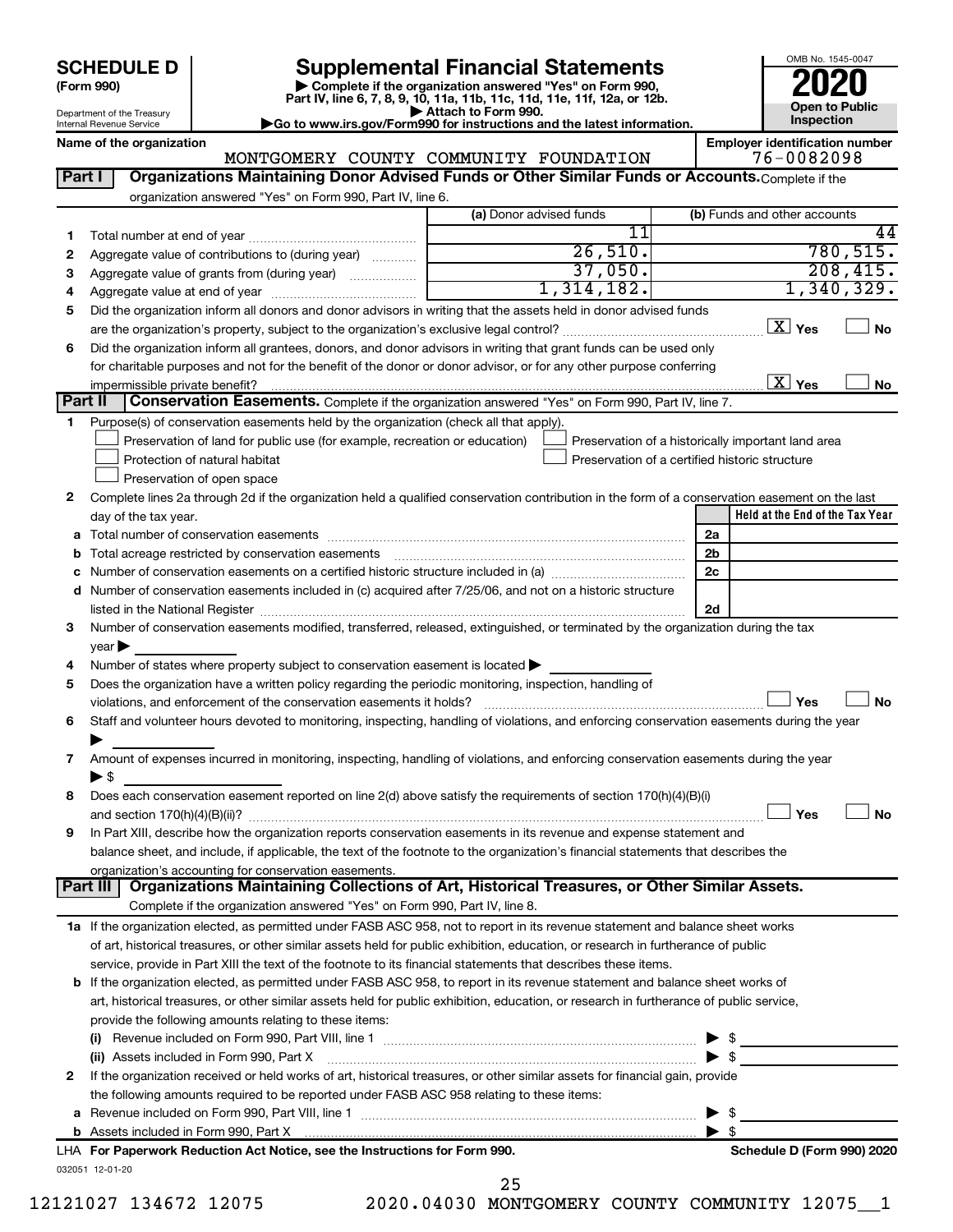|        | Schedule D (Form 990) 2020                                                                                                                                                                                                     | MONTGOMERY COUNTY COMMUNITY FOUNDATION        |                |                                                         |                 | 76-0082098 Page 2          |                     |              |                       |  |
|--------|--------------------------------------------------------------------------------------------------------------------------------------------------------------------------------------------------------------------------------|-----------------------------------------------|----------------|---------------------------------------------------------|-----------------|----------------------------|---------------------|--------------|-----------------------|--|
|        | Part III<br>Organizations Maintaining Collections of Art, Historical Treasures, or Other Similar Assets (continued)                                                                                                            |                                               |                |                                                         |                 |                            |                     |              |                       |  |
| 3      | Using the organization's acquisition, accession, and other records, check any of the following that make significant use of its                                                                                                |                                               |                |                                                         |                 |                            |                     |              |                       |  |
|        | collection items (check all that apply):                                                                                                                                                                                       |                                               |                |                                                         |                 |                            |                     |              |                       |  |
| a      | Public exhibition                                                                                                                                                                                                              |                                               |                | Loan or exchange program                                |                 |                            |                     |              |                       |  |
| b      | Scholarly research                                                                                                                                                                                                             | e                                             | Other          |                                                         |                 |                            |                     |              |                       |  |
| c      | Preservation for future generations                                                                                                                                                                                            |                                               |                |                                                         |                 |                            |                     |              |                       |  |
|        | Provide a description of the organization's collections and explain how they further the organization's exempt purpose in Part XIII.                                                                                           |                                               |                |                                                         |                 |                            |                     |              |                       |  |
| 5      | During the year, did the organization solicit or receive donations of art, historical treasures, or other similar assets                                                                                                       |                                               |                |                                                         |                 |                            |                     |              |                       |  |
|        |                                                                                                                                                                                                                                |                                               |                |                                                         |                 |                            | Yes                 |              | No                    |  |
|        | <b>Part IV</b><br><b>Escrow and Custodial Arrangements.</b> Complete if the organization answered "Yes" on Form 990, Part IV, line 9, or<br>reported an amount on Form 990, Part X, line 21.                                   |                                               |                |                                                         |                 |                            |                     |              |                       |  |
|        | 1a Is the organization an agent, trustee, custodian or other intermediary for contributions or other assets not included                                                                                                       |                                               |                |                                                         |                 |                            |                     |              |                       |  |
|        | Yes<br>No                                                                                                                                                                                                                      |                                               |                |                                                         |                 |                            |                     |              |                       |  |
|        | b If "Yes," explain the arrangement in Part XIII and complete the following table:                                                                                                                                             |                                               |                |                                                         |                 |                            |                     |              |                       |  |
|        |                                                                                                                                                                                                                                |                                               |                |                                                         |                 |                            | Amount              |              |                       |  |
|        |                                                                                                                                                                                                                                |                                               |                |                                                         |                 | 1c                         |                     |              |                       |  |
|        |                                                                                                                                                                                                                                |                                               |                |                                                         |                 | 1d                         |                     |              |                       |  |
|        | e Distributions during the year manufactured and continuum and contact the year manufactured and contact the year manufactured and contact the year manufactured and contact the year manufactured and contact the year manufa |                                               |                |                                                         |                 | 1е                         |                     |              |                       |  |
|        |                                                                                                                                                                                                                                |                                               |                |                                                         |                 | 1f                         |                     |              |                       |  |
|        | 2a Did the organization include an amount on Form 990, Part X, line 21, for escrow or custodial account liability?                                                                                                             |                                               |                |                                                         |                 |                            | Yes                 |              | No                    |  |
|        | <b>b</b> If "Yes," explain the arrangement in Part XIII. Check here if the explanation has been provided on Part XIII                                                                                                          |                                               |                |                                                         |                 |                            |                     |              |                       |  |
| Part V | Endowment Funds. Complete if the organization answered "Yes" on Form 990, Part IV, line 10.                                                                                                                                    |                                               |                |                                                         |                 |                            |                     |              |                       |  |
|        |                                                                                                                                                                                                                                | (a) Current year                              | (b) Prior year | (c) Two years back $\vert$ (d) Three years back $\vert$ |                 |                            | (e) Four years back |              |                       |  |
|        | <b>1a</b> Beginning of year balance                                                                                                                                                                                            | 7,526,841.                                    | 7,316,351.     | 6,807,744.                                              |                 | 6,318,294.                 |                     | 5, 247, 704. |                       |  |
|        |                                                                                                                                                                                                                                | 813,024.                                      | 139,484.       | 407,743.                                                |                 | 315,949.                   |                     |              | 963,881.              |  |
|        | c Net investment earnings, gains, and losses                                                                                                                                                                                   | 494,445.<br>396,724.<br>305, 304.<br>343,401. |                |                                                         |                 |                            |                     |              | 253,761.<br>147,052.  |  |
|        |                                                                                                                                                                                                                                | 272,776.                                      | 325,718.       | 204, 440.                                               |                 | 169,900.                   |                     |              |                       |  |
|        | e Other expenditures for facilities                                                                                                                                                                                            |                                               |                |                                                         |                 |                            |                     |              |                       |  |
|        | and programs                                                                                                                                                                                                                   |                                               |                |                                                         |                 |                            |                     |              |                       |  |
|        | f Administrative expenses                                                                                                                                                                                                      |                                               |                |                                                         |                 |                            |                     |              |                       |  |
| g      | End of year balance                                                                                                                                                                                                            | 8,519,893.                                    | 7,485,200.     | 7, 316, 351.                                            |                 | 6,807,744.                 |                     |              | 6, 318, 294.          |  |
| 2      | Provide the estimated percentage of the current year end balance (line 1g, column (a)) held as:                                                                                                                                | 3.4000                                        |                |                                                         |                 |                            |                     |              |                       |  |
|        | a Board designated or quasi-endowment ><br><b>b</b> Permanent endowment $\triangleright$ 96.6000                                                                                                                               |                                               | %              |                                                         |                 |                            |                     |              |                       |  |
|        |                                                                                                                                                                                                                                | %                                             |                |                                                         |                 |                            |                     |              |                       |  |
|        | $\mathbf c$ Term endowment $\blacktriangleright$                                                                                                                                                                               | %                                             |                |                                                         |                 |                            |                     |              |                       |  |
|        | The percentages on lines 2a, 2b, and 2c should equal 100%.                                                                                                                                                                     |                                               |                |                                                         |                 |                            |                     |              |                       |  |
|        | 3a Are there endowment funds not in the possession of the organization that are held and administered for the organization                                                                                                     |                                               |                |                                                         |                 |                            |                     |              |                       |  |
|        | by:                                                                                                                                                                                                                            |                                               |                |                                                         |                 |                            |                     | Yes          | No<br>X               |  |
|        | (i)                                                                                                                                                                                                                            |                                               |                |                                                         |                 |                            | 3a(i)               |              | $\overline{\text{X}}$ |  |
|        |                                                                                                                                                                                                                                |                                               |                |                                                         |                 |                            | 3a(ii)<br>3b        |              |                       |  |
|        | Describe in Part XIII the intended uses of the organization's endowment funds.                                                                                                                                                 |                                               |                |                                                         |                 |                            |                     |              |                       |  |
|        | Land, Buildings, and Equipment.<br><b>Part VI</b>                                                                                                                                                                              |                                               |                |                                                         |                 |                            |                     |              |                       |  |
|        | Complete if the organization answered "Yes" on Form 990, Part IV, line 11a. See Form 990, Part X, line 10.                                                                                                                     |                                               |                |                                                         |                 |                            |                     |              |                       |  |
|        | Description of property                                                                                                                                                                                                        | (a) Cost or other                             |                | (b) Cost or other                                       | (c) Accumulated |                            | (d) Book value      |              |                       |  |
|        |                                                                                                                                                                                                                                | basis (investment)                            |                | basis (other)                                           | depreciation    |                            |                     |              |                       |  |
|        |                                                                                                                                                                                                                                |                                               |                |                                                         |                 |                            |                     |              |                       |  |
|        |                                                                                                                                                                                                                                |                                               |                |                                                         |                 |                            |                     |              |                       |  |
|        |                                                                                                                                                                                                                                |                                               |                |                                                         |                 |                            |                     |              |                       |  |
|        |                                                                                                                                                                                                                                |                                               |                | 5,173.                                                  |                 | 2,770.                     |                     | 2,403.       |                       |  |
|        |                                                                                                                                                                                                                                |                                               |                |                                                         |                 |                            |                     |              |                       |  |
|        | Total. Add lines 1a through 1e. (Column (d) must equal Form 990, Part X, column (B), line 10c.)                                                                                                                                |                                               |                |                                                         |                 |                            |                     | 2,403.       |                       |  |
|        |                                                                                                                                                                                                                                |                                               |                |                                                         |                 | Schedule D (Form 990) 2020 |                     |              |                       |  |

032052 12-01-20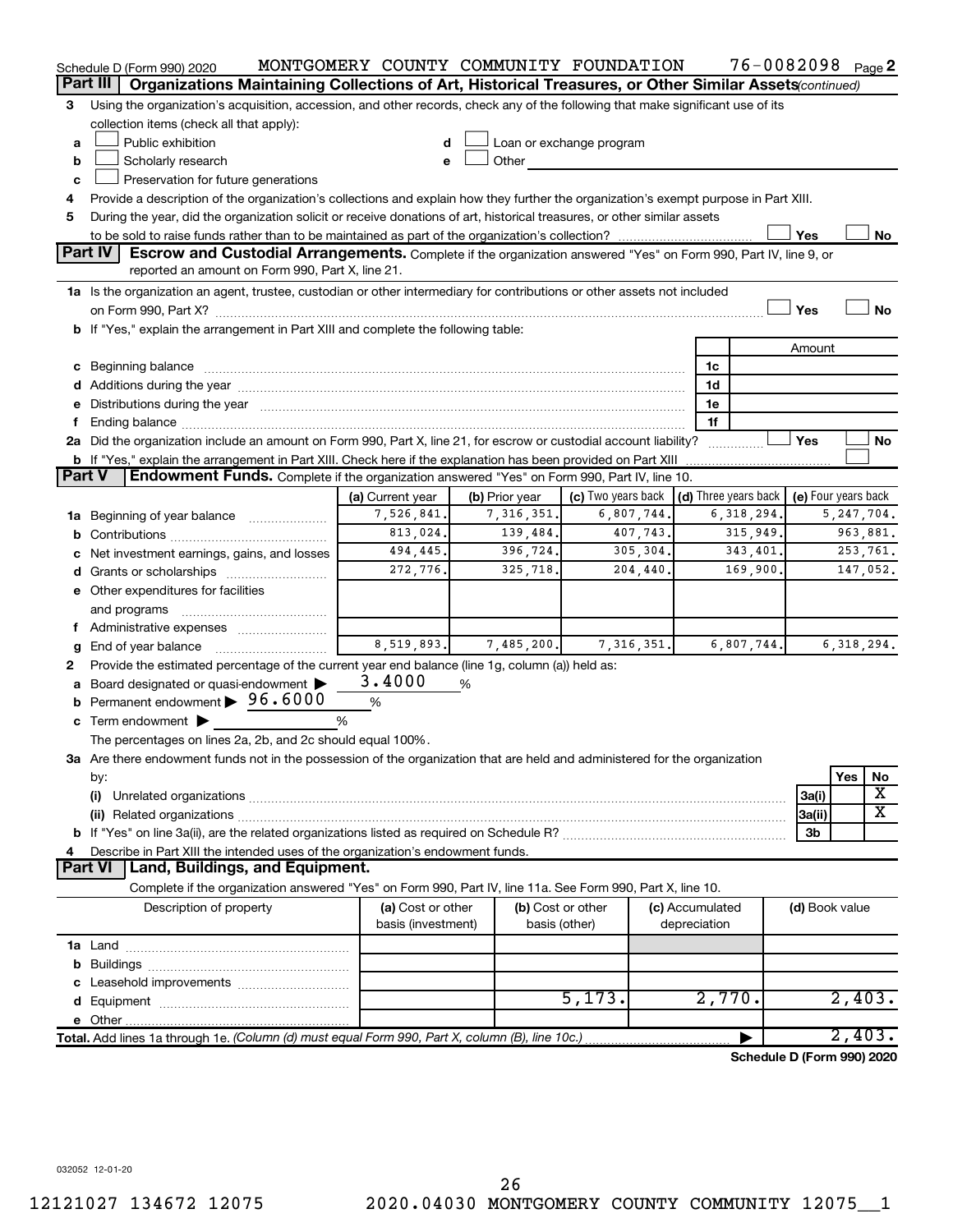|                  | Schedule D (Form 990) 2020                       | MONTGOMERY COUNTY COMMUNITY FOUNDATION                                                                                                               |                 |                |                                                           | $76 - 0082098$ Page 3 |          |
|------------------|--------------------------------------------------|------------------------------------------------------------------------------------------------------------------------------------------------------|-----------------|----------------|-----------------------------------------------------------|-----------------------|----------|
| <b>Part VIII</b> |                                                  | <b>Investments - Other Securities.</b>                                                                                                               |                 |                |                                                           |                       |          |
|                  |                                                  | Complete if the organization answered "Yes" on Form 990, Part IV, line 11b. See Form 990, Part X, line 12.                                           |                 |                |                                                           |                       |          |
|                  |                                                  | (a) Description of security or category (including name of security)                                                                                 |                 | (b) Book value | (c) Method of valuation: Cost or end-of-year market value |                       |          |
|                  | (1) Financial derivatives                        |                                                                                                                                                      |                 |                |                                                           |                       |          |
|                  |                                                  |                                                                                                                                                      |                 |                |                                                           |                       |          |
| (3) Other        |                                                  |                                                                                                                                                      |                 |                |                                                           |                       |          |
| (A)              |                                                  |                                                                                                                                                      |                 |                |                                                           |                       |          |
| (B)              |                                                  |                                                                                                                                                      |                 |                |                                                           |                       |          |
|                  |                                                  |                                                                                                                                                      |                 |                |                                                           |                       |          |
| (C)              |                                                  |                                                                                                                                                      |                 |                |                                                           |                       |          |
| (D)              |                                                  |                                                                                                                                                      |                 |                |                                                           |                       |          |
| (E)              |                                                  |                                                                                                                                                      |                 |                |                                                           |                       |          |
| (F)              |                                                  |                                                                                                                                                      |                 |                |                                                           |                       |          |
| (G)              |                                                  |                                                                                                                                                      |                 |                |                                                           |                       |          |
| (H)              |                                                  |                                                                                                                                                      |                 |                |                                                           |                       |          |
|                  |                                                  | Total. (Col. (b) must equal Form 990, Part X, col. (B) line 12.) $\blacktriangleright$                                                               |                 |                |                                                           |                       |          |
|                  |                                                  | Part VIII Investments - Program Related.                                                                                                             |                 |                |                                                           |                       |          |
|                  |                                                  | Complete if the organization answered "Yes" on Form 990, Part IV, line 11c. See Form 990, Part X, line 13.                                           |                 |                |                                                           |                       |          |
|                  | (a) Description of investment                    |                                                                                                                                                      |                 | (b) Book value | (c) Method of valuation: Cost or end-of-year market value |                       |          |
|                  | (1) FIXED INCOME BONDS                           |                                                                                                                                                      |                 | 2,330,867.     | END-OF-YEAR MARKET VALUE                                  |                       |          |
|                  | (2) EQUITY FUNDS                                 |                                                                                                                                                      |                 | 12,405.        | END-OF-YEAR MARKET VALUE                                  |                       |          |
|                  | (3) EXCHANGE TRADED FUND                         |                                                                                                                                                      |                 | 5,742,892.     | END-OF-YEAR MARKET VALUE                                  |                       |          |
| (4)              |                                                  | CERTIFICATES OF DEPOSIT                                                                                                                              |                 | 56,188.        | END-OF-YEAR MARKET VALUE                                  |                       |          |
| (5)              |                                                  |                                                                                                                                                      |                 |                |                                                           |                       |          |
| (6)              |                                                  |                                                                                                                                                      |                 |                |                                                           |                       |          |
|                  |                                                  |                                                                                                                                                      |                 |                |                                                           |                       |          |
| (7)              |                                                  |                                                                                                                                                      |                 |                |                                                           |                       |          |
| (8)              |                                                  |                                                                                                                                                      |                 |                |                                                           |                       |          |
| (9)              |                                                  |                                                                                                                                                      |                 | 8,142,352.     |                                                           |                       |          |
| Part IX          | <b>Other Assets.</b>                             | Total. (Col. (b) must equal Form 990, Part X, col. (B) line 13.) $\blacktriangleright$                                                               |                 |                |                                                           |                       |          |
|                  |                                                  |                                                                                                                                                      |                 |                |                                                           |                       |          |
|                  |                                                  | Complete if the organization answered "Yes" on Form 990, Part IV, line 11d. See Form 990, Part X, line 15.                                           |                 |                |                                                           |                       |          |
|                  |                                                  |                                                                                                                                                      | (a) Description |                |                                                           | (b) Book value        |          |
| (1)              |                                                  |                                                                                                                                                      |                 |                |                                                           |                       |          |
| (2)              |                                                  |                                                                                                                                                      |                 |                |                                                           |                       |          |
| (3)              |                                                  |                                                                                                                                                      |                 |                |                                                           |                       |          |
| (4)              |                                                  |                                                                                                                                                      |                 |                |                                                           |                       |          |
| (5)              |                                                  |                                                                                                                                                      |                 |                |                                                           |                       |          |
| (6)              |                                                  |                                                                                                                                                      |                 |                |                                                           |                       |          |
| (7)              |                                                  |                                                                                                                                                      |                 |                |                                                           |                       |          |
| (8)              |                                                  |                                                                                                                                                      |                 |                |                                                           |                       |          |
| (9)              |                                                  |                                                                                                                                                      |                 |                |                                                           |                       |          |
|                  |                                                  | Total. (Column (b) must equal Form 990, Part X, col. (B) line 15.)                                                                                   |                 |                |                                                           |                       |          |
| Part X           | <b>Other Liabilities.</b>                        |                                                                                                                                                      |                 |                |                                                           |                       |          |
|                  |                                                  | Complete if the organization answered "Yes" on Form 990, Part IV, line 11e or 11f. See Form 990, Part X, line 25.                                    |                 |                |                                                           |                       |          |
|                  |                                                  | (a) Description of liability                                                                                                                         |                 |                |                                                           | (b) Book value        |          |
| 1.               |                                                  |                                                                                                                                                      |                 |                |                                                           |                       |          |
| (1)              | Federal income taxes<br><b>AGENCY ENDOWMENTS</b> |                                                                                                                                                      |                 |                |                                                           |                       | 140,522. |
| (2)              |                                                  |                                                                                                                                                      |                 |                |                                                           |                       |          |
| (3)              |                                                  |                                                                                                                                                      |                 |                |                                                           |                       |          |
| (4)              |                                                  |                                                                                                                                                      |                 |                |                                                           |                       |          |
| (5)              |                                                  |                                                                                                                                                      |                 |                |                                                           |                       |          |
| (6)              |                                                  |                                                                                                                                                      |                 |                |                                                           |                       |          |
| (7)              |                                                  |                                                                                                                                                      |                 |                |                                                           |                       |          |
| (8)              |                                                  |                                                                                                                                                      |                 |                |                                                           |                       |          |
| (9)              |                                                  |                                                                                                                                                      |                 |                |                                                           |                       |          |
|                  |                                                  |                                                                                                                                                      |                 |                |                                                           |                       | 140,522. |
|                  |                                                  | 2. Liability for uncertain tax positions. In Part XIII, provide the text of the footnote to the organization's financial statements that reports the |                 |                |                                                           |                       |          |
|                  |                                                  | organization's liability for uncertain tax positions under FASB ASC 740. Check here if the text of the footnote has been provided in Part XIII.      |                 |                |                                                           |                       |          |

**Schedule D (Form 990) 2020**

76-0082098 Page 3

032053 12-01-20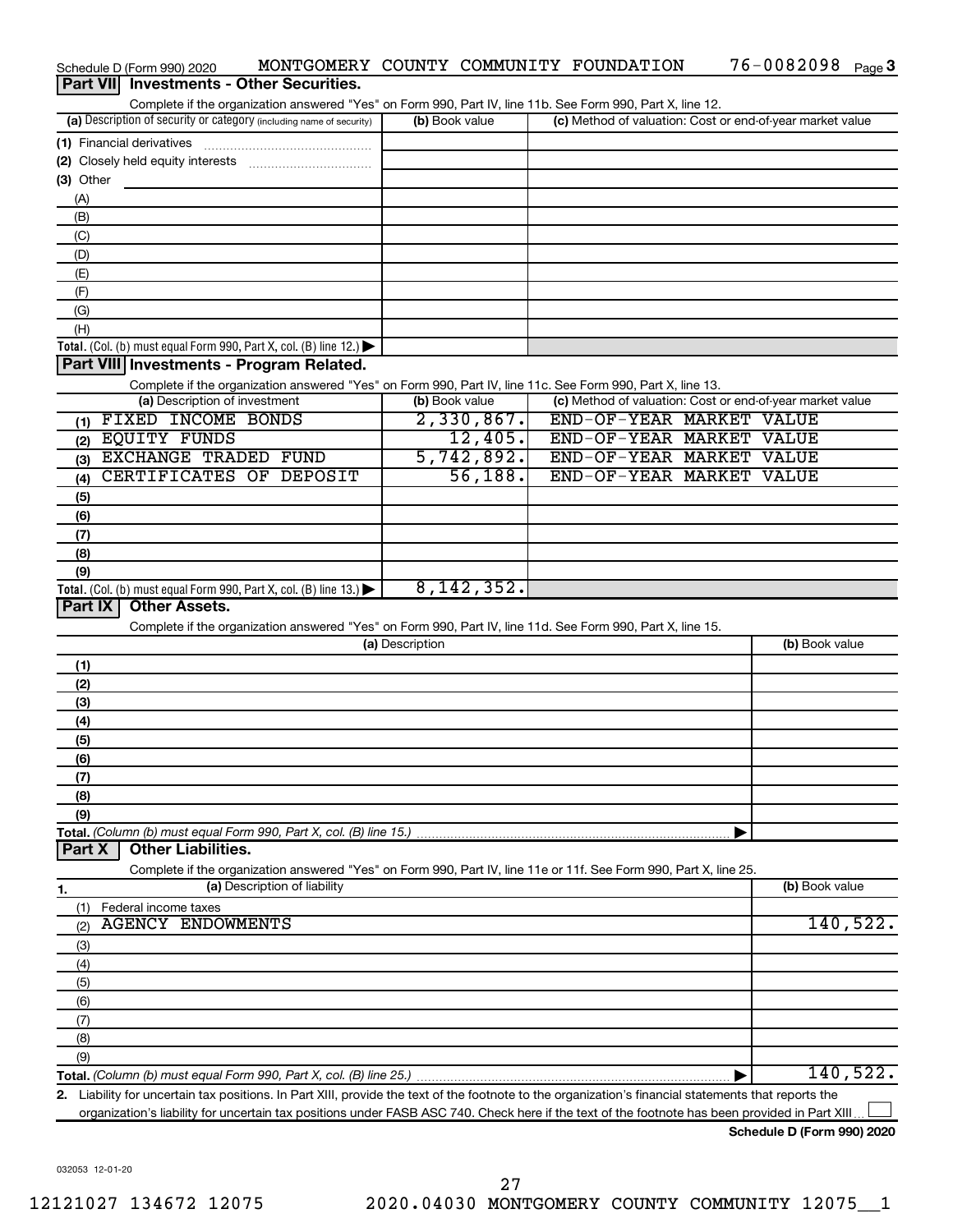|    | MONTGOMERY COUNTY COMMUNITY FOUNDATION<br>Schedule D (Form 990) 2020                                                                                         |                | $76 - 0082098$ Page 4 |
|----|--------------------------------------------------------------------------------------------------------------------------------------------------------------|----------------|-----------------------|
|    | Part XI   Reconciliation of Revenue per Audited Financial Statements With Revenue per Return.                                                                |                |                       |
|    | Complete if the organization answered "Yes" on Form 990, Part IV, line 12a.                                                                                  |                |                       |
| 1  | Total revenue, gains, and other support per audited financial statements [111] [11] Total revenue, gains, and other support per audited financial statements |                | $\mathbf{1}$          |
| 2  | Amounts included on line 1 but not on Form 990, Part VIII, line 12:                                                                                          |                |                       |
| a  | Net unrealized gains (losses) on investments [111] [12] matter and the unrealized gains (losses) on investments                                              | 2a             |                       |
|    |                                                                                                                                                              | 2 <sub>b</sub> |                       |
|    |                                                                                                                                                              |                |                       |
| d  |                                                                                                                                                              | 2d             |                       |
| е  | Add lines 2a through 2d                                                                                                                                      |                | 2е                    |
| 3  |                                                                                                                                                              |                | 3                     |
| 4  | Amounts included on Form 990, Part VIII, line 12, but not on line 1:                                                                                         |                |                       |
|    |                                                                                                                                                              | 4a             |                       |
| b  |                                                                                                                                                              |                |                       |
| c. | Add lines 4a and 4b                                                                                                                                          | 4с             |                       |
|    |                                                                                                                                                              |                | 5                     |
|    | Part XII   Reconciliation of Expenses per Audited Financial Statements With Expenses per Return.                                                             |                |                       |
|    | Complete if the organization answered "Yes" on Form 990, Part IV, line 12a.                                                                                  |                |                       |
| 1  |                                                                                                                                                              |                |                       |
|    |                                                                                                                                                              |                | $\mathbf{1}$          |
| 2  | Amounts included on line 1 but not on Form 990, Part IX, line 25:                                                                                            |                |                       |
| a  |                                                                                                                                                              | 2a             |                       |
| b  |                                                                                                                                                              | 2 <sub>b</sub> |                       |
| c  |                                                                                                                                                              | 2 <sub>c</sub> |                       |
|    |                                                                                                                                                              | 2d             |                       |
| е  |                                                                                                                                                              |                | 2е                    |
| 3  |                                                                                                                                                              |                | 3                     |
| 4  | Amounts included on Form 990, Part IX, line 25, but not on line 1:                                                                                           |                |                       |
| а  |                                                                                                                                                              | 4a l           |                       |
| b  |                                                                                                                                                              | 4b             |                       |
|    | Add lines 4a and 4b                                                                                                                                          |                | 4с                    |
|    | Part XIII Supplemental Information.                                                                                                                          |                | 5                     |

Provide the descriptions required for Part II, lines 3, 5, and 9; Part III, lines 1a and 4; Part IV, lines 1b and 2b; Part V, line 4; Part X, line 2; Part XI, lines 2d and 4b; and Part XII, lines 2d and 4b. Also complete this part to provide any additional information.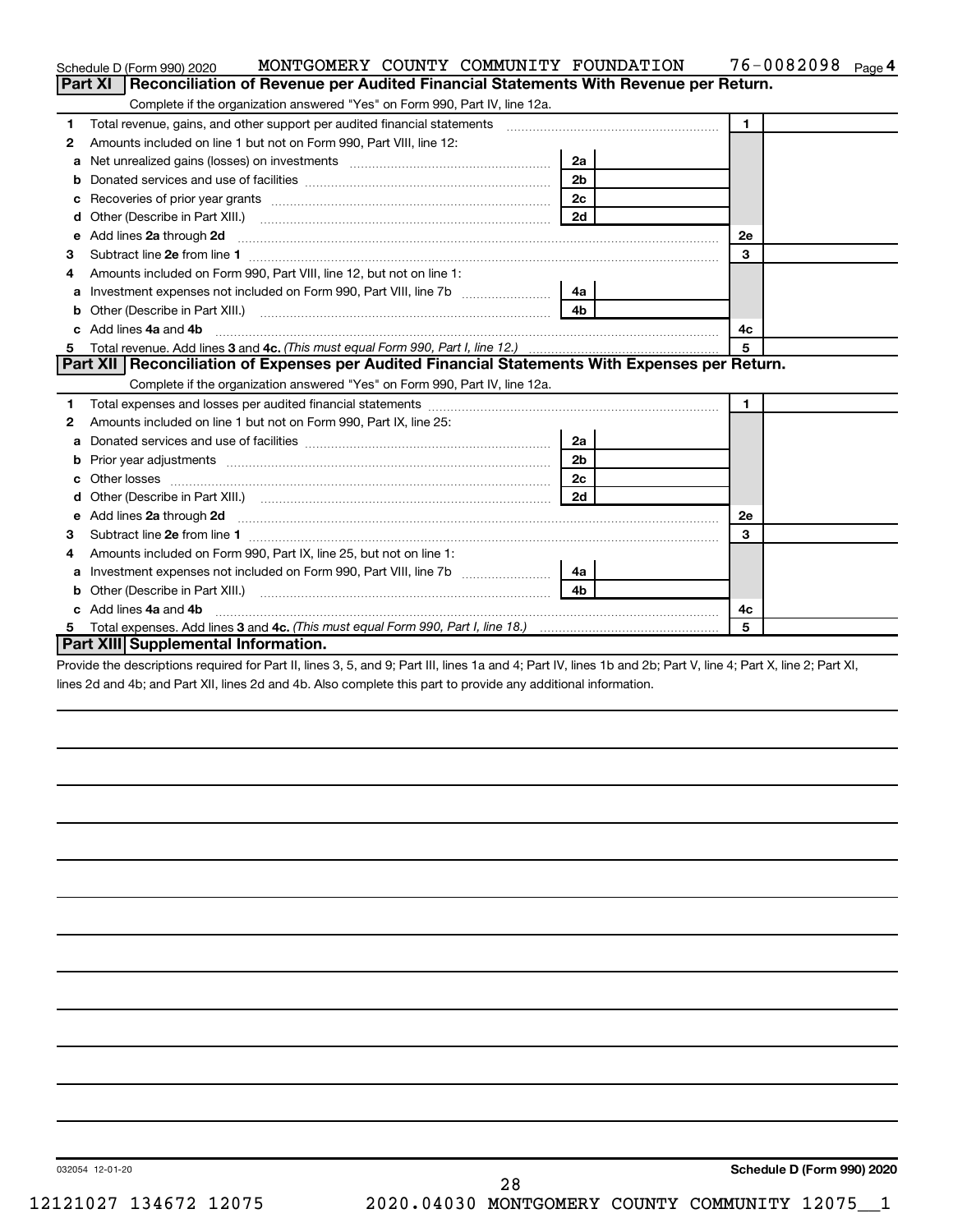| <b>Supplemental Information Regarding Fundraising or Gaming Activities</b><br>OMB No. 1545-0047<br><b>SCHEDULE G</b> |                                                                                                                                                                                     |                                                                                                                                                                     |                                                                            |     |                                      |  |                                                                            |                                                         |  |  |
|----------------------------------------------------------------------------------------------------------------------|-------------------------------------------------------------------------------------------------------------------------------------------------------------------------------------|---------------------------------------------------------------------------------------------------------------------------------------------------------------------|----------------------------------------------------------------------------|-----|--------------------------------------|--|----------------------------------------------------------------------------|---------------------------------------------------------|--|--|
| (Form 990 or 990-EZ)                                                                                                 |                                                                                                                                                                                     | Complete if the organization answered "Yes" on Form 990, Part IV, line 17, 18, or 19, or if the<br>organization entered more than \$15,000 on Form 990-EZ, line 6a. |                                                                            |     |                                      |  |                                                                            |                                                         |  |  |
| Department of the Treasury                                                                                           |                                                                                                                                                                                     | Attach to Form 990 or Form 990-EZ.                                                                                                                                  |                                                                            |     |                                      |  |                                                                            | <b>Open to Public</b>                                   |  |  |
| Internal Revenue Service                                                                                             |                                                                                                                                                                                     | ► Go to www.irs.gov/Form990 for instructions and the latest information.                                                                                            |                                                                            |     |                                      |  |                                                                            | Inspection                                              |  |  |
| Name of the organization                                                                                             |                                                                                                                                                                                     | MONTGOMERY COUNTY COMMUNITY FOUNDATION                                                                                                                              |                                                                            |     |                                      |  | 76-0082098                                                                 | <b>Employer identification number</b>                   |  |  |
| Part I                                                                                                               |                                                                                                                                                                                     | Fundraising Activities. Complete if the organization answered "Yes" on Form 990, Part IV, line 17. Form 990-EZ filers are not                                       |                                                                            |     |                                      |  |                                                                            |                                                         |  |  |
|                                                                                                                      | required to complete this part.                                                                                                                                                     |                                                                                                                                                                     |                                                                            |     |                                      |  |                                                                            |                                                         |  |  |
| a                                                                                                                    | 1 Indicate whether the organization raised funds through any of the following activities. Check all that apply.<br>Mail solicitations<br>Solicitation of non-government grants<br>е |                                                                                                                                                                     |                                                                            |     |                                      |  |                                                                            |                                                         |  |  |
| b                                                                                                                    | Internet and email solicitations<br>Solicitation of government grants<br>f                                                                                                          |                                                                                                                                                                     |                                                                            |     |                                      |  |                                                                            |                                                         |  |  |
| Phone solicitations<br>c                                                                                             |                                                                                                                                                                                     | Special fundraising events<br>g                                                                                                                                     |                                                                            |     |                                      |  |                                                                            |                                                         |  |  |
| In-person solicitations<br>d                                                                                         |                                                                                                                                                                                     | 2 a Did the organization have a written or oral agreement with any individual (including officers, directors, trustees, or                                          |                                                                            |     |                                      |  |                                                                            |                                                         |  |  |
|                                                                                                                      |                                                                                                                                                                                     | key employees listed in Form 990, Part VII) or entity in connection with professional fundraising services?                                                         |                                                                            |     |                                      |  | Yes                                                                        | <b>No</b>                                               |  |  |
|                                                                                                                      |                                                                                                                                                                                     | b If "Yes," list the 10 highest paid individuals or entities (fundraisers) pursuant to agreements under which the fundraiser is to be                               |                                                                            |     |                                      |  |                                                                            |                                                         |  |  |
| compensated at least \$5,000 by the organization.                                                                    |                                                                                                                                                                                     |                                                                                                                                                                     |                                                                            |     |                                      |  |                                                                            |                                                         |  |  |
| (i) Name and address of individual<br>or entity (fundraiser)                                                         |                                                                                                                                                                                     | (ii) Activity                                                                                                                                                       | (iii) Did<br>fundraiser<br>have custody<br>or control of<br>contributions? |     | (iv) Gross receipts<br>from activity |  | (v) Amount paid<br>to (or retained by)<br>fundraiser<br>listed in col. (i) | (vi) Amount paid<br>to (or retained by)<br>organization |  |  |
|                                                                                                                      |                                                                                                                                                                                     |                                                                                                                                                                     | Yes                                                                        | No. |                                      |  |                                                                            |                                                         |  |  |
|                                                                                                                      |                                                                                                                                                                                     |                                                                                                                                                                     |                                                                            |     |                                      |  |                                                                            |                                                         |  |  |
|                                                                                                                      |                                                                                                                                                                                     |                                                                                                                                                                     |                                                                            |     |                                      |  |                                                                            |                                                         |  |  |
|                                                                                                                      |                                                                                                                                                                                     |                                                                                                                                                                     |                                                                            |     |                                      |  |                                                                            |                                                         |  |  |
|                                                                                                                      |                                                                                                                                                                                     |                                                                                                                                                                     |                                                                            |     |                                      |  |                                                                            |                                                         |  |  |
|                                                                                                                      |                                                                                                                                                                                     |                                                                                                                                                                     |                                                                            |     |                                      |  |                                                                            |                                                         |  |  |
|                                                                                                                      |                                                                                                                                                                                     |                                                                                                                                                                     |                                                                            |     |                                      |  |                                                                            |                                                         |  |  |
|                                                                                                                      |                                                                                                                                                                                     |                                                                                                                                                                     |                                                                            |     |                                      |  |                                                                            |                                                         |  |  |
|                                                                                                                      |                                                                                                                                                                                     |                                                                                                                                                                     |                                                                            |     |                                      |  |                                                                            |                                                         |  |  |
|                                                                                                                      |                                                                                                                                                                                     |                                                                                                                                                                     |                                                                            |     |                                      |  |                                                                            |                                                         |  |  |
| Total                                                                                                                |                                                                                                                                                                                     |                                                                                                                                                                     |                                                                            |     |                                      |  |                                                                            |                                                         |  |  |
| or licensing.                                                                                                        |                                                                                                                                                                                     | 3 List all states in which the organization is registered or licensed to solicit contributions or has been notified it is exempt from registration                  |                                                                            |     |                                      |  |                                                                            |                                                         |  |  |
|                                                                                                                      |                                                                                                                                                                                     |                                                                                                                                                                     |                                                                            |     |                                      |  |                                                                            |                                                         |  |  |
|                                                                                                                      |                                                                                                                                                                                     |                                                                                                                                                                     |                                                                            |     |                                      |  |                                                                            |                                                         |  |  |
|                                                                                                                      |                                                                                                                                                                                     |                                                                                                                                                                     |                                                                            |     |                                      |  |                                                                            |                                                         |  |  |
|                                                                                                                      |                                                                                                                                                                                     |                                                                                                                                                                     |                                                                            |     |                                      |  |                                                                            |                                                         |  |  |
|                                                                                                                      |                                                                                                                                                                                     |                                                                                                                                                                     |                                                                            |     |                                      |  |                                                                            |                                                         |  |  |
|                                                                                                                      |                                                                                                                                                                                     |                                                                                                                                                                     |                                                                            |     |                                      |  |                                                                            |                                                         |  |  |
|                                                                                                                      |                                                                                                                                                                                     |                                                                                                                                                                     |                                                                            |     |                                      |  |                                                                            |                                                         |  |  |

**For Paperwork Reduction Act Notice, see the Instructions for Form 990 or 990-EZ. Schedule G (Form 990 or 990-EZ) 2020** LHA

032081 11-25-20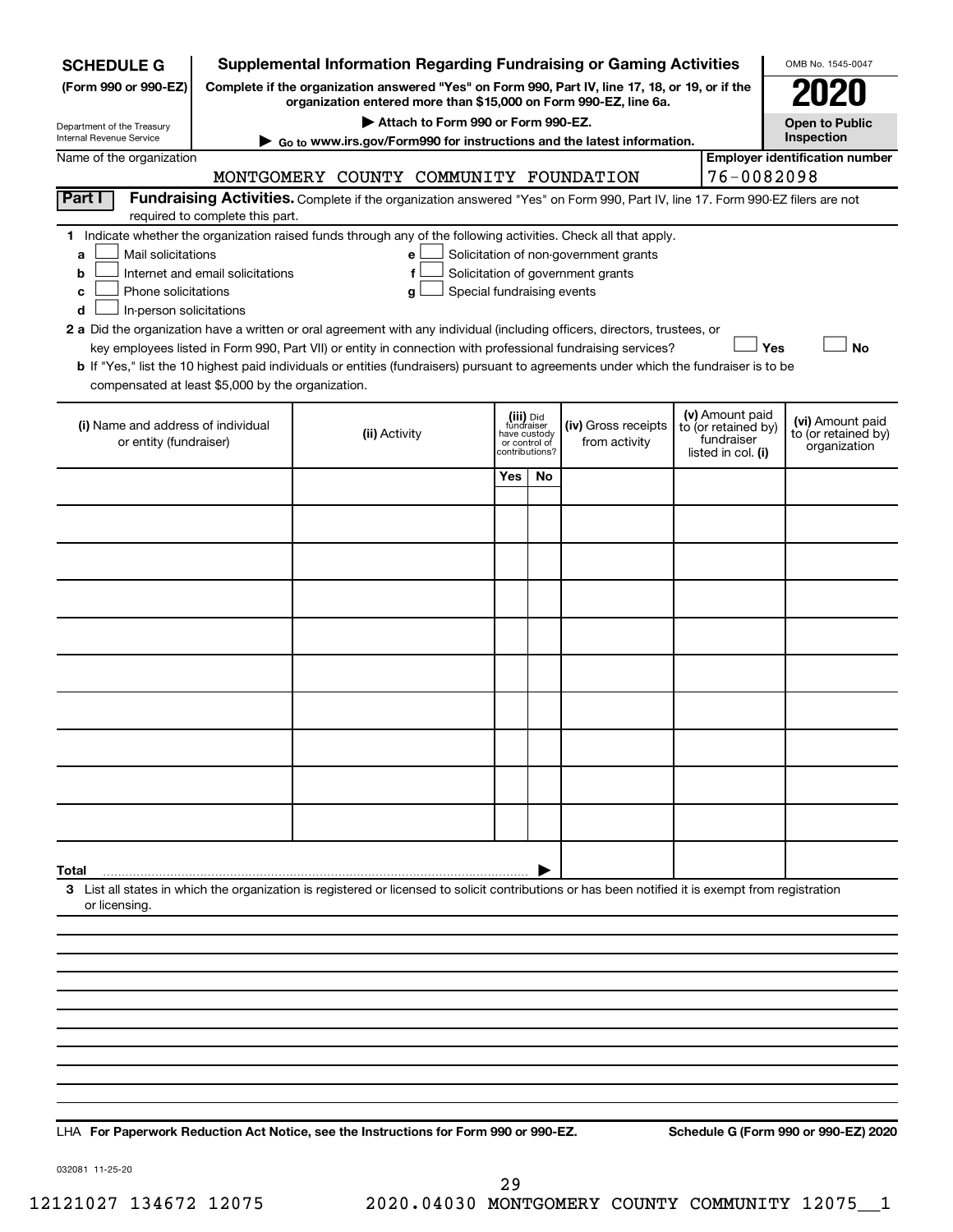76-0082098 Page 2 Schedule G (Form 990 or 990-EZ) 2020 MONTGOMERY COUNTY COMMUNITY FOUNDATION 76-0082098 Page Part II | Fundraising Events. Complete if the organization answered "Yes" on Form 990, Part IV, line 18, or reported more than \$15,000

of fundraising event contributions and gross income on Form 990-EZ, lines 1 and 6b. List events with gross receipts greater than \$5,000.

|                 |             |                                                                                                                                                                             | $(a)$ Event #1 | (b) Event #2                                     | (c) Other events | (d) Total events                                    |
|-----------------|-------------|-----------------------------------------------------------------------------------------------------------------------------------------------------------------------------|----------------|--------------------------------------------------|------------------|-----------------------------------------------------|
|                 |             |                                                                                                                                                                             |                |                                                  | <b>NONE</b>      | (add col. (a) through                               |
|                 |             |                                                                                                                                                                             | SKEET SHOOT    | <b>WINE DINNER</b>                               |                  | col. (c)                                            |
|                 |             |                                                                                                                                                                             | (event type)   | (event type)                                     | (total number)   |                                                     |
| Revenue         | $\mathbf 1$ |                                                                                                                                                                             | 53,917.        | 107,350.                                         |                  | 161,267.                                            |
|                 |             |                                                                                                                                                                             | 39,492.        | 40,550.                                          |                  | 80,042.                                             |
|                 | 3           | Gross income (line 1 minus line 2)                                                                                                                                          | 14,425.        | 66,800.                                          |                  | 81,225.                                             |
|                 |             |                                                                                                                                                                             |                |                                                  |                  |                                                     |
|                 | 5           |                                                                                                                                                                             |                |                                                  |                  |                                                     |
|                 | 6           |                                                                                                                                                                             |                |                                                  |                  |                                                     |
| Direct Expenses | 7           |                                                                                                                                                                             |                |                                                  |                  |                                                     |
|                 | 8           |                                                                                                                                                                             |                |                                                  |                  |                                                     |
|                 | 9           |                                                                                                                                                                             | 9,012.         | 35,373.                                          |                  | 44,385.                                             |
|                 | 10          | Direct expense summary. Add lines 4 through 9 in column (d)                                                                                                                 |                |                                                  |                  | 44,385.                                             |
| <b>Part III</b> |             | 11 Net income summary. Subtract line 10 from line 3, column (d)<br>Gaming. Complete if the organization answered "Yes" on Form 990, Part IV, line 19, or reported more than |                |                                                  |                  | 36,840.                                             |
|                 |             | \$15,000 on Form 990-EZ, line 6a.                                                                                                                                           |                |                                                  |                  |                                                     |
| Revenue         |             |                                                                                                                                                                             | (a) Bingo      | (b) Pull tabs/instant<br>bingo/progressive bingo | (c) Other gaming | (d) Total gaming (add<br>col. (a) through col. (c)) |
|                 |             |                                                                                                                                                                             |                |                                                  |                  |                                                     |
|                 | 1.          |                                                                                                                                                                             |                |                                                  |                  |                                                     |
|                 |             |                                                                                                                                                                             |                |                                                  |                  |                                                     |
| Direct Expenses | 3           |                                                                                                                                                                             |                |                                                  |                  |                                                     |
|                 | 4           |                                                                                                                                                                             |                |                                                  |                  |                                                     |
|                 |             |                                                                                                                                                                             |                |                                                  |                  |                                                     |
|                 |             |                                                                                                                                                                             | Yes<br>%       | Yes<br>%                                         | Yes<br>%         |                                                     |
|                 | 6           | Volunteer labor                                                                                                                                                             | No             | No                                               | No               |                                                     |
|                 | 7           | Direct expense summary. Add lines 2 through 5 in column (d)                                                                                                                 |                |                                                  |                  |                                                     |
|                 | 8           |                                                                                                                                                                             |                |                                                  |                  |                                                     |
|                 |             |                                                                                                                                                                             |                |                                                  |                  |                                                     |
| 9               |             | Enter the state(s) in which the organization conducts gaming activities:                                                                                                    |                |                                                  |                  | Yes<br><b>No</b>                                    |
|                 |             | <b>b</b> If "No," explain:                                                                                                                                                  |                |                                                  |                  |                                                     |
|                 |             |                                                                                                                                                                             |                |                                                  |                  |                                                     |
|                 |             |                                                                                                                                                                             |                |                                                  |                  |                                                     |
|                 |             |                                                                                                                                                                             |                |                                                  |                  | Yes<br>No                                           |
|                 |             | <b>b</b> If "Yes," explain:                                                                                                                                                 |                |                                                  |                  |                                                     |
|                 |             |                                                                                                                                                                             |                |                                                  |                  |                                                     |
|                 |             |                                                                                                                                                                             |                |                                                  |                  |                                                     |
|                 |             | 032082 11-25-20                                                                                                                                                             |                |                                                  |                  | Schedule G (Form 990 or 990-EZ) 2020                |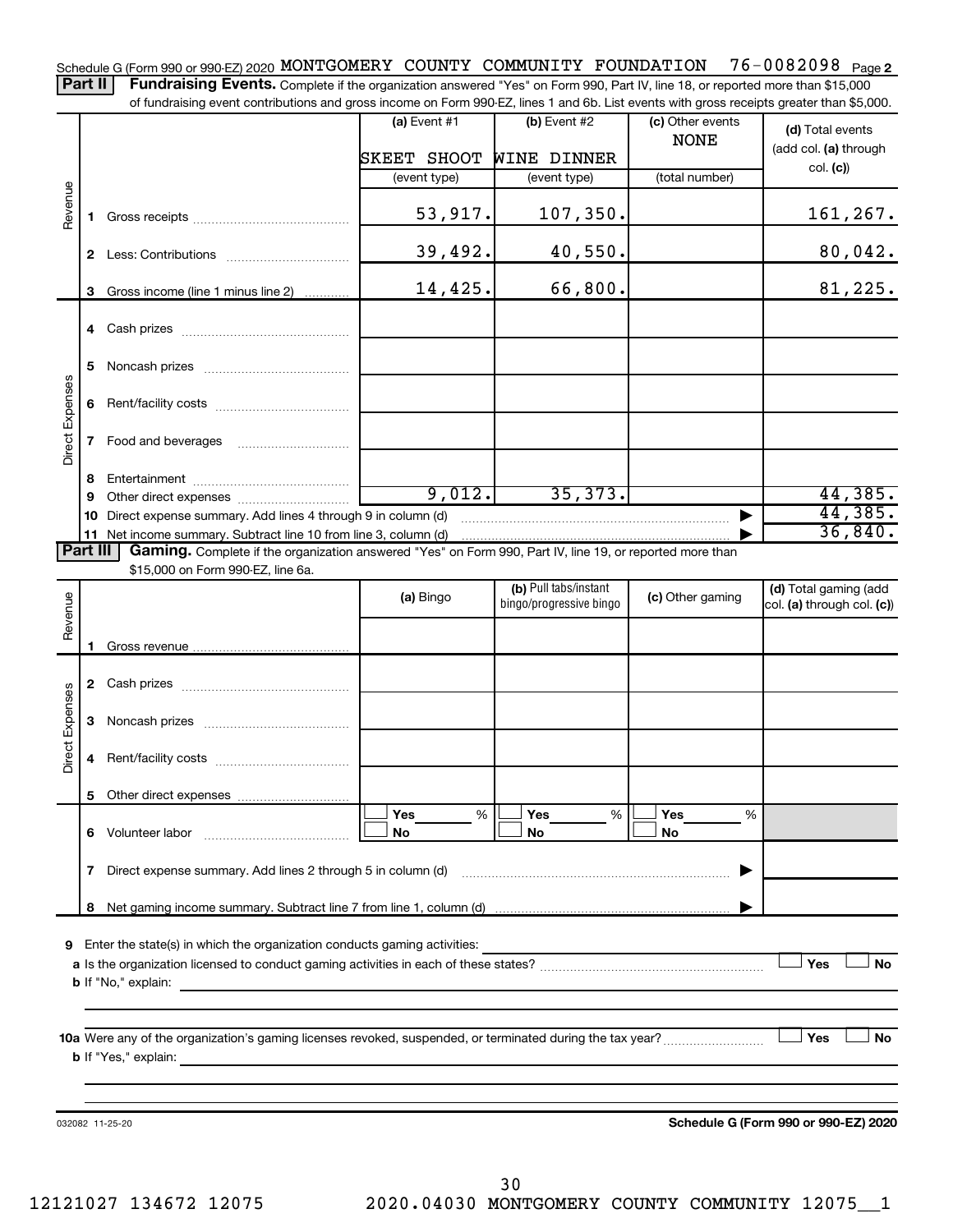|    | Schedule G (Form 990 or 990-EZ) 2020 MONTGOMERY COUNTY COMMUNITY FOUNDATION                                                                                                                                                                                  | 76-0082098      | Page 3               |
|----|--------------------------------------------------------------------------------------------------------------------------------------------------------------------------------------------------------------------------------------------------------------|-----------------|----------------------|
|    |                                                                                                                                                                                                                                                              | Yes             | <b>No</b>            |
|    | 12 Is the organization a grantor, beneficiary or trustee of a trust, or a member of a partnership or other entity formed                                                                                                                                     | Yes             | <b>No</b>            |
|    | 13 Indicate the percentage of gaming activity conducted in:                                                                                                                                                                                                  |                 |                      |
|    |                                                                                                                                                                                                                                                              | 13a             | %                    |
|    | <b>b</b> An outside facility <i>www.communicality www.communicality.communicality www.communicality www.communicality.communicality www.communicality.com</i>                                                                                                | 13 <sub>b</sub> | %                    |
|    | 14 Enter the name and address of the person who prepares the organization's gaming/special events books and records:                                                                                                                                         |                 |                      |
|    | Name $\blacktriangleright$<br><u> 1989 - Johann Barn, mars et al. (b. 1989)</u>                                                                                                                                                                              |                 |                      |
|    |                                                                                                                                                                                                                                                              |                 |                      |
|    |                                                                                                                                                                                                                                                              |                 | <b>No</b>            |
|    |                                                                                                                                                                                                                                                              |                 |                      |
|    | c If "Yes," enter name and address of the third party:                                                                                                                                                                                                       |                 |                      |
|    |                                                                                                                                                                                                                                                              |                 |                      |
|    | <u>and the contract of the contract of the contract of the contract of the contract of the contract of the contract of</u><br>Name $\blacktriangleright$                                                                                                     |                 |                      |
|    |                                                                                                                                                                                                                                                              |                 |                      |
| 16 | Gaming manager information:                                                                                                                                                                                                                                  |                 |                      |
|    | <u> 1989 - Johann Barbara, martin amerikan basal dan basal dan basal dan basal dan basal dan basal dan basal dan</u><br>Name $\blacktriangleright$                                                                                                           |                 |                      |
|    | Gaming manager compensation > \$                                                                                                                                                                                                                             |                 |                      |
|    | Description of services provided states and the contract of the contract of the contract of the contract of the contract of the contract of the contract of the contract of the contract of the contract of the contract of th                               |                 |                      |
|    |                                                                                                                                                                                                                                                              |                 |                      |
|    |                                                                                                                                                                                                                                                              |                 |                      |
|    | Director/officer<br>Employee<br>Independent contractor                                                                                                                                                                                                       |                 |                      |
|    | <b>17</b> Mandatory distributions:                                                                                                                                                                                                                           |                 |                      |
|    | a Is the organization required under state law to make charitable distributions from the gaming proceeds to                                                                                                                                                  |                 |                      |
|    | retain the state gaming license?                                                                                                                                                                                                                             |                 | $\Box$ Yes $\Box$ No |
|    | <b>b</b> Enter the amount of distributions required under state law to be distributed to other exempt organizations or spent in the                                                                                                                          |                 |                      |
|    | organization's own exempt activities during the tax year $\triangleright$ \$                                                                                                                                                                                 |                 |                      |
|    | <b>Part IV</b><br>Supplemental Information. Provide the explanations required by Part I, line 2b, columns (iii) and (v); and Part III, lines 9, 9b, 10b,<br>15b, 15c, 16, and 17b, as applicable. Also provide any additional information. See instructions. |                 |                      |
|    |                                                                                                                                                                                                                                                              |                 |                      |
|    |                                                                                                                                                                                                                                                              |                 |                      |
|    |                                                                                                                                                                                                                                                              |                 |                      |
|    |                                                                                                                                                                                                                                                              |                 |                      |
|    |                                                                                                                                                                                                                                                              |                 |                      |
|    |                                                                                                                                                                                                                                                              |                 |                      |
|    |                                                                                                                                                                                                                                                              |                 |                      |
|    |                                                                                                                                                                                                                                                              |                 |                      |
|    |                                                                                                                                                                                                                                                              |                 |                      |
|    |                                                                                                                                                                                                                                                              |                 |                      |
|    | Schedule G (Form 990 or 990-EZ) 2020<br>032083 11-25-20<br>31                                                                                                                                                                                                |                 |                      |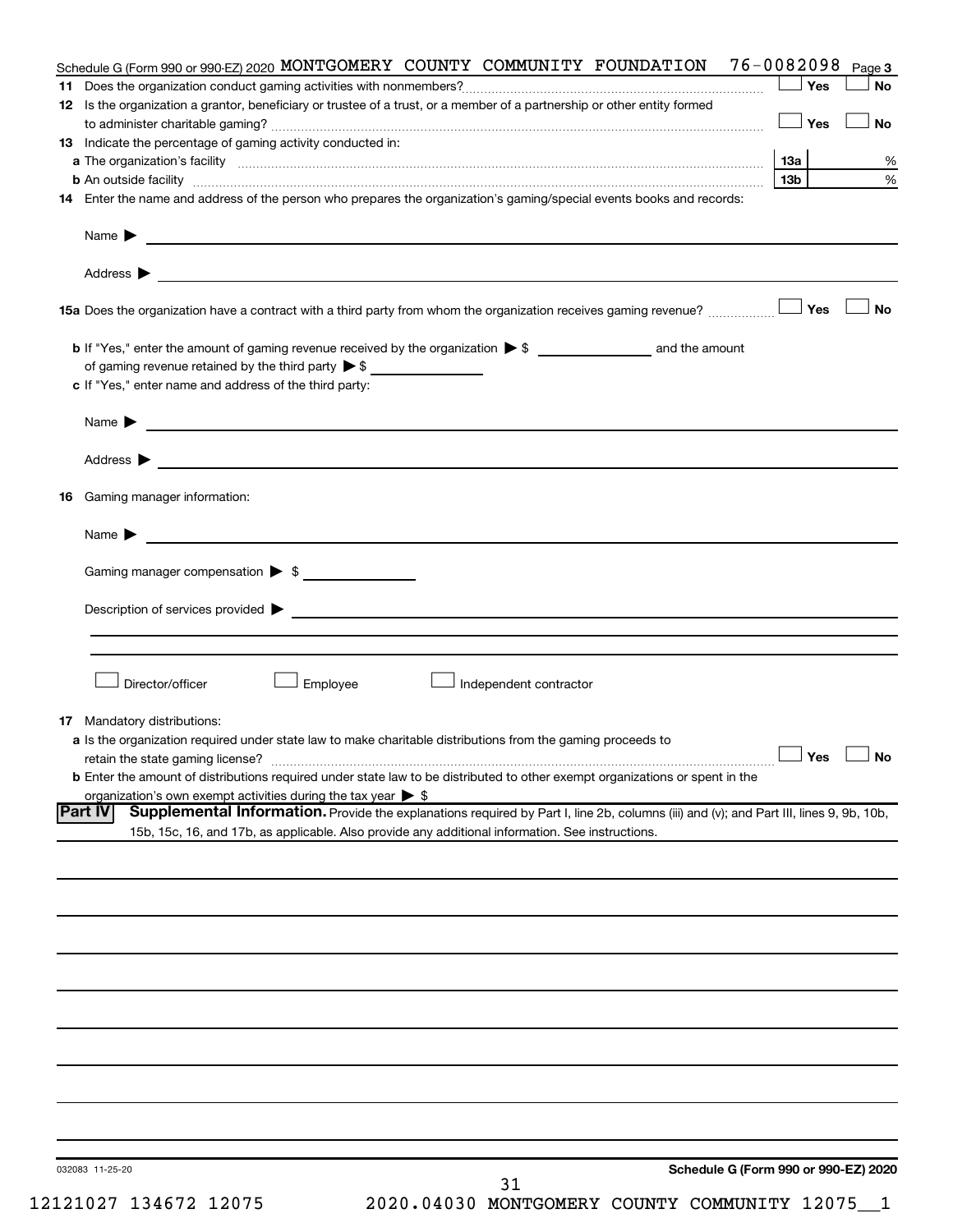|                 | Schedule G (Form 990 or 990-EZ) MONTGOMERY<br><b>Part IV   Supplemental Information</b> (continued) |  | MONTGOMERY COUNTY COMMUNITY FOUNDATION | 76-0082098 Page 4               |  |
|-----------------|-----------------------------------------------------------------------------------------------------|--|----------------------------------------|---------------------------------|--|
|                 |                                                                                                     |  |                                        |                                 |  |
|                 |                                                                                                     |  |                                        |                                 |  |
|                 |                                                                                                     |  |                                        |                                 |  |
|                 |                                                                                                     |  |                                        |                                 |  |
|                 |                                                                                                     |  |                                        |                                 |  |
|                 |                                                                                                     |  |                                        |                                 |  |
|                 |                                                                                                     |  |                                        |                                 |  |
|                 |                                                                                                     |  |                                        |                                 |  |
|                 |                                                                                                     |  |                                        |                                 |  |
|                 |                                                                                                     |  |                                        |                                 |  |
|                 |                                                                                                     |  |                                        |                                 |  |
|                 |                                                                                                     |  |                                        |                                 |  |
|                 |                                                                                                     |  |                                        |                                 |  |
|                 |                                                                                                     |  |                                        |                                 |  |
|                 |                                                                                                     |  |                                        |                                 |  |
|                 |                                                                                                     |  |                                        |                                 |  |
|                 |                                                                                                     |  |                                        |                                 |  |
|                 |                                                                                                     |  |                                        |                                 |  |
|                 |                                                                                                     |  |                                        |                                 |  |
|                 |                                                                                                     |  |                                        |                                 |  |
|                 |                                                                                                     |  |                                        |                                 |  |
|                 |                                                                                                     |  |                                        |                                 |  |
|                 |                                                                                                     |  |                                        |                                 |  |
|                 |                                                                                                     |  |                                        |                                 |  |
|                 |                                                                                                     |  |                                        |                                 |  |
|                 |                                                                                                     |  |                                        |                                 |  |
|                 |                                                                                                     |  |                                        |                                 |  |
|                 |                                                                                                     |  |                                        |                                 |  |
|                 |                                                                                                     |  |                                        |                                 |  |
|                 |                                                                                                     |  |                                        |                                 |  |
|                 |                                                                                                     |  |                                        |                                 |  |
|                 |                                                                                                     |  |                                        |                                 |  |
|                 |                                                                                                     |  |                                        |                                 |  |
|                 |                                                                                                     |  |                                        |                                 |  |
|                 |                                                                                                     |  |                                        |                                 |  |
|                 |                                                                                                     |  |                                        |                                 |  |
|                 |                                                                                                     |  |                                        |                                 |  |
|                 |                                                                                                     |  |                                        | Schedule G (Form 990 or 990-EZ) |  |
| 032084 04-01-20 |                                                                                                     |  |                                        |                                 |  |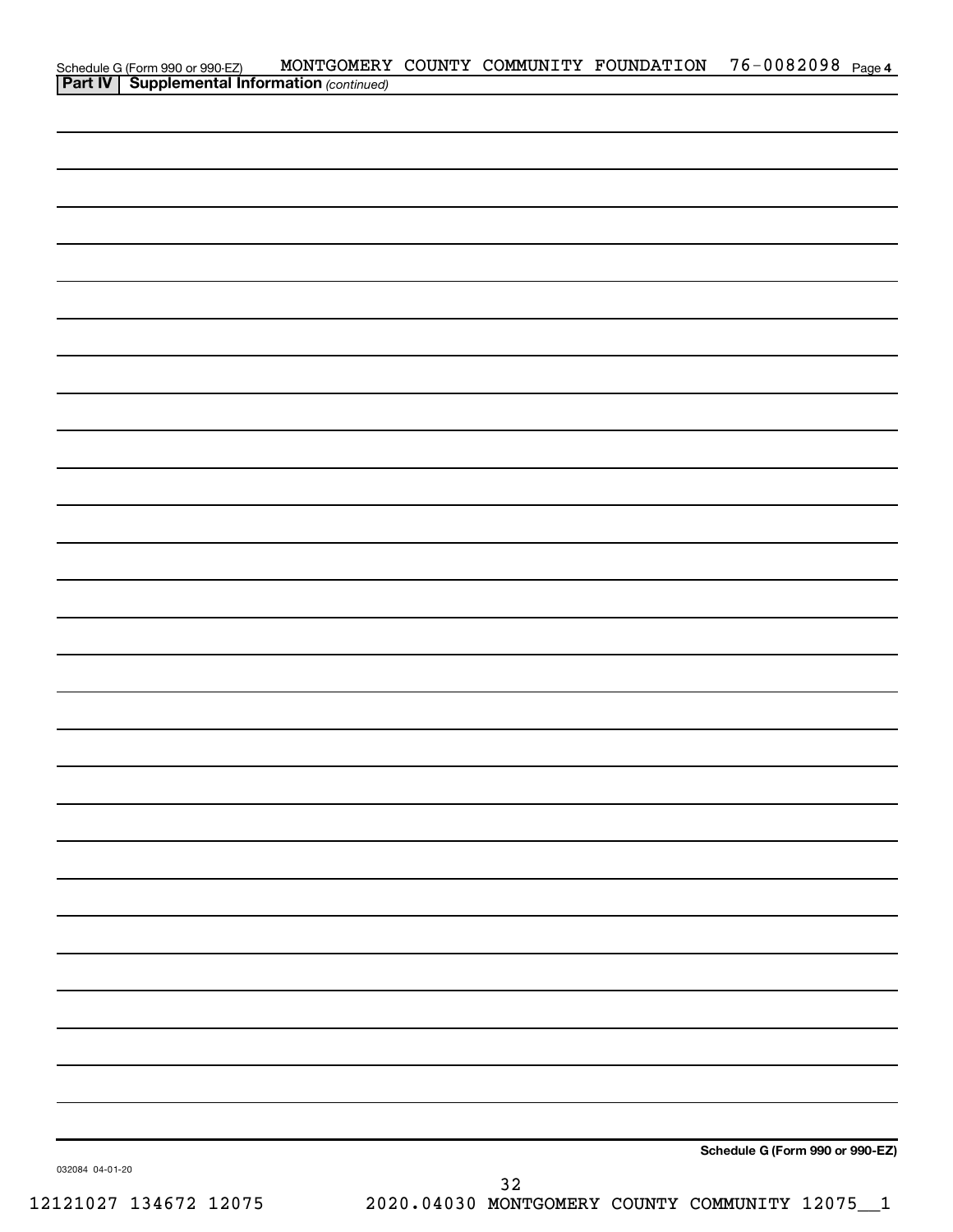| <b>SCHEDULE I</b><br>(Form 990)<br>Department of the Treasury<br>Internal Revenue Service                                                                                                                                                                                                                                 |                | <b>Grants and Other Assistance to Organizations,</b><br>Governments, and Individuals in the United States<br>Complete if the organization answered "Yes" on Form 990, Part IV, line 21 or 22. | Attach to Form 990.<br>Go to www.irs.gov/Form990 for the latest information. |                                         |                                                                |                                          | OMB No. 1545-0047<br>2020<br><b>Open to Public</b><br>Inspection                               |
|---------------------------------------------------------------------------------------------------------------------------------------------------------------------------------------------------------------------------------------------------------------------------------------------------------------------------|----------------|-----------------------------------------------------------------------------------------------------------------------------------------------------------------------------------------------|------------------------------------------------------------------------------|-----------------------------------------|----------------------------------------------------------------|------------------------------------------|------------------------------------------------------------------------------------------------|
| Name of the organization                                                                                                                                                                                                                                                                                                  |                |                                                                                                                                                                                               |                                                                              |                                         |                                                                |                                          | <b>Employer identification number</b>                                                          |
|                                                                                                                                                                                                                                                                                                                           |                | MONTGOMERY COUNTY COMMUNITY FOUNDATION                                                                                                                                                        |                                                                              |                                         |                                                                |                                          | 76-0082098                                                                                     |
| Part I<br>General Information on Grants and Assistance                                                                                                                                                                                                                                                                    |                |                                                                                                                                                                                               |                                                                              |                                         |                                                                |                                          |                                                                                                |
| Does the organization maintain records to substantiate the amount of the grants or assistance, the grantees' eligibility for the grants or assistance, and the selection<br>$\mathbf{1}$<br>Describe in Part IV the organization's procedures for monitoring the use of grant funds in the United States.<br>$\mathbf{2}$ |                |                                                                                                                                                                                               |                                                                              |                                         |                                                                |                                          | $\boxed{\text{X}}$ Yes<br>$\sqcap$ No                                                          |
| Part II<br>Grants and Other Assistance to Domestic Organizations and Domestic Governments. Complete if the organization answered "Yes" on Form 990, Part IV, line 21, for any                                                                                                                                             |                |                                                                                                                                                                                               |                                                                              |                                         |                                                                |                                          |                                                                                                |
| recipient that received more than \$5,000. Part II can be duplicated if additional space is needed                                                                                                                                                                                                                        |                |                                                                                                                                                                                               |                                                                              |                                         |                                                                |                                          |                                                                                                |
| 1 (a) Name and address of organization<br>or government                                                                                                                                                                                                                                                                   | $(b)$ EIN      | (c) IRC section<br>(if applicable)                                                                                                                                                            | (d) Amount of<br>cash grant                                                  | (e) Amount of<br>non-cash<br>assistance | (f) Method of<br>valuation (book,<br>FMV, appraisal,<br>other) | (g) Description of<br>noncash assistance | (h) Purpose of grant<br>or assistance                                                          |
| ABANDONED ANIMAL RESCUE<br>PO BOX 1206                                                                                                                                                                                                                                                                                    |                |                                                                                                                                                                                               |                                                                              |                                         |                                                                |                                          | WORK TOWARD ENDING PET<br>OVERPOPULATION THAT<br>RESULTS IN THE EUTHANASIA                     |
| TOMBALL, TX 77375                                                                                                                                                                                                                                                                                                         | $94 - 3424576$ |                                                                                                                                                                                               | 5,000                                                                        | $\mathbf{0}$                            |                                                                |                                          | OF UNWANTED CATS AND<br>ACCESS EXISTS TO CREATE                                                |
| ACCESS SPECIAL NEEDS PROGRAM OF<br>THE ARK CHURCH - 450 HUMBLE TANK                                                                                                                                                                                                                                                       | 76-0506871     |                                                                                                                                                                                               | 10, 245                                                                      | $\mathbf 0$                             |                                                                |                                          | APPEALING, ENGAGING AND<br>HELPFUL ENVIRONMENTS FOR<br>KIDS, TEENS AND ADULTS                  |
| ROAD - CONROE, TX 77304                                                                                                                                                                                                                                                                                                   |                |                                                                                                                                                                                               |                                                                              |                                         |                                                                |                                          | TO EMPOWER FAMILIES OF                                                                         |
| ALL EARS! LISTENING & LANGUAGE<br>CENTER - 4881 WEST PANTHER CREEK<br>THE WOODLANDS, TX 77381                                                                                                                                                                                                                             | 46-5209696     |                                                                                                                                                                                               | 7,300                                                                        | 0                                       |                                                                |                                          | CHILDREN WHO ARE DEAF OR<br>HARD OF HEARING WITHOUT<br>FINANCIAL BURDEN, WHO                   |
| ANGEL REACH<br>206A S LOOP 336 W 203<br>CONROE TX 77301                                                                                                                                                                                                                                                                   | 20-5665097     |                                                                                                                                                                                               | 10,000                                                                       | $\mathbf{0}$                            |                                                                |                                          | TRANSITIONAL LIVING<br>PROGRAM FOR MC TEENS WHO<br>HAVE AGED OUT OF FOSTER<br>CARE             |
| <b>BIG THINKERS</b><br>3450 GARY LANE<br>SPRING, TX 77380                                                                                                                                                                                                                                                                 | 36-4980010     |                                                                                                                                                                                               | 600                                                                          | 0                                       |                                                                |                                          | ONE-ON-ONE TUTORING AT NO<br>COST FOR UNDERSERVED<br>ELEMENTARY SCHOOL<br>STUDENTS IN TITLE 1  |
| BRIDGEWOOD FARMS<br>11680 ROSE ROAD<br>CONROE, TX 77303                                                                                                                                                                                                                                                                   | 74-1595096     |                                                                                                                                                                                               | 6,800.                                                                       | $\mathbf{0}$                            |                                                                |                                          | ENABLING INDIVIDUALS WITH<br>INTELLECTUAL AND<br><b>DEVELOPMENTAL</b><br>DISABILITIES TO REACH |
| Enter total number of section $501(c)(3)$ and government organizations listed in the line 1 table<br>2                                                                                                                                                                                                                    |                |                                                                                                                                                                                               |                                                                              |                                         |                                                                |                                          | 29.                                                                                            |
| 3<br>LHA For Paperwork Reduction Act Notice, see the Instructions for Form 990.                                                                                                                                                                                                                                           |                |                                                                                                                                                                                               |                                                                              |                                         |                                                                |                                          | Schedule I (Form 990) 2020                                                                     |

SEE PART IV FOR COLUMN (H) DESCRIPTIONS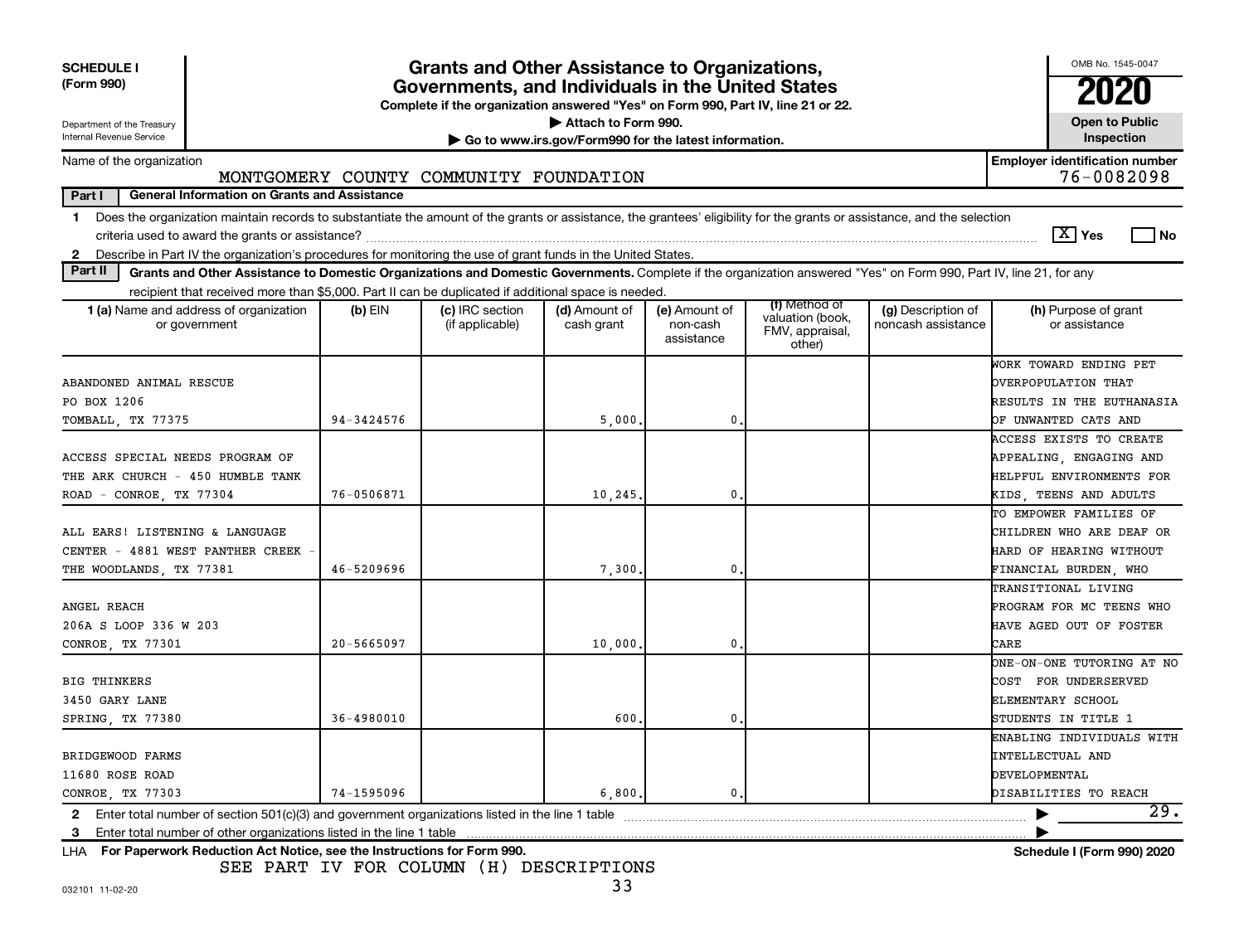#### Schedule I (Form 990) MONTGOMERY COUNTY COMMUNITY FOUNDATION Page 1 MONTGOMERY COUNTY COMMUNITY FOUNDATION 76-0082098

|  |  |  |  | 76-0082098 |  | Page |
|--|--|--|--|------------|--|------|
|--|--|--|--|------------|--|------|

| Part II   Continuation of Grants and Other Assistance to Domestic Organizations and Domestic Governments (Schedule I (Form 990), Part II.) |            |                                  |                             |                                         |                                                                |                                           |                                                                                                          |
|--------------------------------------------------------------------------------------------------------------------------------------------|------------|----------------------------------|-----------------------------|-----------------------------------------|----------------------------------------------------------------|-------------------------------------------|----------------------------------------------------------------------------------------------------------|
| (a) Name and address of<br>organization or government                                                                                      | $(b)$ EIN  | (c) IRC section<br>if applicable | (d) Amount of<br>cash grant | (e) Amount of<br>non-cash<br>assistance | (f) Method of<br>valuation<br>(book, FMV,<br>appraisal, other) | (g) Description of<br>non-cash assistance | (h) Purpose of grant<br>or assistance                                                                    |
| COMMUNITY ASSISTANCE CENTER                                                                                                                |            |                                  |                             |                                         |                                                                |                                           | EMERGENCY FINANCIAL                                                                                      |
| (FORMERLY MC EMERGENCY ASSISTANCE)                                                                                                         |            |                                  |                             |                                         |                                                                |                                           | ASSISTANCE OF HOUSING,                                                                                   |
| - 1022 MCCALL AVE. - CONROE, TX                                                                                                            |            |                                  |                             |                                         |                                                                |                                           | UTILITIES, FOOD AND                                                                                      |
| 77301                                                                                                                                      | 76-0000798 |                                  | 1,300                       | $\mathbf 0$                             |                                                                |                                           | CLOTHING FOR MOCO                                                                                        |
| COMMUNITY CHRISTIAN LEGAL AID<br>2001 TIMBERLOCH PLACE                                                                                     |            |                                  |                             |                                         |                                                                |                                           | <b>FREEING OUR NEIGHBORS</b><br>LEGAL BURDENS IN JESUS                                                   |
| THE WOODLANDS, TX 77380                                                                                                                    | 83-3541978 |                                  | 2,000                       | $\mathbf{0}$                            |                                                                |                                           | <b>NAME</b>                                                                                              |
| CONROE SYMPHONY ORCHESTRA<br>1500 NORTH FRAZIER STREET, #3                                                                                 |            |                                  |                             |                                         |                                                                |                                           | ADDING TO THE CULTURAL<br>ENRICHMENT OF THE<br>COMMUNITY, ASSURING A                                     |
| CONROE, TX 77301                                                                                                                           | 76-0541320 |                                  | 4,600                       | $\mathbf{0}$                            |                                                                |                                           | BETTER QUALITY OF LIFE                                                                                   |
| EAGLES NEST MINISTRIES OF CONROE<br>1450 BLAKE ROAD                                                                                        |            |                                  |                             |                                         |                                                                |                                           | HEALING HEARTS AND<br>RESTORING LIVES, ONE<br>PERSON AT A TIME. OFFER                                    |
| CONROE, TX 77304                                                                                                                           | 16-1767012 |                                  | 7,200                       | $\mathbf{0}$                            |                                                                |                                           | ASSISTANCE, GUIDANCE, &                                                                                  |
| FOB RASOR<br>262 BEACH AIRPORT ROAD<br>CONROE, TX 77301                                                                                    | 84-5056183 |                                  | 400                         | $\mathbf 0$                             |                                                                |                                           | TO BRING AWARENESS TO THE<br>22 A DAY SUICIDE EPIDEMIC<br>AMONG OUR WARRIORS. OUR<br>MISSION IS THAT ALL |
| FOREVER FAITHFUL MINISTRIES                                                                                                                |            |                                  |                             |                                         |                                                                |                                           |                                                                                                          |
| 13955 LAKE MOUNT PLEASANT<br>MONTGOMERY, TX 77356                                                                                          | 16-1315813 |                                  | 5,950                       | $\mathbf 0$                             |                                                                |                                           | REACHING, TEACHING, &<br>HEALING THROUGH HORSES                                                          |
| GOD'S GARAGE<br>2106 EAST DAVIS STREET<br>CONROE, TX 77301                                                                                 | 47-5406083 |                                  | 1,900                       | 0.                                      |                                                                |                                           | ASSIST SINGLE MOTHERS,<br>WIDOWS AND WIFES OF<br>DEPLOYED MILITARY WITH<br>RELIABLE TRANSPORTATION       |
| HOPE'S BRIDGE RESOURCE CENTER                                                                                                              |            |                                  |                             |                                         |                                                                |                                           | TO BUILD A BRIDGE OF HOPE<br>THROUGH TANGIBLE                                                            |
| PO BOX 1901                                                                                                                                |            |                                  |                             |                                         |                                                                |                                           | RESOURCES, A RELATIONAL                                                                                  |
| MONTGOMERY, TX 77356                                                                                                                       | 84-1770790 |                                  | 500                         | $\mathbf 0$                             |                                                                |                                           | WALK, AND THE GOSPEL                                                                                     |
|                                                                                                                                            |            |                                  |                             |                                         |                                                                |                                           | FURNISH HOPE MAKING EMPTY                                                                                |
| HOUSTON FURNITURE BANK                                                                                                                     |            |                                  |                             |                                         |                                                                |                                           | HOUSES HOMES BY PROVIDING                                                                                |
| 8220 MOSLEY ROAD                                                                                                                           |            |                                  |                             |                                         |                                                                |                                           | FAMILIES WITH RESIDENTIAL                                                                                |
| HOUSTON, TX 77075                                                                                                                          | 47-0907461 |                                  | 1.974.                      | 0.                                      |                                                                |                                           | FURNITURE AND FURNISHINGS                                                                                |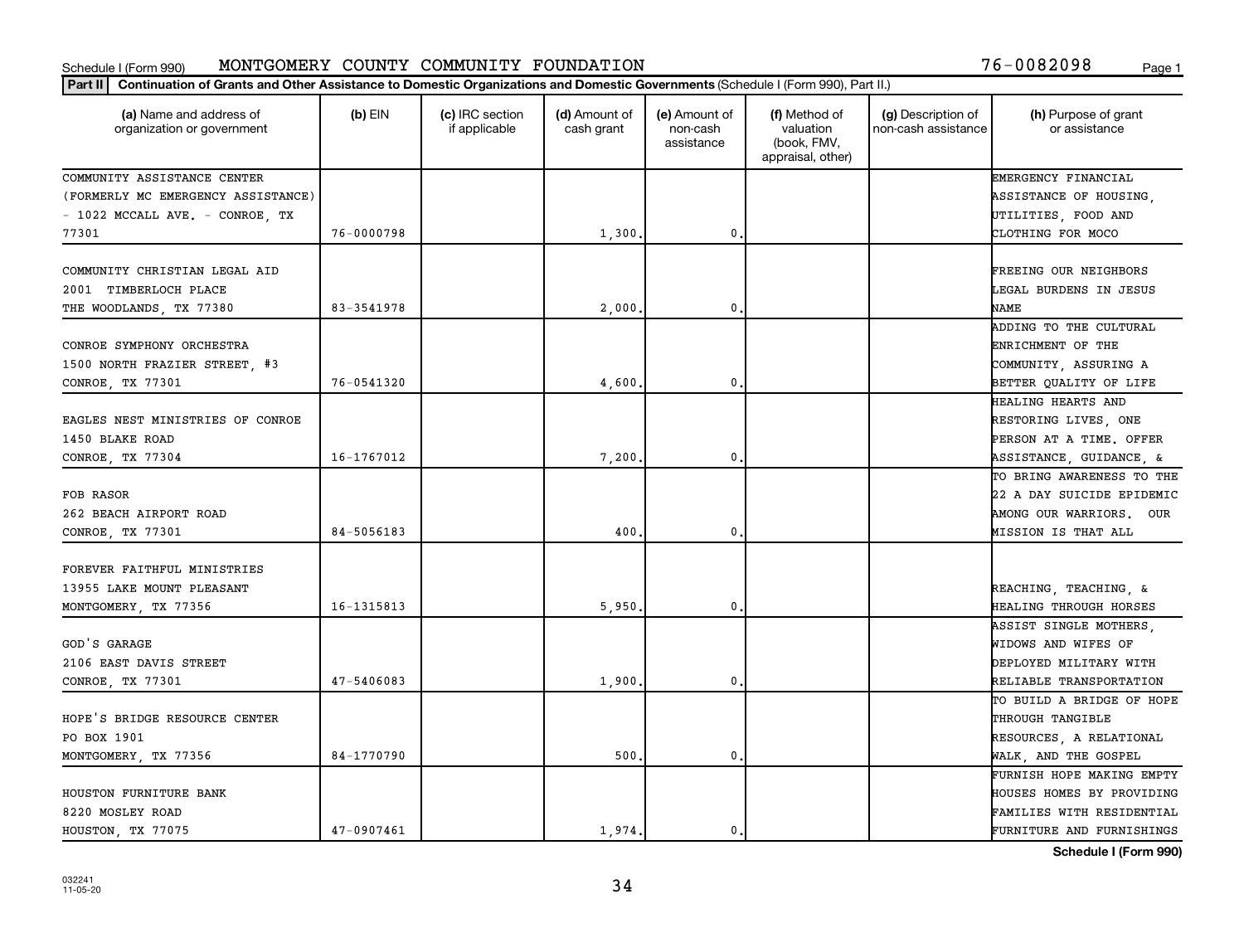#### Schedule I (Form 990) MONTGOMERY COUNTY COMMUNITY FOUNDATION Page 1 MONTGOMERY COUNTY COMMUNITY FOUNDATION 76-0082098

| (a) Name and address of<br>organization or government | $(b)$ EIN      | (c) IRC section<br>if applicable | (d) Amount of<br>cash grant | (e) Amount of<br>non-cash<br>assistance | (f) Method of<br>valuation<br>(book, FMV,<br>appraisal, other) | (g) Description of<br>non-cash assistance | (h) Purpose of grant<br>or assistance |
|-------------------------------------------------------|----------------|----------------------------------|-----------------------------|-----------------------------------------|----------------------------------------------------------------|-------------------------------------------|---------------------------------------|
|                                                       |                |                                  |                             |                                         |                                                                |                                           | EQUINE THERAPY FOR                    |
| INSPIRATION RANCH (FORMERLY                           |                |                                  |                             |                                         |                                                                |                                           | INDIVIDUALS WITH                      |
| PANTHER CREEK INSPIRATION RANCH)                      |                |                                  |                             |                                         |                                                                |                                           | PHYSICAL, MENTAL AND                  |
| P.O. BOX 130001 - SPRING, TX 77355                    | 20-5323335     |                                  | 5,881                       | $\mathbf{0}$                            |                                                                |                                           | EMOTIONAL CHALLENGES                  |
|                                                       |                |                                  |                             |                                         |                                                                |                                           | TO END CHILDHOOD HUNGER               |
| KID'S MEALS                                           |                |                                  |                             |                                         |                                                                |                                           | BY DELIVERING FREE                    |
| 330 GARDEN OAKS BLVD                                  |                |                                  |                             |                                         |                                                                |                                           | HEALTHY MEALS TO THE                  |
| HOUSTON, TX 77018                                     | 76-0330447     |                                  | 4,600                       | $\mathbf 0$                             |                                                                |                                           | DOORSTEPS OF HOUSTON'S                |
|                                                       |                |                                  |                             |                                         |                                                                |                                           | DEDICATED TO HELPING OUR              |
| LIFE GIVING LIFE " THE RECOVERY                       |                |                                  |                             |                                         |                                                                |                                           | COMMUNITY TACKLE                      |
| PROJECT" - 8505 TECHNOLOGY FOREST                     |                |                                  |                             |                                         |                                                                |                                           | SUBSTANCE ABUSE EPIDEMIC              |
| - THE WOODLANDS, TX 77361                             | 83-2844138     |                                  | 2,042                       | 0.                                      |                                                                |                                           | THAT HAS BEEN RAPIDLY                 |
|                                                       |                |                                  |                             |                                         |                                                                |                                           | FOSTER THE INDEPENDENCE               |
| MEALS ON WHEELS MC                                    |                |                                  |                             |                                         |                                                                |                                           | AND DIGNITY OF HOMEBOUND              |
| 111 SOUTH 2ND STREET                                  |                |                                  |                             |                                         |                                                                |                                           | SENIORS IN MONTGOMERY                 |
| CONROE, TX 77301                                      | 23-7310650     |                                  | 10,000                      | 0.                                      |                                                                |                                           | COUNTY BY PROVIDING THEM              |
| MONTGOMERY COUNTY FOOD BANK                           |                |                                  |                             |                                         |                                                                |                                           |                                       |
| ONE FOOD FOR LIFE WAY                                 |                |                                  |                             |                                         |                                                                |                                           | UNITING OUR COMMUNITY TO              |
| CONROE, TX 77385                                      | 76-0153892     |                                  | 5,900                       | $\mathbf 0$                             |                                                                |                                           | FIGHT HUNGER.                         |
|                                                       |                |                                  |                             |                                         |                                                                |                                           | SERVES AS A HUB FOR HOPE,             |
| MOSAICS OF MERCY                                      |                |                                  |                             |                                         |                                                                |                                           | RESOURCES AND EDUCATION               |
| 33300 EGYPT LANE, K300                                |                |                                  |                             |                                         |                                                                |                                           | EMPOWERING EACH JOURNEY               |
| MAGNOLIA, TX 77354                                    | 82-2349260     |                                  | 4,100                       | $\mathbf{0}$                            |                                                                |                                           | TOWARD MENTAL BEING.                  |
|                                                       |                |                                  |                             |                                         |                                                                |                                           | TO ENRICH THE LIVES OF                |
| NEW CANEY NEW HORIZONS                                |                |                                  |                             |                                         |                                                                |                                           | PEOPLE WITH INTELLECTUAL              |
| P. O. BOX 711                                         |                |                                  |                             |                                         |                                                                |                                           | & DEVELOPMENTAL                       |
| NEW CANEY, TX 77357                                   | 76-0377281     |                                  | 2,658                       | $\mathbf{0}$ .                          |                                                                |                                           | DISABILITIES THROUGH                  |
|                                                       |                |                                  |                             |                                         |                                                                |                                           | TO BRING HOPE AND HEALING             |
| PTSD FOUNDATION OF AMERICA                            |                |                                  |                             |                                         |                                                                |                                           | TO COMBAT VETERANS AND                |
| 9724 DERRINGTON ROAD                                  |                |                                  |                             |                                         |                                                                |                                           | THEIR FAMILIES SUFFERING              |
| HOUSTON, TX 77064                                     | $20 - 3864341$ |                                  | 7,600                       | $\mathbf{0}$                            |                                                                |                                           | FROM THE EFFECTS OF                   |
|                                                       |                |                                  |                             |                                         |                                                                |                                           | PROVIDES BREAST CANCER                |
| THE ROSE                                              |                |                                  |                             |                                         |                                                                |                                           | SCREENING, DIAGNOSTIC &               |
| 12700 NORTH FEATHERWOOD DRIVE, SUIT                   |                |                                  |                             |                                         |                                                                |                                           | ACCESS TO TREATMENT                   |
| HOUSTON, TX 77034                                     | 76-0193812     |                                  | 5000.                       | $\mathbf{0}$ .                          |                                                                |                                           | REGARDLESS OF ABILITY TO              |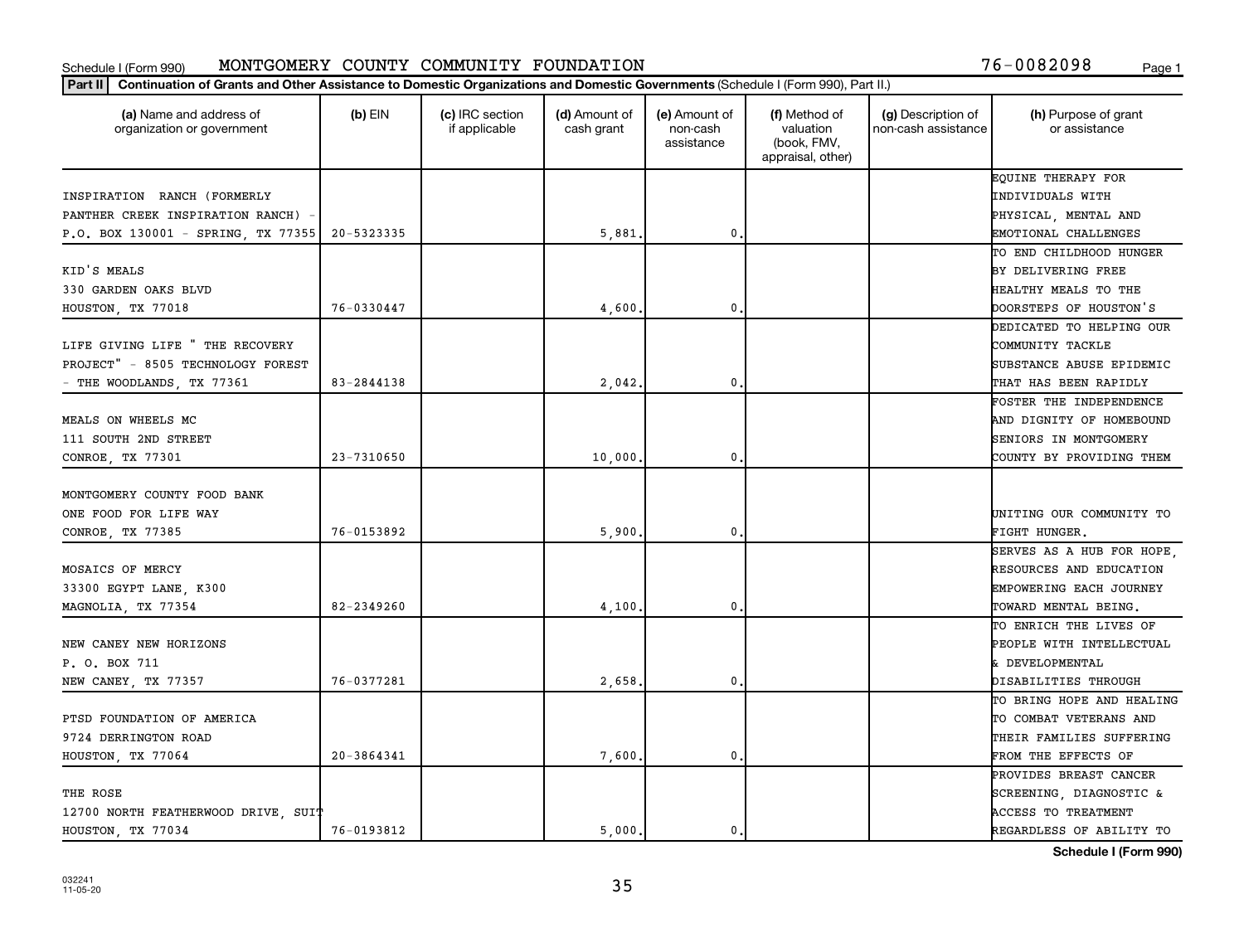### **Part III Continuation of Grants and Other Assistance to Domestic Organizations and Domestic Governments (Schedule LGG)** Schedule I (Form 990) MONTGOMERY COUNTY COMMUNITY FOUNDATION 76-0082098 <sub>Page 1</sub>

|  | 76-0082098 |  | Page |
|--|------------|--|------|
|  |            |  |      |

| (h) Purpose of grant<br>or assistance |
|---------------------------------------|
| TO COMMUNICATE THE GOSPEL             |
| AS WE MODEL THE LOVE AND              |
| COMPASSION OF JESUS                   |
| CHRIST BY PROVIDING FOOD,             |
| TO EMPOWER CHILDREN AND               |
| ADULTS WITH INTELLECTUAL              |
| DISABILITIES TO LIVE                  |
| HEALTHY, FULFILLING AND               |
| CHRISTIAN MINISTRY THAT               |
| BY THE GRACE OF GOD AND               |
| IN RESPONSE TO LOVE OF                |
| JESUS, PROVIDES QUALITY               |
| ENSURING FISCALLY                     |
| RESPONSIBLE MANAGEMENT OF             |
| DOLLARS TO PROVIDE NEEDED             |
| SERVICES TO THE CONSUMERS             |
|                                       |
| INTERVENTION COUNSELING,              |
| SHELTER PROGRAMS &                    |
| PREVENTION SERVICES TO                |
|                                       |
|                                       |
|                                       |
|                                       |
|                                       |
|                                       |
|                                       |
|                                       |
|                                       |
|                                       |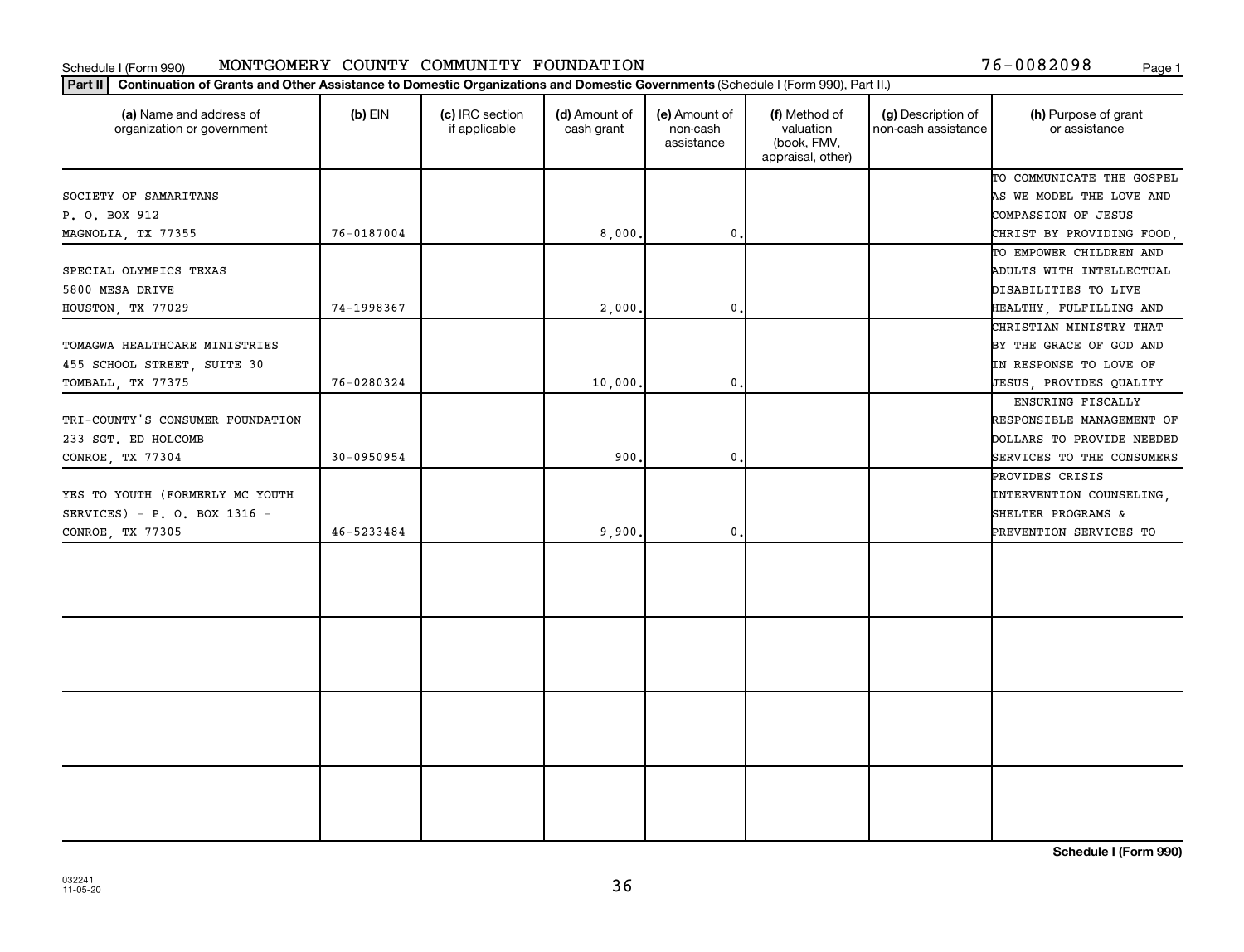### Schedule I (Form 990) 2020 MONTGOMERY COUNTY COMMUNITY FOUNDATION 76-0082098 Page

**2**

Part III | Grants and Other Assistance to Domestic Individuals. Complete if the organization answered "Yes" on Form 990, Part IV, line 22. Part III can be duplicated if additional space is needed.

| (a) Type of grant or assistance                                                                                                                      | (b) Number of<br>recipients | (c) Amount of<br>cash grant | (d) Amount of non-<br>cash assistance | (e) Method of valuation<br>(book, FMV, appraisal, other) | (f) Description of noncash assistance |
|------------------------------------------------------------------------------------------------------------------------------------------------------|-----------------------------|-----------------------------|---------------------------------------|----------------------------------------------------------|---------------------------------------|
|                                                                                                                                                      |                             |                             |                                       |                                                          |                                       |
| SCHOLARSHIPS                                                                                                                                         | 15                          | 18,200                      | $\mathbf 0$                           |                                                          |                                       |
|                                                                                                                                                      |                             |                             |                                       |                                                          |                                       |
| NATURAL DISASTER RELIEF                                                                                                                              | 22                          | 71,416.                     | $\mathbf 0$                           |                                                          |                                       |
|                                                                                                                                                      |                             |                             |                                       |                                                          |                                       |
|                                                                                                                                                      |                             |                             |                                       |                                                          |                                       |
|                                                                                                                                                      |                             |                             |                                       |                                                          |                                       |
|                                                                                                                                                      |                             |                             |                                       |                                                          |                                       |
|                                                                                                                                                      |                             |                             |                                       |                                                          |                                       |
|                                                                                                                                                      |                             |                             |                                       |                                                          |                                       |
| Supplemental Information. Provide the information required in Part I, line 2; Part III, column (b); and any other additional information.<br>Part IV |                             |                             |                                       |                                                          |                                       |
| PART I, LINE 2:                                                                                                                                      |                             |                             |                                       |                                                          |                                       |
| GRANT AGREEMENTS REQUIRE THE GRANTEE TO PROVIDE A WRITTEN GRANT REPORT THAT                                                                          |                             |                             |                                       |                                                          |                                       |
| INCLUDES DIGITAL PHOTOGRAPHIC SUPPORT OF BENEFICIARIES OF THE GRANT WHO                                                                              |                             |                             |                                       |                                                          |                                       |
| WERE PERSONALLY INVOLVED IN THE PROGRAM AND A 2-3 SENTENCE NARRATIVE ABOUT                                                                           |                             |                             |                                       |                                                          |                                       |
| THEY BENEFITED FROM THE FUNDING THAT WAS PROVIDED.<br>HOW                                                                                            |                             |                             |                                       | THE REPORT MUST                                          |                                       |
| ALSO CONTAIN AN EXPLANATION FROM THE GRANTEE ON HOW THE FUNDING IMPROVED                                                                             |                             |                             |                                       |                                                          |                                       |
| THE LIFE OF SOMEONE IN MONTGOMERY COUNTY.                                                                                                            |                             |                             |                                       | THE GRANT REPORT IS REVIEWED BY                          |                                       |
| THE DISTRIBUTION COMMITTEE PRIOR TO DISCUSSION ON THE SUBSEQUENT YEAR'S                                                                              |                             |                             |                                       |                                                          |                                       |
|                                                                                                                                                      |                             |                             |                                       |                                                          |                                       |

FUNDING REQUEST FROM A GRANTEE. IF A GRANTEE DOES NOT MAKE A FUNDING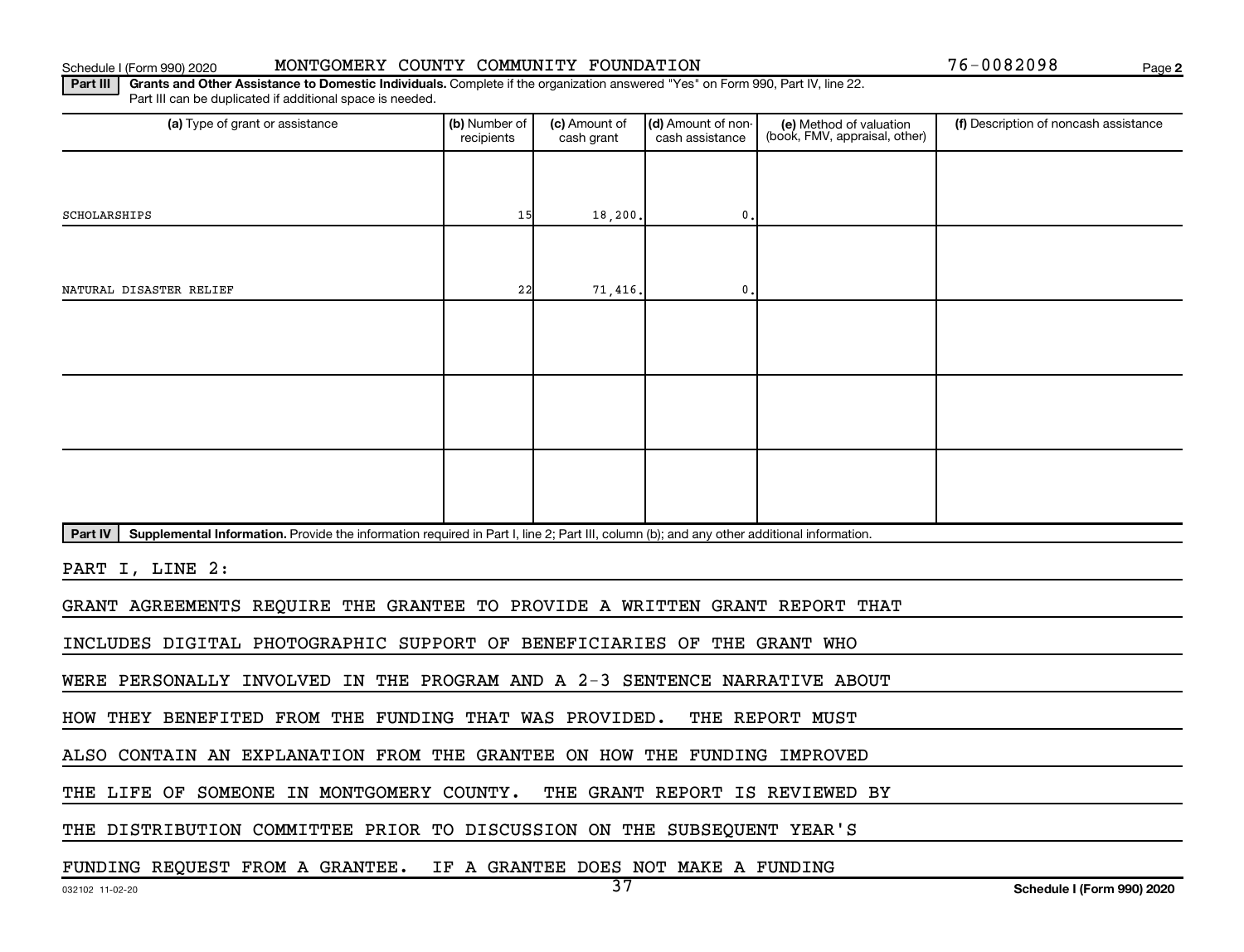76-0082098 Page 2 Schedule I (Form 990) MONTGOMERY COUNTY COMMUNITY FOUNDATION 76-0082098 Page **Part IV Supplemental Information** REQUEST THE SUBSEQUENT YEAR, THE GRANT REPORT IS REVIEWED BY THE EXECUTIVE DIRECTOR. ADDITIONALLY, THE GRANT AGREEMENTS REQUIRE THAT ANY FUNDS NOT USED OR COMMITTED FOR THE SPECIFIC PURPOSE OF THE GRANT WITHIN THE SPECIFIED TERM OF JAN. 1 THROUGH DEC. 31 OF THE GRANT YEAR MUST BE RETURNED TO MCCF, UNLESS OTHERWISE AUTHORIZED IN WRITING.

PART II, LINE 1, COLUMN (H):

NAME OF ORGANIZATION OR GOVERNMENT: ABANDONED ANIMAL RESCUE

(H) PURPOSE OF GRANT OR ASSISTANCE: WORK TOWARD ENDING PET

OVERPOPULATION THAT RESULTS IN THE EUTHANASIA OF UNWANTED CATS AND DOGS.

NAME OF ORGANIZATION OR GOVERNMENT:

ACCESS SPECIAL NEEDS PROGRAM OF THE ARK CHURCH

(H) PURPOSE OF GRANT OR ASSISTANCE: ACCESS EXISTS TO CREATE APPEALING,

ENGAGING AND HELPFUL ENVIRONMENTS FOR KIDS, TEENS AND ADULTS WITH

PHYSICAL, MENTAL AND BEHAVIORAL DISABILITIES.

NAME OF ORGANIZATION OR GOVERNMENT: ALL EARS! LISTENING & LANGUAGE CENTER

(H) PURPOSE OF GRANT OR ASSISTANCE: TO EMPOWER FAMILIES OF CHILDREN WHO

ARE DEAF OR HARD OF HEARING WITHOUT FINANCIAL BURDEN, WHO HAVE CHOSEN

LISTENING AND SPOKEN LANGUAGE AS THEIR CHILD'S COMMUNICATION OPTION BY

TEACHING THEM LISTENING, SPEAKING AND LITERACY SKILLS IN ORDER TO PROMOTE INDEPENDENCE

NAME OF ORGANIZATION OR GOVERNMENT: BIG THINKERS

(H) PURPOSE OF GRANT OR ASSISTANCE: ONE-ON-ONE TUTORING AT NO COST FOR

UNDERSERVED ELEMENTARY SCHOOL STUDENTS IN TITLE 1 SCHOOLS IN MONTGOMERY

38

COUNTY

032291 04-01-20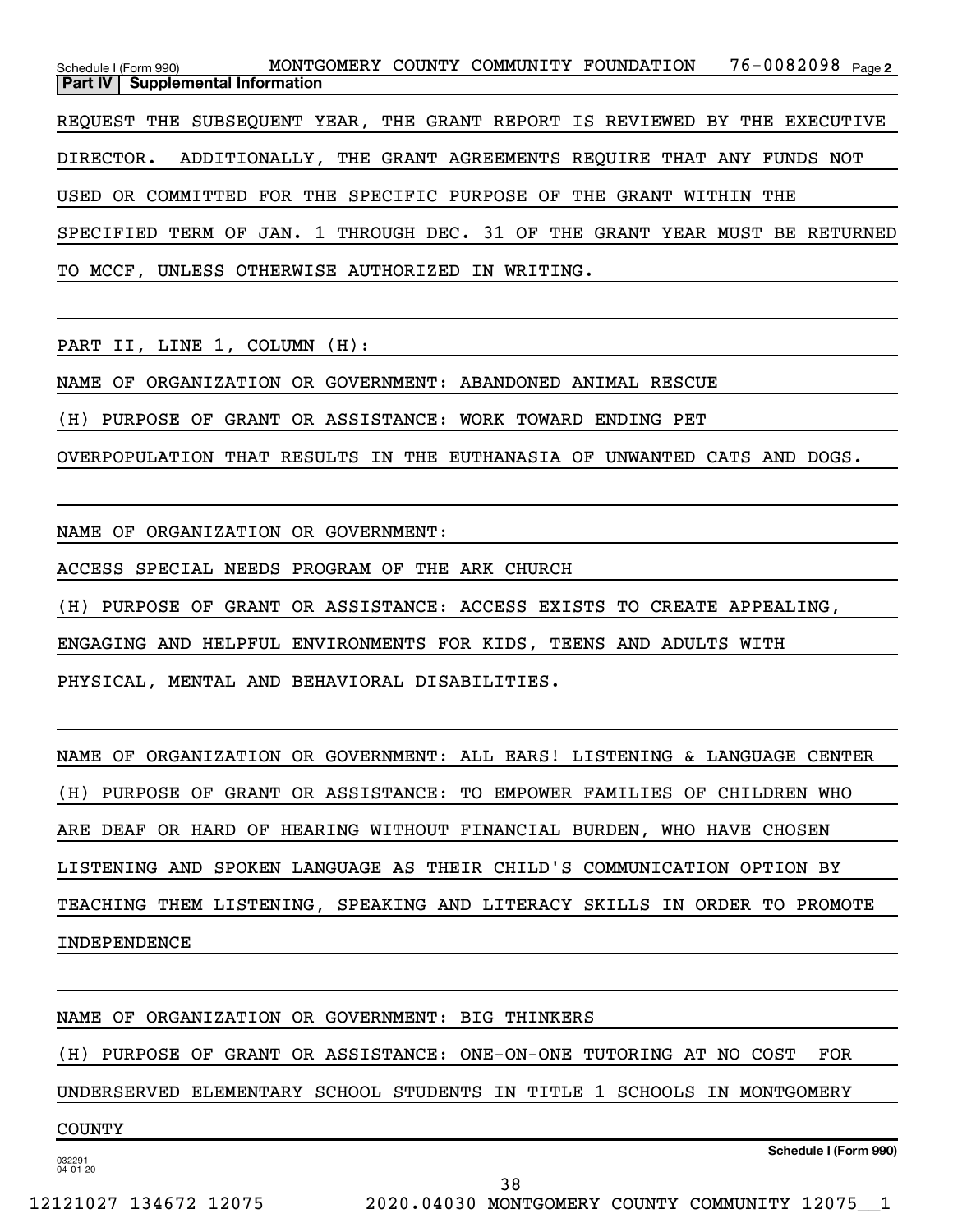NAME OF ORGANIZATION OR GOVERNMENT: BRIDGEWOOD FARMS

(H) PURPOSE OF GRANT OR ASSISTANCE: ENABLING INDIVIDUALS WITH

INTELLECTUAL AND DEVELOPMENTAL DISABILITIES TO REACH THEIR HIGHEST

POTENTIAL

NAME OF ORGANIZATION OR GOVERNMENT:

COMMUNITY ASSISTANCE CENTER (FORMERLY MC EMERGENCY ASSISTANCE)

(H) PURPOSE OF GRANT OR ASSISTANCE: EMERGENCY FINANCIAL ASSISTANCE OF

HOUSING, UTILITIES, FOOD AND CLOTHING FOR MOCO RESIDENTS IN FINANCIAL

CRISIS

NAME OF ORGANIZATION OR GOVERNMENT: CONROE SYMPHONY ORCHESTRA (H) PURPOSE OF GRANT OR ASSISTANCE: ADDING TO THE CULTURAL ENRICHMENT OF THE COMMUNITY, ASSURING A BETTER QUALITY OF LIFE FOR THE CONROE AREA.

NAME OF ORGANIZATION OR GOVERNMENT: EAGLES NEST MINISTRIES OF CONROE (H) PURPOSE OF GRANT OR ASSISTANCE: HEALING HEARTS AND RESTORING LIVES, ONE PERSON AT A TIME. OFFER ASSISTANCE, GUIDANCE, & TRAINING TO MEN RECENTLY RELEASED FROM PRISON.

NAME OF ORGANIZATION OR GOVERNMENT: FOB RASOR

(H) PURPOSE OF GRANT OR ASSISTANCE: TO BRING AWARENESS TO THE 22 A DAY

SUICIDE EPIDEMIC AMONG OUR WARRIORS. OUR MISSION IS THAT ALL VETERANS,

YOUNG & OLD, SUFFERING OR NOT, RECEIVES A BUDDY CHECK EVERY FRIDAY.

START TODAY, CALL A BUDDY AND GIVE THEM ORDERS TO DO THE SAME.

NAME OF ORGANIZATION OR GOVERNMENT: GOD'S GARAGE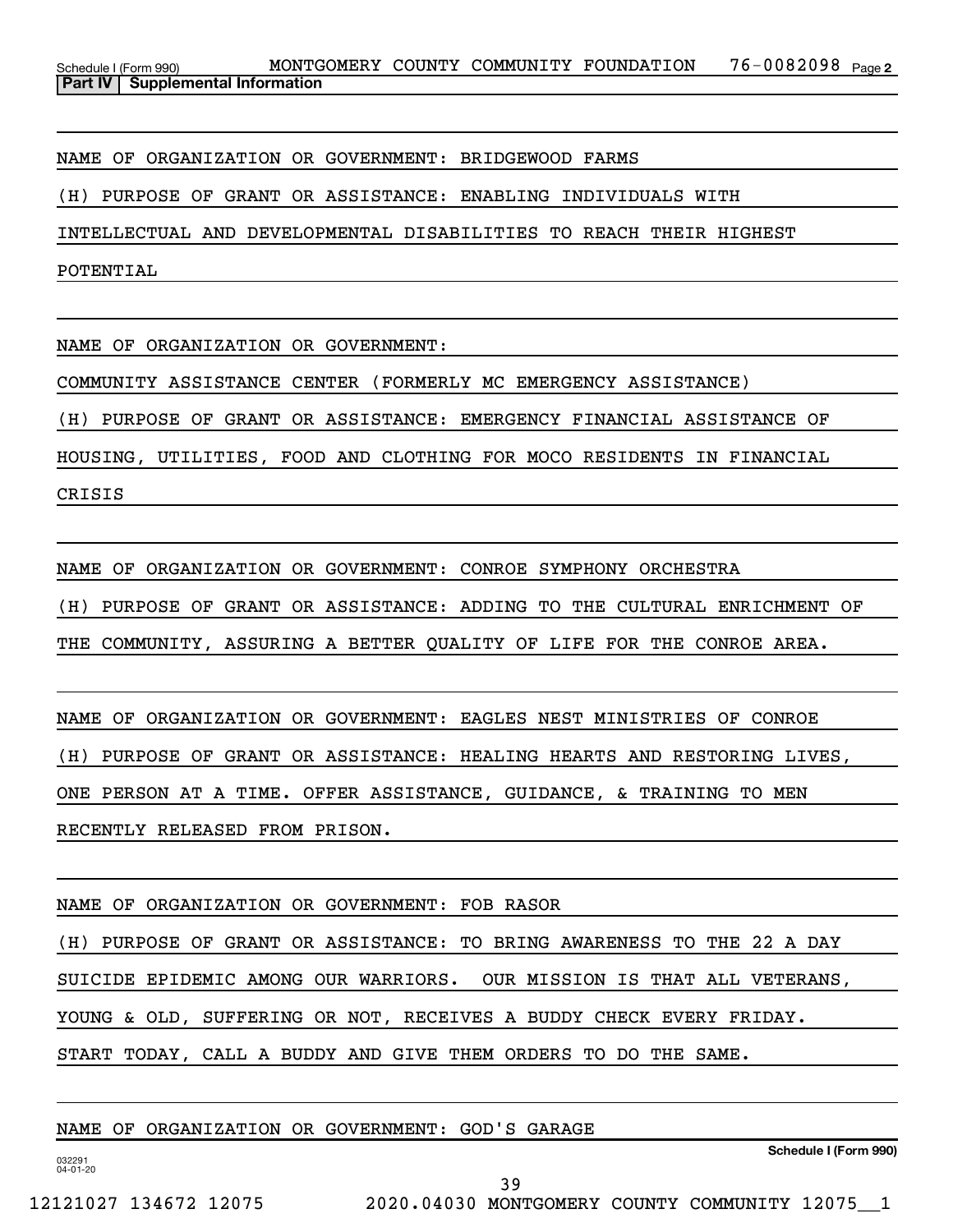76-0082098 Page 2 Schedule I (Form 990) MONTGOMERY COUNTY COMMUNITY FOUNDATION 76-0082098 Page **Part IV Supplemental Information** (H) PURPOSE OF GRANT OR ASSISTANCE: ASSIST SINGLE MOTHERS, WIDOWS AND

WIFES OF DEPLOYED MILITARY WITH RELIABLE TRANSPORTATION BY GRANTING FREE

VEHICLE REPAIRS AND FREE VEHICLES

NAME OF ORGANIZATION OR GOVERNMENT: HOPE'S BRIDGE RESOURCE CENTER (H) PURPOSE OF GRANT OR ASSISTANCE: TO BUILD A BRIDGE OF HOPE THROUGH TANGIBLE RESOURCES, A RELATIONAL WALK, AND THE GOSPEL MESSAGE OF JESUS CHRIST

NAME OF ORGANIZATION OR GOVERNMENT: HOUSTON FURNITURE BANK

(H) PURPOSE OF GRANT OR ASSISTANCE: FURNISH HOPE MAKING EMPTY HOUSES

HOMES BY PROVIDING FAMILIES WITH RESIDENTIAL FURNITURE AND FURNISHINGS TO

IMPROVE SLEEP, MEALTIME, AND HOME COMFORTS TO PROMOTE A HAPPY AND HEALTHY LIFESTYLE.

NAME OF ORGANIZATION OR GOVERNMENT: KID'S MEALS

(H) PURPOSE OF GRANT OR ASSISTANCE: TO END CHILDHOOD HUNGER BY

DELIVERING FREE HEALTHY MEALS TO THE DOORSTEPS OF HOUSTON'S HUNGRIEST

PRESCHOOL-AGED CHILDREN. RECENTLY EXPANDED TO MONTGOMERY COUNTY.

NAME OF ORGANIZATION OR GOVERNMENT:

LIFE GIVING LIFE " THE RECOVERY PROJECT"

(H) PURPOSE OF GRANT OR ASSISTANCE: DEDICATED TO HELPING OUR COMMUNITY

TACKLE SUBSTANCE ABUSE EPIDEMIC THAT HAS BEEN RAPIDLY AFFECTING

INDIVIDUALS, FAMILIES, YOUTH AND OUR VETERANS THROUGHOUT OUR COMMUNITY.

NAME OF ORGANIZATION OR GOVERNMENT: MEALS ON WHEELS MC

032291 04-01-20 **Schedule I (Form 990)** (H) PURPOSE OF GRANT OR ASSISTANCE: FOSTER THE INDEPENDENCE AND DIGNITY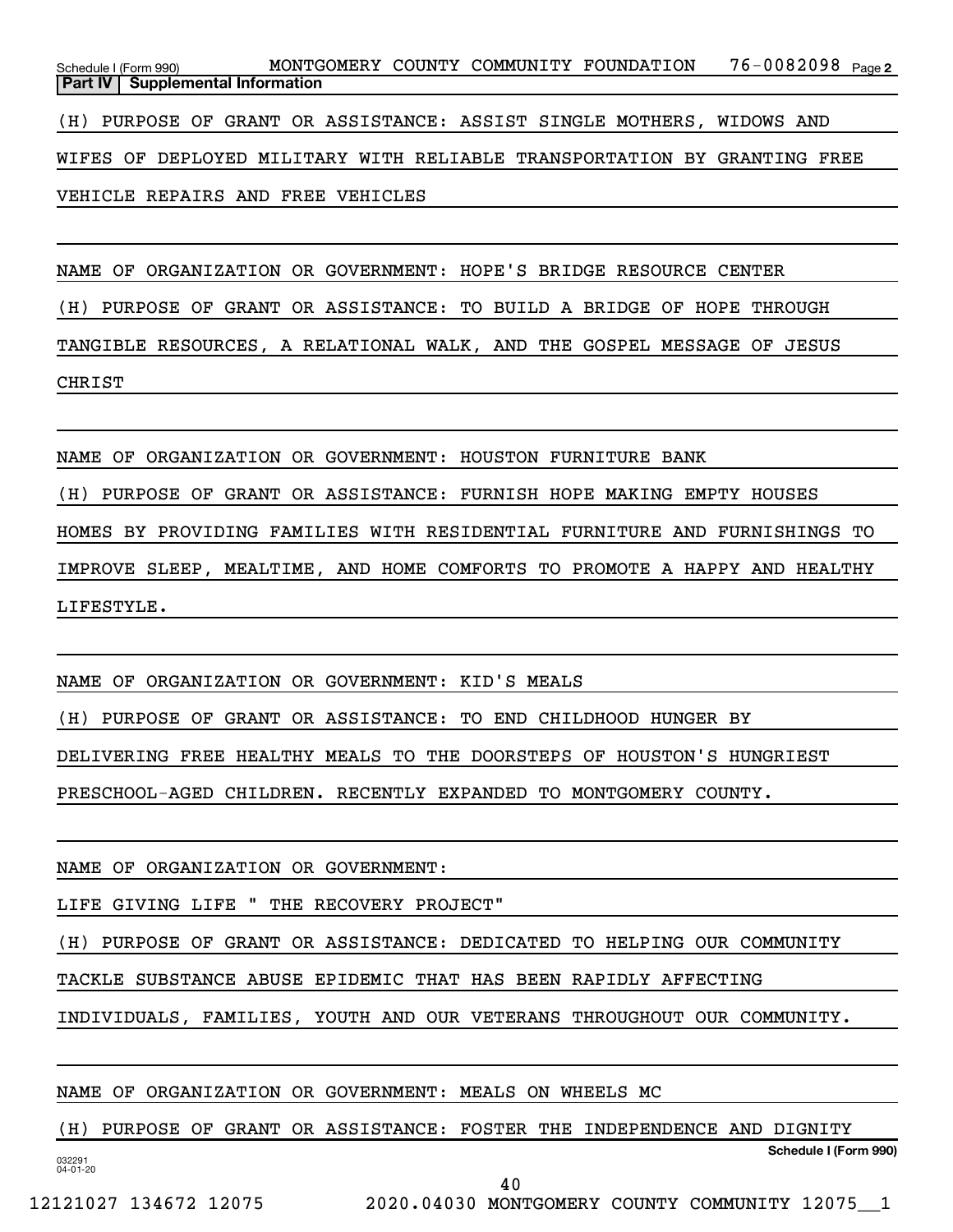76-0082098 Page 2 Schedule I (Form 990) MONTGOMERY COUNTY COMMUNITY FOUNDATION 76-0082098 Page **Part IV** | Supplemental Information

OF HOMEBOUND SENIORS IN MONTGOMERY COUNTY BY PROVIDING THEM WITH

NUTRITIOUS MEALS, TRANSPORTATION AND CARING CONNECTIONS

NAME OF ORGANIZATION OR GOVERNMENT: NEW CANEY NEW HORIZONS

(H) PURPOSE OF GRANT OR ASSISTANCE: TO ENRICH THE LIVES OF PEOPLE WITH

INTELLECTUAL & DEVELOPMENTAL DISABILITIES THROUGH EMPLOYMENT, TRAINING

AND LIFE EXPERIENCES THAT BUILD SELF-ESTEEM AND PROMOTE PERSONAL

INDEPENDENCE AT HOME; AT WORK AND WITHIN THE COMMUNITY

NAME OF ORGANIZATION OR GOVERNMENT: PTSD FOUNDATION OF AMERICA

(H) PURPOSE OF GRANT OR ASSISTANCE: TO BRING HOPE AND HEALING TO COMBAT VETERANS AND THEIR FAMILIES SUFFERING FROM THE EFFECTS OF COMBAT-RELATED POST TRAUMATIC STRESS.

NAME OF ORGANIZATION OR GOVERNMENT: THE ROSE

(H) PURPOSE OF GRANT OR ASSISTANCE: PROVIDES BREAST CANCER SCREENING,

DIAGNOSTIC & ACCESS TO TREATMENT REGARDLESS OF ABILITY TO PAY

NAME OF ORGANIZATION OR GOVERNMENT: SOCIETY OF SAMARITANS

(H) PURPOSE OF GRANT OR ASSISTANCE: TO COMMUNICATE THE GOSPEL AS WE

MODEL THE LOVE AND COMPASSION OF JESUS CHRIST BY PROVIDING FOOD, CLOTHES,

AND EMERGENCY FINANCIAL ASSISTANCE AND OTHER NECESSITIES TO THE NEEDY OF

THE GREATER MAGNOLIA AREA

NAME OF ORGANIZATION OR GOVERNMENT: SPECIAL OLYMPICS TEXAS

(H) PURPOSE OF GRANT OR ASSISTANCE: TO EMPOWER CHILDREN AND ADULTS WITH

INTELLECTUAL DISABILITIES TO LIVE HEALTHY, FULFILLING AND MEANINGFUL

032291 04-01-20 **Schedule I (Form 990)** LIVES. WE REALIZE OUR VISION OF ACCEPTANCE AND INCLUSION THROUGH HEALTH,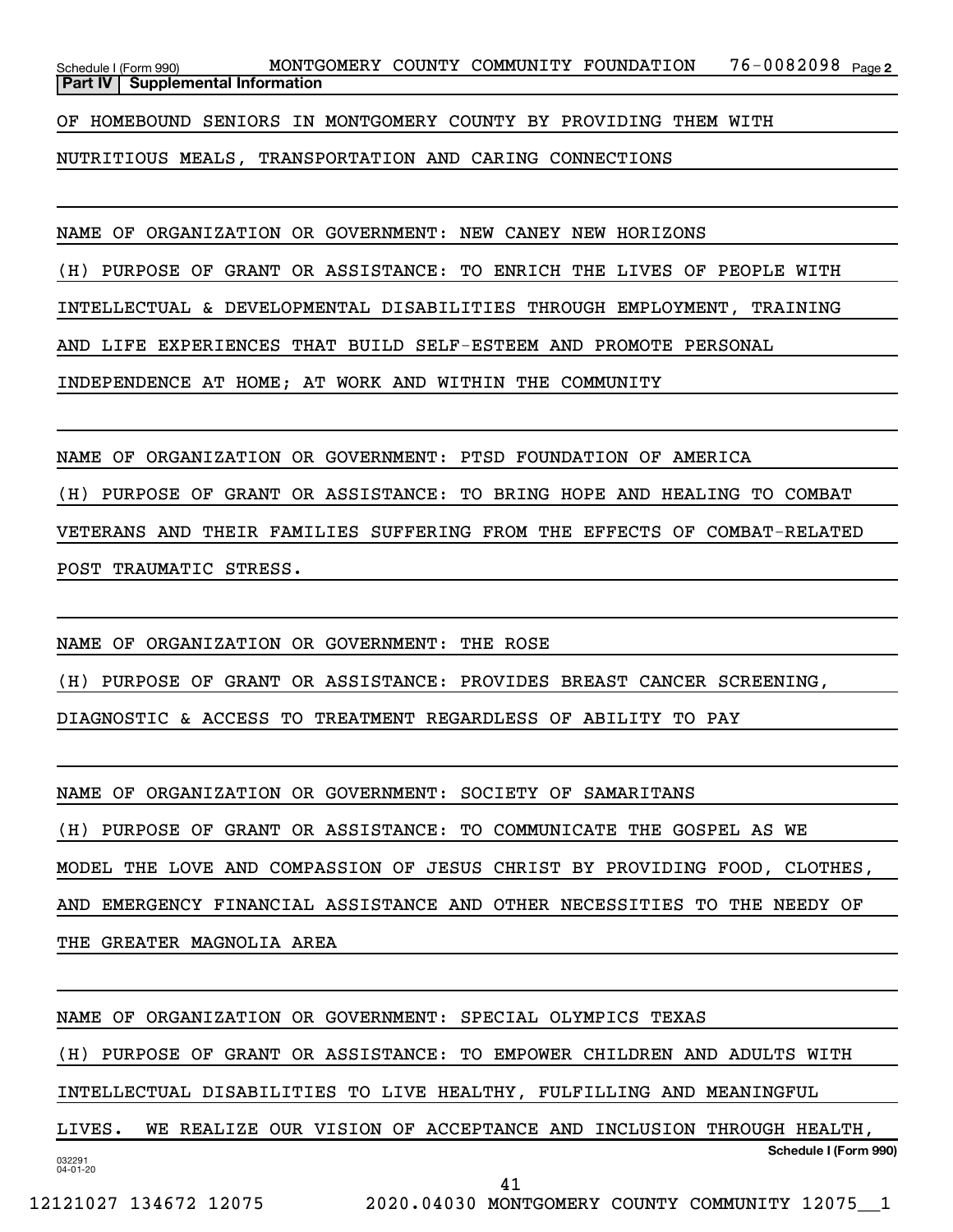76-0082098 Page 2 Schedule I (Form 990) MONTGOMERY COUNTY COMMUNITY FOUNDATION 76-0082098 Page **Part IV** | Supplemental Information

LEADERSHIP AND ADVOCACY PROGRAMS, AS WELL AS OUR MISSION TO PROVIDE

YEAR-ROUND SPORTS TRAINING AND ATHLETIC COMPETITION IN A VARIETY OF

OLYMPIC-STYLE SPORTS WITH INTELLECTUAL DISABILITIES.

NAME OF ORGANIZATION OR GOVERNMENT: TOMAGWA HEALTHCARE MINISTRIES

(H) PURPOSE OF GRANT OR ASSISTANCE: CHRISTIAN MINISTRY THAT BY THE GRACE

OF GOD AND IN RESPONSE TO LOVE OF JESUS, PROVIDES QUALITY HEALTHCARE,

OFFERS HOPED AND RESTORES DIGNITY TO UNINSURED, LOW-INCOME FAMILIES AND

INDIVIDUALS IN TRI-COUNTY REGION REGARDLESS OF RACE, ETHNICITY, CREED,

RELIGION OR ABILITY TO PAY

NAME OF ORGANIZATION OR GOVERNMENT: TRI-COUNTY'S CONSUMER FOUNDATION (H) PURPOSE OF GRANT OR ASSISTANCE: ENSURING FISCALLY RESPONSIBLE MANAGEMENT OF DOLLARS TO PROVIDE NEEDED SERVICES TO THE CONSUMERS OF TRI-COUNTY BEHAVIORAL HEALTHCARE

NAME OF ORGANIZATION OR GOVERNMENT:

YES TO YOUTH (FORMERLY MC YOUTH SERVICES)

(H) PURPOSE OF GRANT OR ASSISTANCE: PROVIDES CRISIS INTERVENTION

COUNSELING, SHELTER PROGRAMS & PREVENTION SERVICES TO STRENGTHEN

FAMILIES, KEEP YOUTH IN SCHOOL AND PREPARE THEM TO BE PRODUCTIVE CITIZENS

**Schedule I (Form 990)**

032291 04-01-20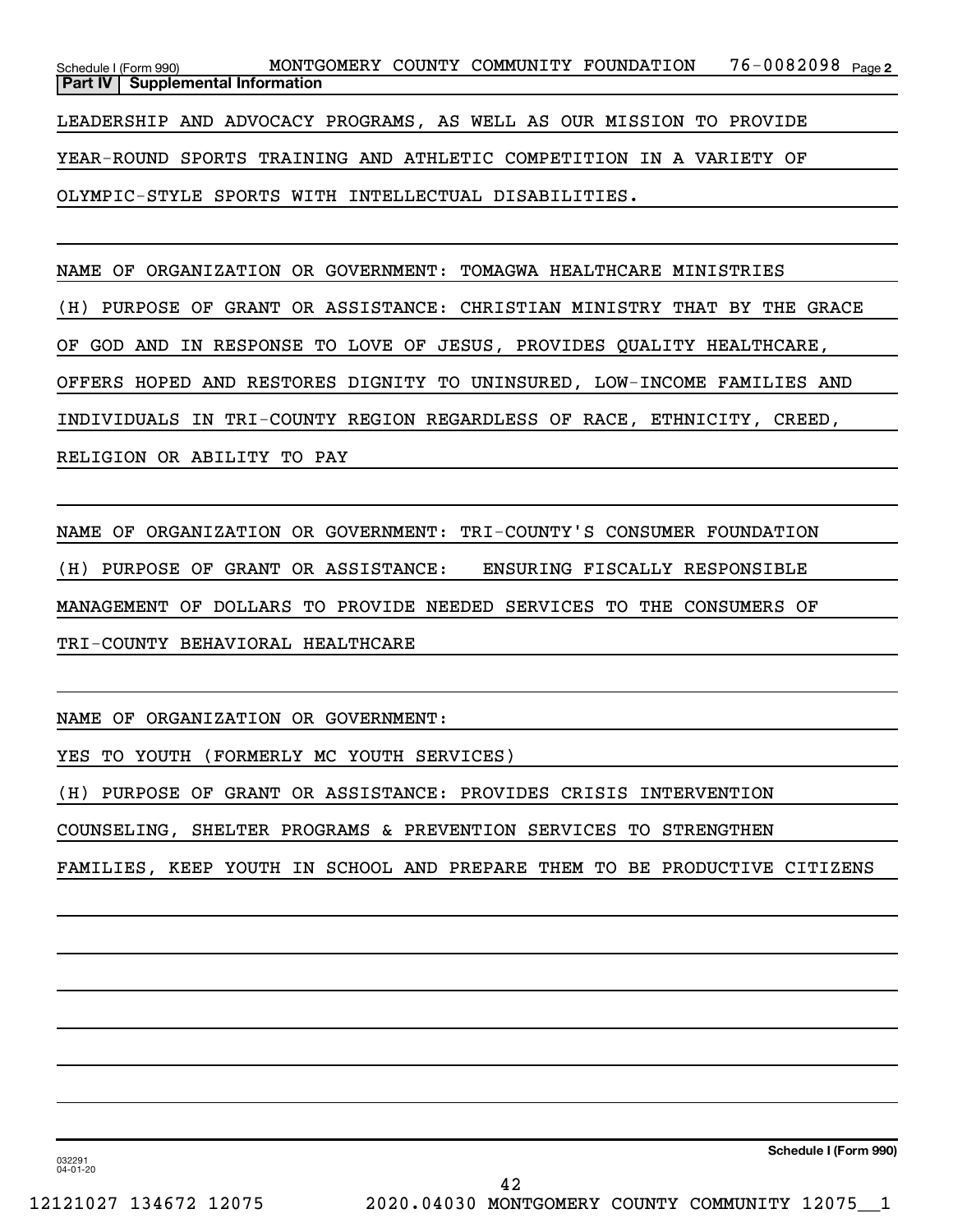Department of the Treasury **(Form 990 or 990-EZ)**

Name of the organization

Internal Revenue Service

**SCHEDULE O Supplemental Information to Form 990 or 990-EZ 2020**<br>(Form 990 or 990-EZ) Complete to provide information for responses to specific questions on

**Complete to provide information for responses to specific questions on Form 990 or 990-EZ or to provide any additional information. | Attach to Form 990 or 990-EZ.**

**| Go to www.irs.gov/Form990 for the latest information.**



MONTGOMERY COUNTY COMMUNITY FOUNDATION | 76-0082098

**Employer identification number**

FORM 990, PART III, LINE 1, DESCRIPTION OF ORGANIZATION MISSION:

GROW EFFECTIVE PHILANTHROPY THROUGH ACCOUNTABLE AND EFFICIENT

STEWARDSHIP OF ENDOWED CONTRIBUTIONS. MCCF OFFERS ENDOWMENT DONORS

SIMPLICITY AND FLEXIBILITY IN CARRYING OUT THEIR LONG TERM CHARITABLE

GOALS AND WORKS TO CONTINUALLY MEET NEEDS AND INCREASE DONOR IMPACT IN

THE COMMUNITY.

FORM 990, PART VI, SECTION B, LINE 11B:

LINE 11B EXPLANATION - THE FOUNDATION'S PRESIDENT & CEO AND THE BOARD OF

DIRECTORS REVIEW THE 990 BEFORE FILING.

FORM 990, PART VI, SECTION B, LINE 12C:

ALL EMPLOYEES, BOARD OF DIRECTORS, COMMITTEES, AND INVESTMENT ADVISORS ARE COVERED BY THE CONFLICT OF INTEREST POLICY. CONFLICTS OF INTEREST ARE DETERMINED AT EACH LEVEL - BOARD, EXECUTIVE DIRECTOR AND COMMITTEE, AND ACTUAL CONFLICTS OF INTEREST ARE REVIEWED AT THE SAME LEVELS. WHEN A CONFLICT OF INTEREST IS IDENTIFIED, THE INDIVIDUAL MUST RECUSE THEMSELVES FROM DELIBERATIONS AND ABSTAIN FROM VOTING ON SUCH MATTERS.

FORM 990, PART VI, SECTION B, LINE 15A:

THE MCCF BOARD OF DIRECTORS REVIEWS AND VOTES ON COMPENSATION AWARDED TO

THE PRESIDENT & CEO ANNUALLY. FOR THIS REVIEW, THEY ARE PROVIDED THE

COUNCIL ON FOUNDATIONS EMPLOYEE COMPENSATION SUMMARY FOR COMMUNITY

FOUNDATIONS WITH A COMPARABLE ASSET SIZE. ADDITIONALLY, THE BOARD CONDUCTS

AN ANNUAL EVALUATION OF THE PRESIDENT AND CEO'S JOB PERFORMANCE.

032211 11-20-20 **For Paperwork Reduction Act Notice, see the Instructions for Form 990 or 990-EZ. Schedule O (Form 990 or 990-EZ) 2020** LHA